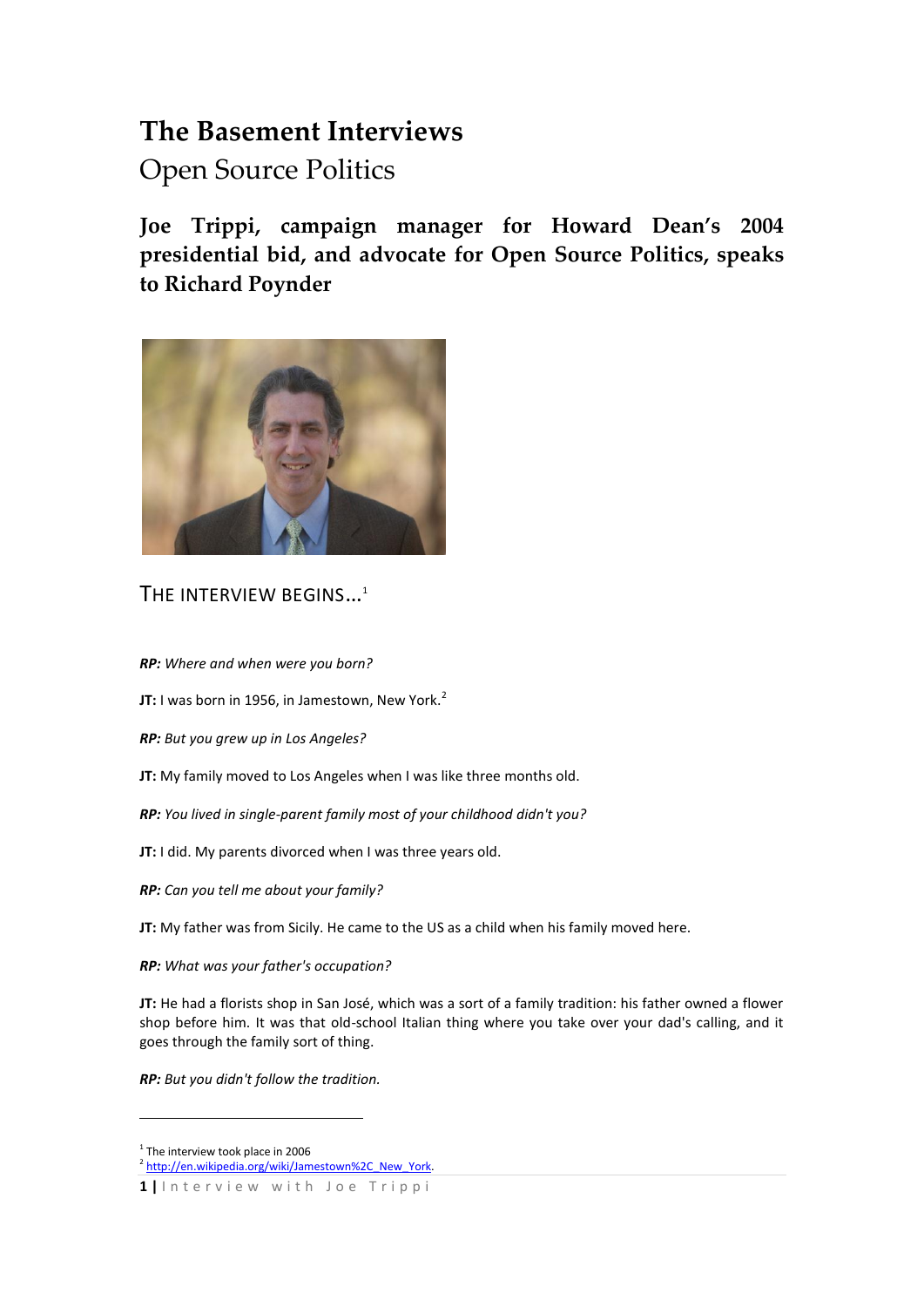**JT:** No, and that was very stressful [laughs].

*RP: So you lived with your mother as a child. Did you see your father much?* 

**JT:** No.

*RP: You were estranged from him?* 

**JT:** Yes, it was a really messy divorce.

*RP: What about your mother? Was she also from Sicily?*

**JT:** No. she was Pennsylvania Dutch. She grew up just on the other side of the New York border, in Pennsylvania.

*RP: Had her family been in the States for many generations?* 

**JT:** Yea, I believe so.

*RP: What did your mother do?* 

**JT:** She waitressed, usually in two or three restaurants a day.

*RP: Life in a single-parent household was tough I guess.*

**JT:** Yes. [laughs] There was a *lot* of poverty.

*RP: In your book* The Revolution Will not be Televised*, you say that your family was on welfare a number of times. What did that mean? Can you say more about that?*

**JT:** Well, we didn't have any powdered milk, so it was literally cereal with water in it. And sometimes we had to go and get a welfare cheque to survive. You know, that kind of thing.

*RP: You have two brothers and two sisters?* 

**JT:** Yes. I was the eldest of five.

## **SCHOOLING**

*RP: Tell me about your schooling?* 

**JT:** Neither my mom nor my dad, or anybody on either side of the family, had ever gone to college  $$ so I was never encouraged in my schooling. The only reason I even got passing grades was because you needed them to remain eligible for the athletics team, and I was on the track team in high school. I ran the half mile and the third leg of the mile relay.

So schooling just wasn't something that happened around the house, and college for me was totally an accident.

*RP: What sort of accident?*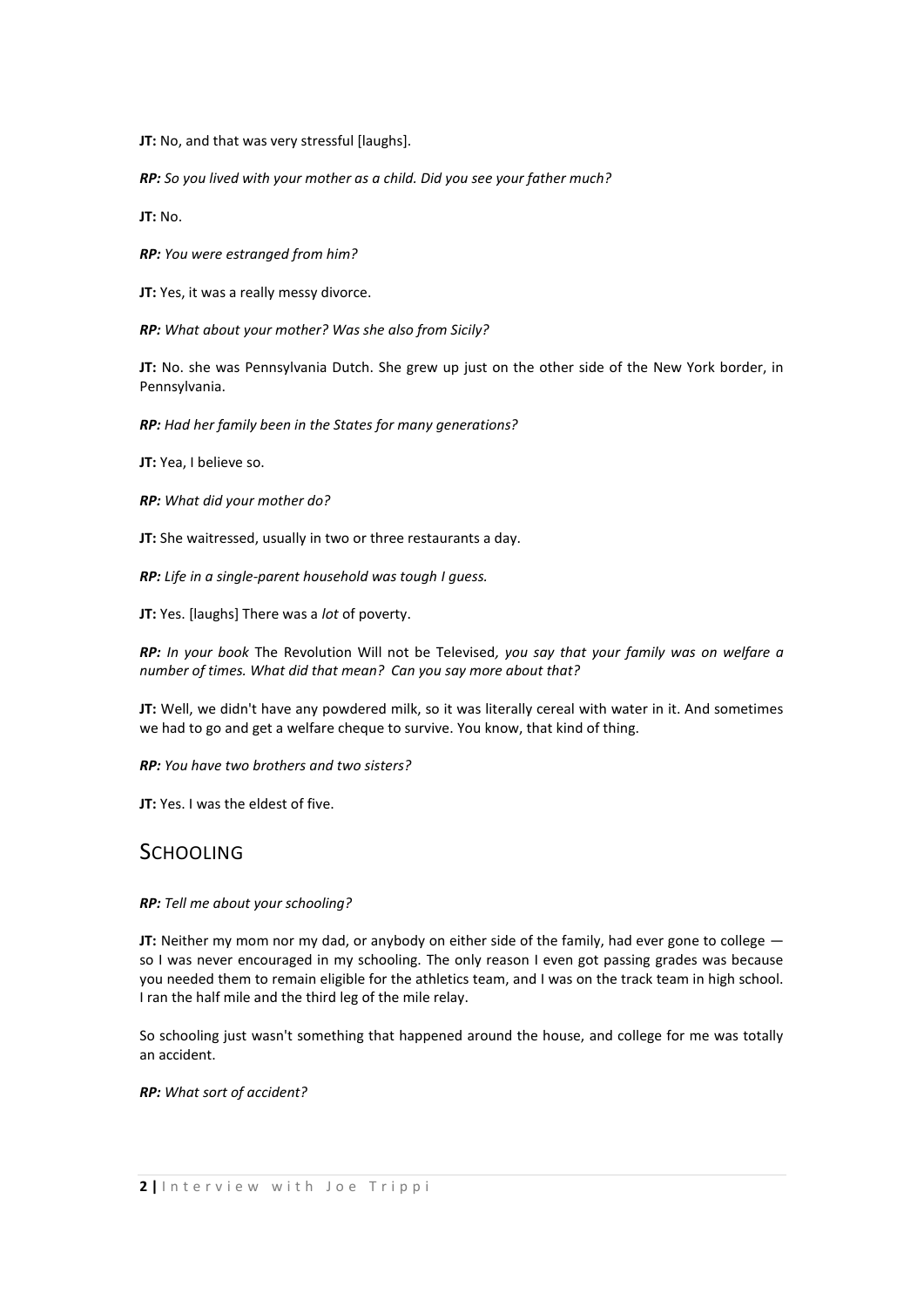**JT:** There was an African American kid I hung out with at school named Marc Cobb.<sup>3</sup> One day I found him sitting filling out his exam application for college. I asked him what he was doing, and he looked at me like I was an idiot, but immediately got me to fill one out too. Then he dragged me down to take the SAT test.<sup>4</sup>

#### *RP: How did you do?*

**JT:** I blew the test out, both in Math and English.

*RP: So you got poor grades at school because your only interest was in doing well enough to stay on the athletics team, but when you did an IQ test it was apparent that you had a lot more potential than people realised?* 

**JT:** Right. The SAT test is a classic aptitude test. It tests your aptitude for being able to handle college work. Anyway, I blew it out. I mean literally, I blew it off the map — much to my surprise [laughs], and to the surprise of my mother and my teachers [laughs again].

#### *RP: So you went to college.*

**JT:** Yea, suddenly I was getting letters from colleges saying things like: "You have horrible grades but excellent aptitude. You would be welcome to come here." And I ended up going to San José State<sup>5</sup>

#### *RP: Why San José State?*

**JT:** Because at the time I really wanted to study aeronautical and aerospace engineering, and San José State has got one of the better schools for doing that.<sup>6</sup> So I went to San José State in 1974, and majored in aeronautical engineering.

#### *RP: Why aeronautical engineering?*

**JT:** I think it had a lot to do with Neil Armstrong landing on the moon in 1969.<sup>7</sup>

#### *RP: But you didn't graduate. Why?*

**JT:** Because in 1979 I got a call from Senator Kennedy's operations.<sup>8</sup> They were looking for some of the better political organisers and strategists, and they had decided I was one of the people they wanted to come work for Kennedy.

#### *RP: Quite an honour.*

**.** 

**JT:** Absolutely. I thought I had died and gone to heaven. The next day I got into my car and drove straight east. Within a day I had forgotten all about lift drag coefficients and that kind of stuff.

<sup>&</sup>lt;sup>3</sup> Marc passed away after running a race in Sacramento, California some years ago. [http://www.msnbc.msn.com/id/6747135.](http://www.msnbc.msn.com/id/6747135) 4 The SAT Reasoning Test, formerly called the Scholastic Aptitude Test and Scholastic Assessment Test, is a type of standardised test frequently used by colleges and universities in the United States to aid in the selection of incoming students. [http://en.wikipedia.org/wiki/SAT.](http://en.wikipedia.org/wiki/SAT) 

<sup>&</sup>lt;sup>5</sup> San José State University, commonly shortened to San José State and SJSU, is the founding campus of what became the California State University system. [http://www.sjsu.edu.](http://www.sjsu.edu/)

<sup>6</sup> [http://www.engr.sjsu.edu/mae.](http://www.engr.sjsu.edu/mae) 

<sup>&</sup>lt;sup>7</sup> Neil Armstrong is a former American astronaut, test pilot, and Naval Aviator who is widely known for being the first human ever to set foot on the Moon. Armstrong's first space flight was as command pilot of Gemini 8 in 1966. On this mission, he performed the first manned docking of two spacecraft together with pilot David Scott. Armstrong's second and last space flight was as mission commander of the Apollo 11 moon landing on July 20<sup>th</sup>, 1969. http://en.wikipedia.org/wiki/Neil\_Armstrong. 8 Edward "Ted" Kennedy is the senior US Senator from Massachusetts, having served since November, 1962. The most prominent living member of the Kennedy family, he is the younger brother of President John F Kennedy and Senator Robert F Kennedy, both of whom were assassinated. http://en.wikipedia.org/wiki/Ted Kennedy.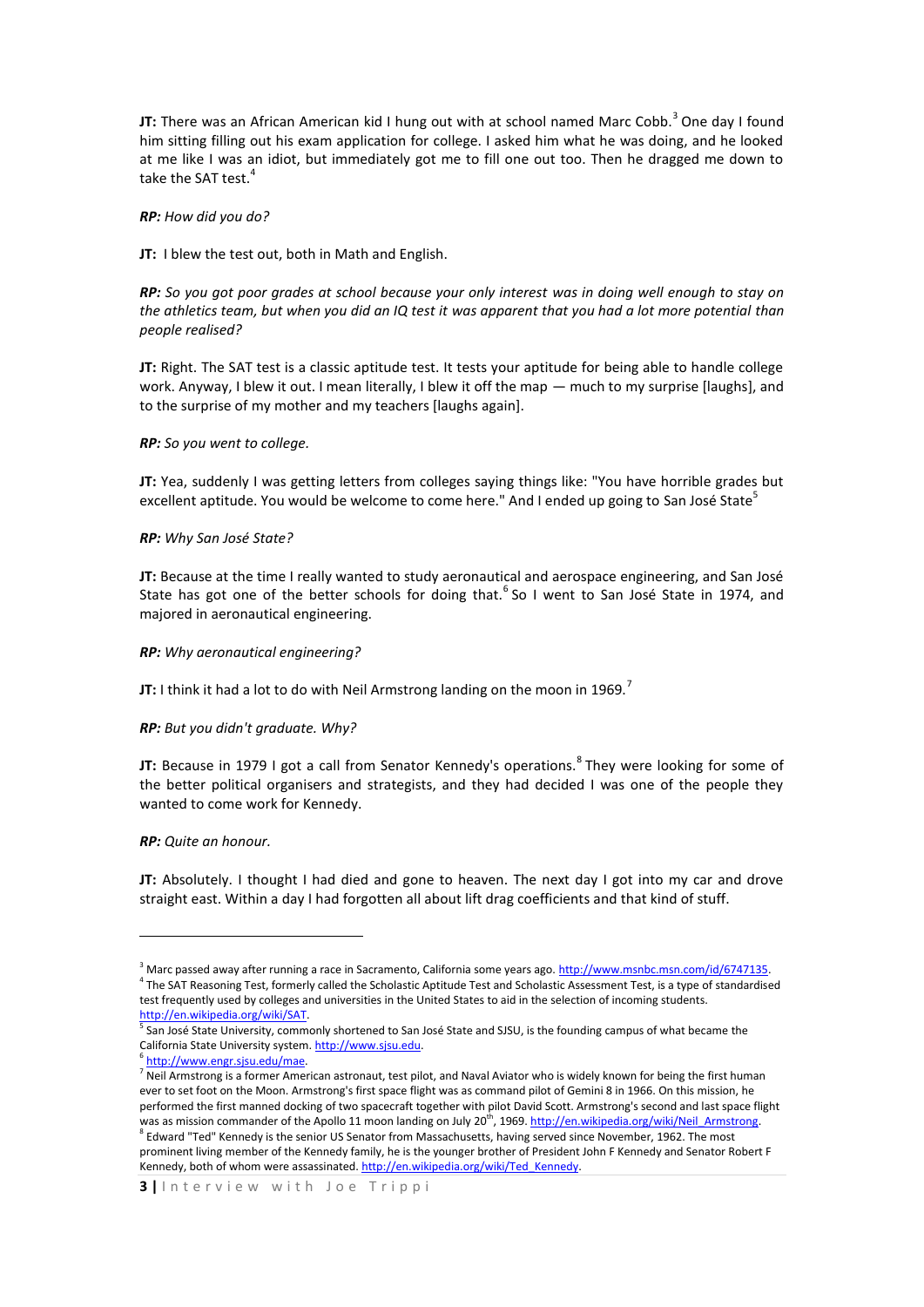### *RP: No regrets then?*

**JT:** I never really looked back. I mean, starting in politics at that level was just too much fun, and too interesting. In fact, when I left I was only about a semester short — not even a year — before I graduated. I just needed to take one more session of classes.

## *RP: I guess you could have gone back to finish off later on?*

**JT:** Sure, but I could never figure a way to take a year off to go back  $-1$  just haven't found the time. I have thought about it of course: I speak on campus at San José quite a bit when I go West, and several times I have asked Terry Christensen (who was my favourite instructor at San José State and is now dean of the political science department there<sup>9</sup>) about completing my degree. "Could I just write a paper or two, or is there some ways to get those credits to finish?," I sometimes ask him. But he just looks at me, and says, "You don't need one, you idiot."

## RENAISSANCE MAN

## *RP: You have always been interested in technology haven't you?*

**JT:** Absolutely. I have always been this weird combination. When I was at San José State, for instance, one day I would be in the basement of the physics lab, trying to get as much time as I could on red beam lasers<sup>10</sup> in order to make holograms<sup>11</sup> (This is back when very few people knew what a hologram was), or breaking into the computer lab and making up number 2 pencil cards<sup>12</sup> on an IBM mainframe.

The next day I would be taking on Bank of America, or starting the alternative campus newspaper  $-$ The Independent Weekly — in order to do battle with the official campus newspaper Spartan Daily<sup>13</sup>; because I was always politically active too.

## *RP: And that was why you got the call from the Kennedy campaign?*

**JT:** It was. So I have always been driven by two things: technology and politics. For that reason my campus advisor — a guy named Louie Parrozi — used to call me the Renaissance Man.

## *RP: What is it about technology that excites you?*

**JT:** I've always had this inner desire to change the world. And I really mean that: It was a real, "I am going to do something to change the world damn it" kind of attitude. That's what drove me towards politics, and it was the same attitude that drove me towards technology.

*RP: So it wasn't a fascination with the technology* per se*, but with its potential to change the world?*

1

<sup>&</sup>lt;sup>9</sup> http://www.sjsu.edu/depts/PoliSci/faculty/christensen/christensen.htm.

http://en.wikipedia.org/wiki/Laser.

<sup>&</sup>lt;sup>11</sup> Holography is the science of producing holograms; it is an advanced form of photography that allows an image to be recorded in three dimensions. Holography was invented over Easter, 1947 by Hungarian physicist Dennis Gabor, for which he received the Nobel Prize in physics in 1971, but the field did not really advance until the discovery of the laser in 1960. [http://en.wikipedia.org/wiki/Hologram.](http://en.wikipedia.org/wiki/Hologram) 

 $12$  Presumably a reference to Mark sense cards. Mark sense was a trade name used by IBM for punched card technology that allowed cards marked with a pencil to be converted into punched cards. This allowed persons to record punched card data with only a pencil. http://en.wikipedia.org/wiki/Mark\_sense. 13 [http://www.thespartandaily.com.](http://www.thespartandaily.com/)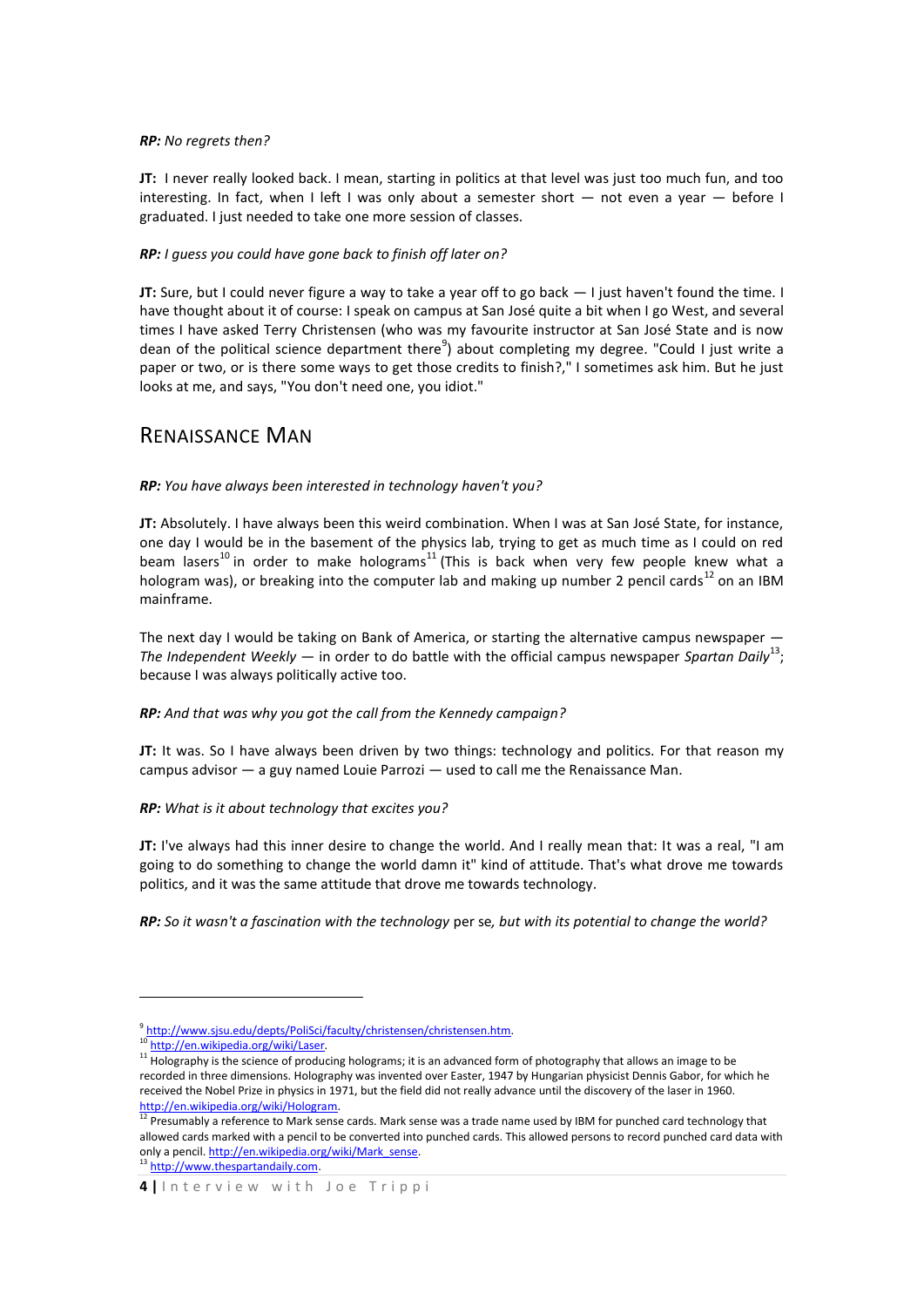**JT:** Sure. When I looked at technology I would see this amazing thing that was changing humanity, changing the way the world worked. So technology was one way I could dedicate myself to changing the world; the other, obviously, was politics. And for whatever reason — at least by the time I was in my mid-20s, or early 20s — politics won out. However, my interest in technology never went away, although obviously it never stopped me being interested in politics.

*RP: And indeed your career has tended to oscillate between those two interests.*

**JT:** Right. So politics was my number one focus for a while, and technology was my number two focus. Then in the late 80s and early 90s, politics fell to number two for me; and I started to get back into technology more: it became my number one focus.

So they have both always been sort of competing for my time. Maybe you could call it a bi-polar disorder [laughs]. I don't know any other way to explain it!

*RP: Your first experience with computers was with a mainframe was it?* 

**JT:** Yea. In the early days I was mainly doing stuff on the school mainframe, doing the punch card stuff and so on.

Later I had a Trash 80.<sup>14</sup> You know, the first computer you could walk around with, which was sold in Radio Shack.<sup>15</sup> It had those cups.<sup>16</sup> I just remember thinking how cool that was.

*RP: When did you first encounter Open Source software?*

1

**JT:** Well back then it was all Open Source. You used DOS and you had to write code, or at least understand code, and it was all transparent.

*RP: I think you are saying that at one time all software was considered Open Source. Some would disagree with that?<sup>17</sup>*

**JT:** What I am saying is that originally if you wanted to use a personal computer you had to write in BASIC,<sup>18</sup> or something similar. While it wasn't quite what Open Source means today it was a lot closer to Open Source than Windows is.<sup>19</sup>

<sup>&</sup>lt;sup>14</sup> The TRS-80 was **Tandy Corporation**'s desktop microcomputer model line, and sold through Tandy'[s RadioShack](http://en.wikipedia.org/wiki/RadioShack) stores, in the late-1970s and 1980s. Hobbyists, home users, and small-businesses were the intended consumers. [http://en.wikipedia.org/wiki/TRS-80.](http://en.wikipedia.org/wiki/TRS-80)<br>
<sup>15</sup> PodiaShart C

<sup>15</sup> RadioShack Corporation (formerly Tandy Corporation) runs a chain of electronics retail stores in the United States, as well as parts of Europe, Central America and South America. Radio Shack introduced the TRS-80 in 1977, which was one of the first mass-produced personal computers. Affectionately known as the *Trash-80*, the machine became a big hit. [http://en.wikipedia.org/wiki/RadioShack.](http://en.wikipedia.org/wiki/RadioShack) 

The TRS-80 could be used with a modem by means of two cups that held the receiver (handset) to allow the transmission of audio signals.

 $17$  In his interview with me co-founder of the Open Source Initiative, Eric Raymond, said "[I]t would be wrong to imply that there was this Free Software Eden in which most software was free and then suddenly it wasn't."

[http://poynder.blogspot.com/2006/03/interview-with-eric-raymond.html.](http://poynder.blogspot.com/2006/03/interview-with-eric-raymond.html) In their book, *Information Feudalism*, however, Peter Drahos and John Braithwhaite argue that in the 1960s IBM very deliberately made the source code of its software freely available, but in 1983 it changed tack and began to withhold source code. *Information Feudalism, Who Owns the Knowledge Economy?* Peter Drahos and John Braithwhaite, Earthscan, 2002, p. 170[. http://www.amazon.com/Information-Feudalism-](http://www.amazon.com/Information-Feudalism-Peter-Drahos/dp/1565848047)[Peter-Drahos/dp/1565848047.](http://www.amazon.com/Information-Feudalism-Peter-Drahos/dp/1565848047)

<sup>&</sup>lt;sup>18</sup> In computer programming, BASIC (an acronym for Beginner's All-purpose Symbolic Instruction Code) refers to a family of high-level programming languages. It was originally designed in 1963, by John George Kemeny and Thomas Eugene Kurtz at Dartmouth College, to provide access for non-science students to computers. At the time, nearly all computer use required writing custom software, which was something only scientists and mathematicians tended to do. The language (in one variant or another) became widespread on home microcomputers in the 1980s, and remains popular to this day in a handful of heavily evolved dialects. Microsoft BASIC was the foundation product of Microsoft. It first appeared in 1975 a[s Altair BASIC,](http://en.wikipedia.org/wiki/Altair_BASIC_programming_language) which was the first BASIC (and indeed the first high level programming language) available for th[e MITS Altair 8800](http://en.wikipedia.org/wiki/Altair_8800) hobbyist microcomputer[. http://en.wikipedia.org/wiki/BASIC\\_programming\\_language.](http://en.wikipedia.org/wiki/BASIC_programming_language)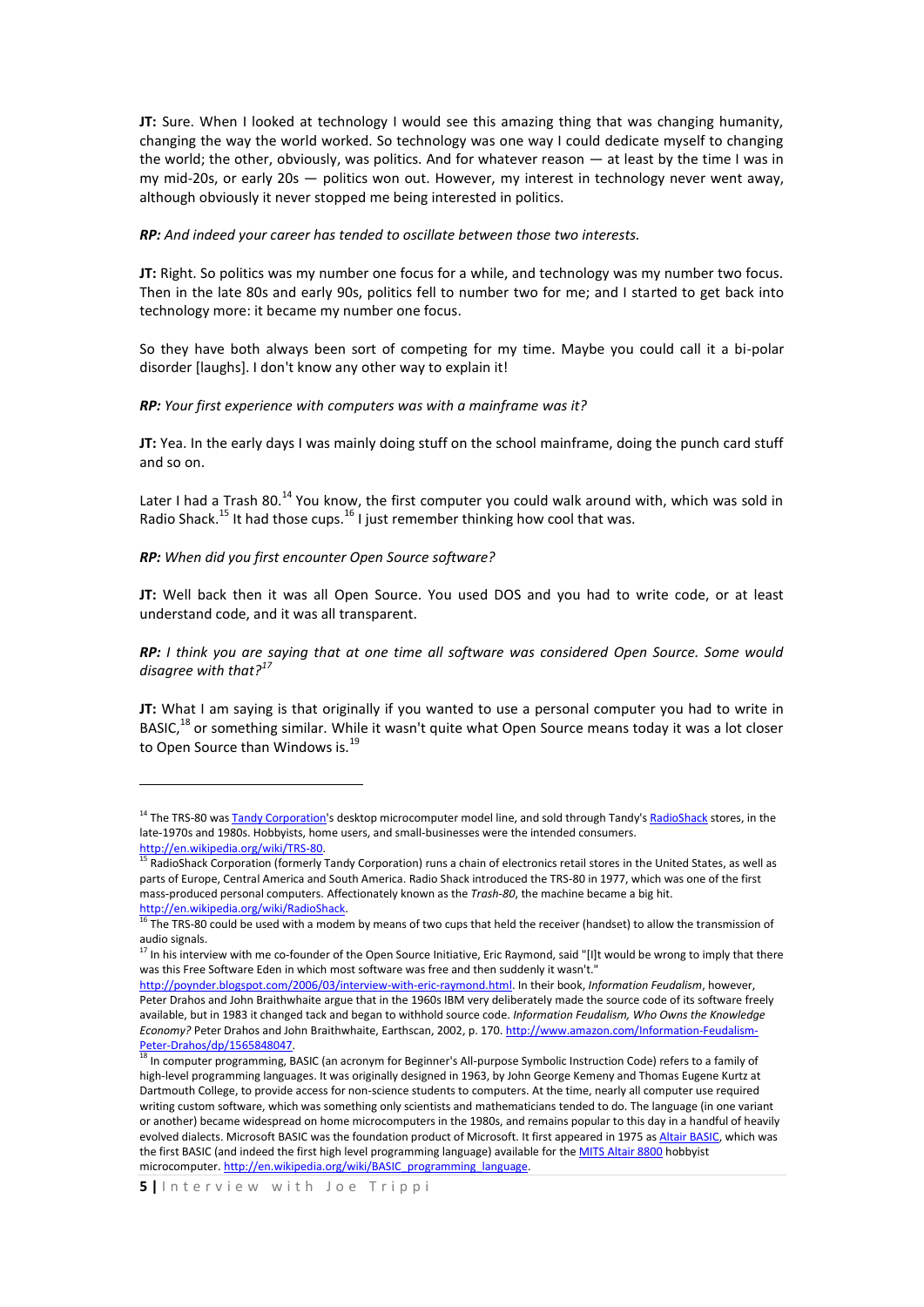*RP: Windows came later of course.*<sup>20</sup>

**JT:** And I must have first encountered Windows around 1984 or 1985.

*RP: But the first computer you personally owned was a TRS-80?*

**JT:** It was. And later I bought a PDP-11.

*RP: Wow, a DEC PDP-11. That was a minicomputer, not a personal computer.* 

**JT:** And I guess I was one of the very first ordinary citizens to actually put one in my house!

*RP: In your book you describe how you used a DEC computer during the 1981 campaign to elect Tom Bradley<sup>21</sup> as governor of California?<sup>22</sup>*

**JT:** Yea, that was the same machine; that was the DEC I bought.

*RP: That was the first time a computer was used in an election campaign was it?* 

**JT:** Oh, yes, that was definitely the first time a computer was used in an election campaign.

*RP: That's quite something: You bought a mini computer out of your own money to use in a political campaign. Why?*

**JT:** Because the campaign wouldn't pay for it. They thought I was nuts. "Are you crazy," they said. "What do you mean, computer? The way we do it is we use 3 x 5 cards and shoe leather." But I went ahead anyway, and computerised the entire campaign.

*RP: In doing so you were able to predict that Bradley had lost the election before the result was called, even though all the exit numbers were indicating that he had won.*

**JT:** That's right. [Trippi becomes distracted, as if focusing on something, or someone, else at the same time as speaking into the phone].

**.** 

<sup>&</sup>lt;sup>19</sup> Drahos and Braithwaite argue that in the 1980s IBM "led a global campaign pushing for the recognition of copyright over software." In fact, in 1976 Microsoft's Bill Gates had written a much-cited letter to computer hobbyists asking them to stop swapping copies of Altair BASIC. "The feedback we have gotten from the hundreds of people who say they are using BASIC has all been positive," he said. "Two surprising things are apparent, however, 1) Most of these 'users' never bought BASIC (less than 10% of all Altair owners have bought BASIC), and 2) The amount of royalties we have received from sales to hobbyists makes the time spent on Altair BASIC worth less than \$2 an hour. Why is this? As the majority of hobbyists must be aware, most of you steal your software. Hardware must be paid for, but software is something to share. Who cares if the people who worked on it get paid? Is this fair?[" http://www.digibarn.com/collections/newsletters/homebrew/V2\\_01/gatesletter.html.](http://www.digibarn.com/collections/newsletters/homebrew/V2_01/gatesletter.html) 

 $20$  Microsoft Windows is a family of operating systems by Microsoft. Microsoft first introduced an operating environment named Windows in November 1985 as an add-on to MS-DOS in response to the growing trend of graphical user interfaces (GUI) popularized by the Macintosh. [http://en.wikipedia.org/wiki/Microsoft\\_Windows.](http://en.wikipedia.org/wiki/Microsoft_Windows)

 $^{21}$  Thomas "Tom" Bradley was the mayor of Los Angeles, California from 1973 to 1993 (five terms) and only the second African American mayor of a major US city. He unsuccessfully ran for governor in 1982 and 1986. In 1982 he was narrowly defeated by then California Attorney General George Deukmejian. On election night, in fact, a number of news organisations made early projections that Bradley had won. In the final tally, however, Deukmejian carried the day by fewer than 53,000 votes. Bradley ran against Deukmejian again in 1986, but the governor won that election by a 61%-37% margin.

 $^{22}$  In his book Trippi relates how he spend \$17,000 for the DEC, which he then leased to the campaign for \$500 a month. Trippi, *supra*, p. 23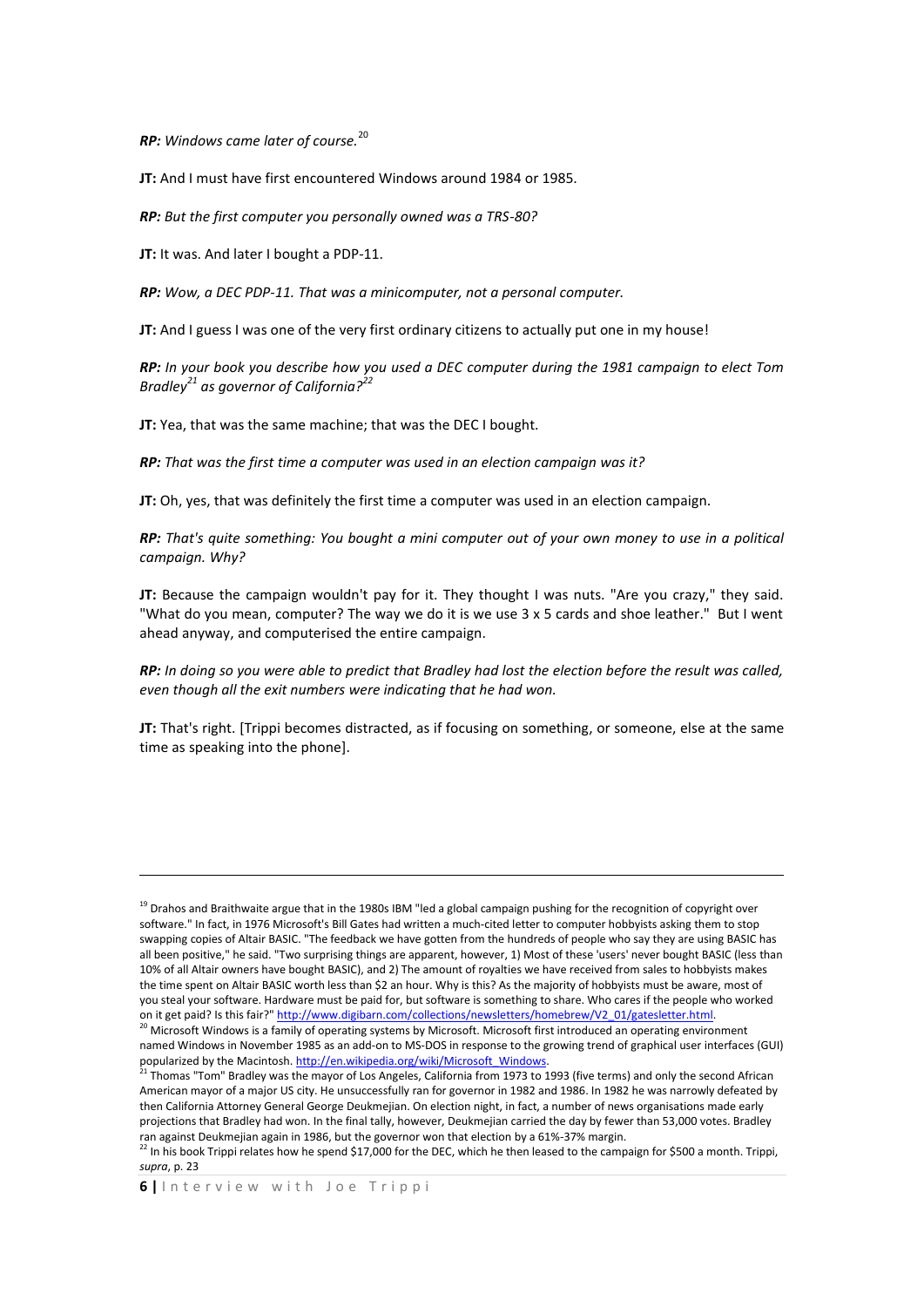## COMMON PURPOSE

*RP: Ok. Let's move on to politics. In your book you describe the effect on you of the 1968 shooting of Bobby Kennedy — the brother of Edward and John Kennedy. That was the incident that first fired your interest in politics was it?*

**JT:** Yea.

**.** 

*RP: Were you too young to remember his older brother, President Kennedy, being shot?<sup>23</sup>*

**JT:** Oh, no, I definitely remember that: that was a really searing experience in my childhood, and I remember every detail of it — although maybe I wasn't old enough to fully understand what had happened.

But I do definitely remember JFK being shot. And I remember when the funeral was shown on television I kept asking my mom, "Why are they giving that lady a flag?<sup>24</sup> You know, they folded the flag up at the funeral, and gave it to Jacqueline Kennedy?<sup>25</sup>

That was the level of my understanding then. But with Bobby I was older, and so I understood what was going on a lot better.

## *RP: What was the significance of Bobby's shooting for you personally?*

**JT:** Well, I remember how he gave a speech in Indianapolis right after Martin Luther King was shot.<sup>26</sup> I remember watching it on television, and being struck at how Bobby could pull all these people together at the very moment when there was so much despair: how he argued that we could work together, and have a common purpose, and a common cause.

It was at that moment — right after the death of Martin Luther King, when I was listening to Bobby Kennedy — that I said to myself for the first time: "That is what I want to help try to do. What Bobby Kennedy is talking about right now."

## *RP: Bobby Kennedy became a role model for you?*

**JT:** Exactly. And during the 1968 campaign I started watching everything he did, every step he took, every stop he made. I watched him every night on the news.

http://en.wikipedia.org/wiki/State\_funeral\_of\_John\_F.\_Kennedy.

[http://en.wikipedia.org/wiki/Jacqueline\\_Kennedy\\_Onassis.](http://en.wikipedia.org/wiki/Jacqueline_Kennedy_Onassis)

<sup>&</sup>lt;sup>23</sup> The assassination of John F Kennedy, the thirty-fifth President of the United States, took place on Friday, November 22<sup>nd</sup>, 1963, in Dallas, Texas, USA at 12:30 p.m. Central Standard Time. Kennedy was fatally wounded by gunshots while riding with his wife in a presidential motorcade through Dealey Plaza. He was the fourth US President to be assassinated. An official investigation into the shooting by the Warren Commission was conducted over a 10-month period, and its report was published in September 1964. The Commission concluded that the assassination was carried out solely by Lee Harvey Oswald, an employee of the Texas School Book Depository in Dealey Plaza. This conclusion initially met with widespread support among the American public, but polling in recent years shows a majority of that public now hold beliefs contrary to the Commission's findings. A later official investigation by the House Select Committee on Assassinations (HSCA) was conducted from 1976 to 1979, and it concluded that Kennedy was assassinated by Oswald "probably... as a result of a conspiracy". The assassination is still the subject of widespread speculation, and has spawned a number of Kennedy assassination theories.

<sup>&</sup>lt;sup>24</sup> After the funeral servicemen who had accompanied the President's body rigidly holding the flag over the casket folded the flag and presented it to Mrs. Kennedy after the playing of ["Taps"](http://www.arlingtoncemetery.net/taps.htm).

<sup>&</sup>lt;sup>26</sup> On April 4<sup>th</sup> 1968 during a campaign stop in <u>Indianapolis</u>, Kennedy learned of the assassination of <u>Martin Luther King.</u> During a heartfelt, impromptu speech in Indianapolis' inner city, Kennedy called for reconciliation between the races. <http://www.americanrhetoric.com/speeches/robertkennedyonmartinlutherking.html>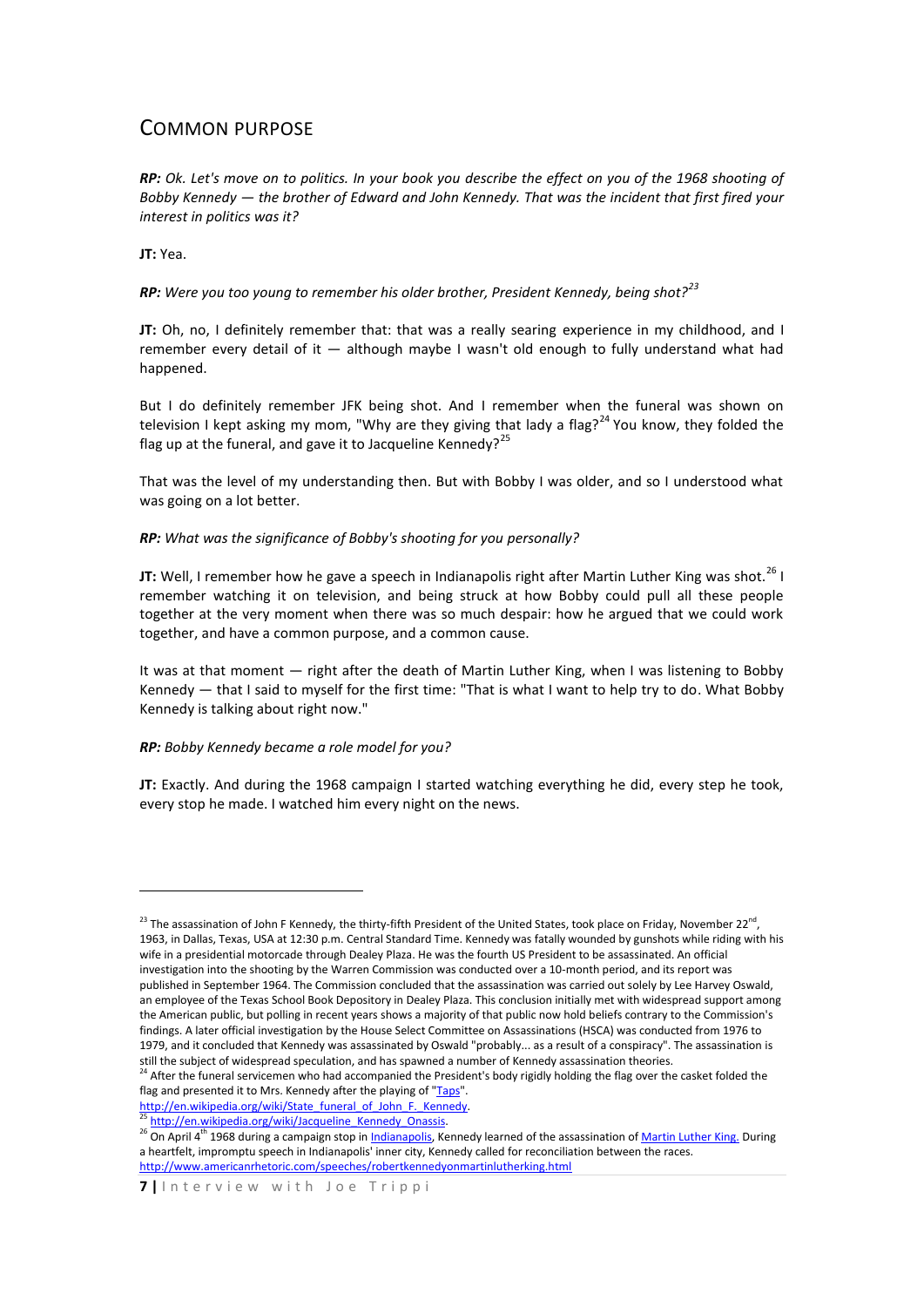So I had all this hope, and then he won.<sup>27</sup> And I remember being very excited on election night while we were watching his speech. Then, just minutes later, while he was walking through the kitchen he was shot dead.<sup>28</sup>

*RP: It was a key moment in your political education then?*

**JT:** Absolutely. And at that point I had two choices. I could say: "Well that's that", or I could say, "Hell, I want to be somebody who follows in Bobby Kennedy's shadow, doing what he did — and trying to get done what he had been trying to do."

So that was the effect his shooting had on me, and I decided, "Ok, it's up to me and everybody else to try to do follow his example — because we've lost him now."

*RP: When you say you wanted to follow the example of Bobby Kennedy you are talking about trying to get everyone to come together to work for a common purpose — presumably with the aim of creating a fair and equitable society?*

**JT:** Right. In common purpose. And that, by the way, is what happens when people collaborate over Linux. There is a sense of, "We are all in this together." That kind of thing.

*RP: I hope to come on to how your joint interests in politics and technology eventually came together. But can we first talk about your early activism, which I believe began at San José State when you were asked if you would stand for the Student Council. In your book you say that you were approached by "a guy with hair down to his ass" called Dennis Driver?<sup>29</sup>*

**JT:** Yes. Yes. [laughs].

*RP: And to your surprise you were elected?* 

**JT:** And I was the only guy in his party that won; everybody else lost!

*RP: This of course was in 1974, when students were somewhat more radical that today. Activism was more a way of life on campuses then.*

**JT:** Oh yes, definitely [laughs].

**.** 

*RP: As I understand it, your early politics didn't exactly help you repair your relationship with your father. As a student activist, for instance, you were involved in a campaign to boycott Bank of America. This directly affected your father didn't it?<sup>30</sup>*

<sup>&</sup>lt;sup>27</sup> On June 4<sup>th</sup>, 1968, Kennedy scored a major victory in his drive toward the Democratic presidential nomination when he won primaries in South Dakota and in California. He addressed his supporters in the early morning hours of June 5<sup>th</sup> in a ballroom at the Ambassador Hotel in Los Angeles. He left the ballroom through a service area to greet supporters working in the hotel's kitchen. In a crowded kitchen passageway, Sirhan B Sirhan, a 24-year-old Palestinian, fired a .22 calibre revolver directly into the crowd surrounding Kennedy. Six people were wounded, including Kennedy, who was shot in the head at close range. After being wounded, Kennedy remained conscious for about 20 minutes. During that time, he was heard to say, "Is everybody all right?" He was taken to Central Receiving Hospital and then Good Samaritan Hospital for emergency brain surgery. He died there at the age of 42 in the early morning hours of June 6, 1968. http://en.wikipedia.org/wiki/Bobby\_Kennedy.

<sup>&</sup>lt;sup>28</sup> Bobby Kennedy addressed his supporters in the early morning hours of June 5<sup>th</sup> in a ballroom at the Ambassador Hotel in Los Angeles. He left the ballroom through a service area to greet supporters working in the hotel's kitchen. In a crowded kitchen passageway, Sirhan B Sirhan, a 24-year-old Palestinian, fired a .22 calibre revolver directly into the crowd surrounding Kennedy. Six people were wounded, including Kennedy, who was shot in the head at close range. After being wounded, Kennedy remained conscious for about 20 minutes. During that time, he was heard to say, "Is everybody all right?" He was taken to Central Receiving Hospital and then Good Samaritan Hospital for emergency brain surgery. He died there at the age of 42 in the early morning hours of June 6, 196[8.http://en.wikipedia.org/wiki/Robert\\_F.\\_Kennedy\\_assassination](http://en.wikipedia.org/wiki/Robert_F._Kennedy_assassination) <sup>29</sup> Trippi, *supra*, p. 7.

<sup>&</sup>lt;sup>30</sup> Trippi was critical of Bank of America "for supporting apartheid by doing business in South Africa." Trippi, *supra*, p.10.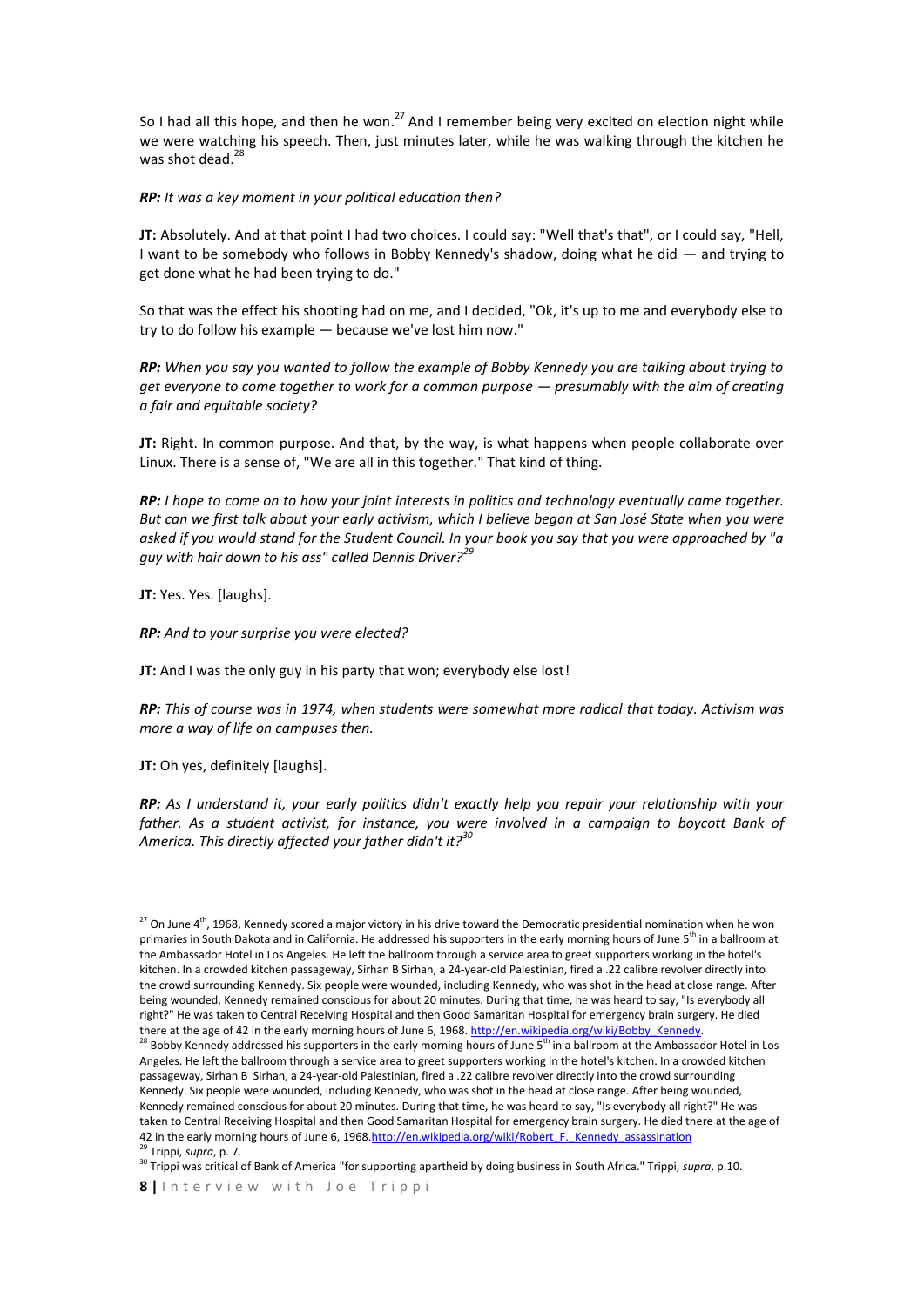**JT:** Yea [laughs]. He didn't like that!

*RP: Why?*

**JT:** Well, the business loan he had to run his flower shop was with Bank of America. They … hold on one second …

[Trippi speaks to someone in his office: "Tell him I really want to talk to him but I'm on this call. Say I'll call him as soon as I've finished, and ask where I can reach him… it will be an hour or so, OK?"]

… Sorry. Where were we?

*RP: You were saying that your father didn't like you boycotting his bank. The bank complained to him about you didn't it?* 

**JT:** Yes. They said something along the lines of: "Hey, can't you stop your son doing this." So he came to me and said: "They are asking me whether or not I can control my son." I replied, "Well tell them you can't." It was that kind of thing!<sup>31</sup>

*RP: Your first experience of a real political campaign was in 1975, after being angered by a* San José Mercury News *story predicting that a candidate called Iola Williams could never win a seat on the San José City Council because she was black. You offered to canvass for her.*

**JT:** And for me that was very much following in the shadow of Bobby, and of Martin Luther King. Here was this woman — an African American woman — who everybody was saying couldn't win because she was black. So my response was very much in same spirit as Bobby: I just felt I had to do something about it.

*RP: The predictions were right however: she did lose.*

**JT:** That time, yes. But she got on the Council in the end.

*RP: It was as a result of your having made a name for yourself as an activist in California that you were recruited to Edward Kennedy's 1980 presidential campaign. And you subsequently went on to work on seven presidential campaigns. Clearly, you've had a lot of experience as a political activist. In your book you say that the process of electing politicians has deteriorated.*

**JT:** Oh, sure.

1

*RP: And you point the finger of blame at television, which you say has transformed the traditional campaign — where real people met together at caucuses, and at other public venues, and talked about the issues — into a top-down, one-directional process where a politician, or a TV ad, broadcasts to a passive audience, and so people never become engaged with the issues.*

**JT:** The point about television is that it just this thing that blathers at us. There is no communication, and we don't have conversations.

*RP: You argue that this process began with President Nixon's Checkers Speech?<sup>32</sup>*

<sup>&</sup>lt;sup>31</sup> Trippi was a little evasive about this incident, but in he[r profile of him](http://men.style.com/gq/features/landing?id=content_5152) DaPaulo implies that Trippi was directly involved in boycotting his father's own shop as part of the campaign against Bank of America.

 $32$  The "Checkers speech" was given by Richard Nixon on September 23<sup>rd</sup>, 1952, when he was the Republican candidate for the Vice Presidency. The speech, broadcast nationwide from the El Capitan Theatre in Hollywood, was one of the first political uses of television to appeal directly to the populace. Nixon, who had been accused of accepting \$18,000 in illegal campaign contributions, gave a live address to the nation in which he revealed the results of an independent audit that was conducted on his finances, exonerating him of any malfeasance. The money, he asserted, did not go to him for personal use, nor did it count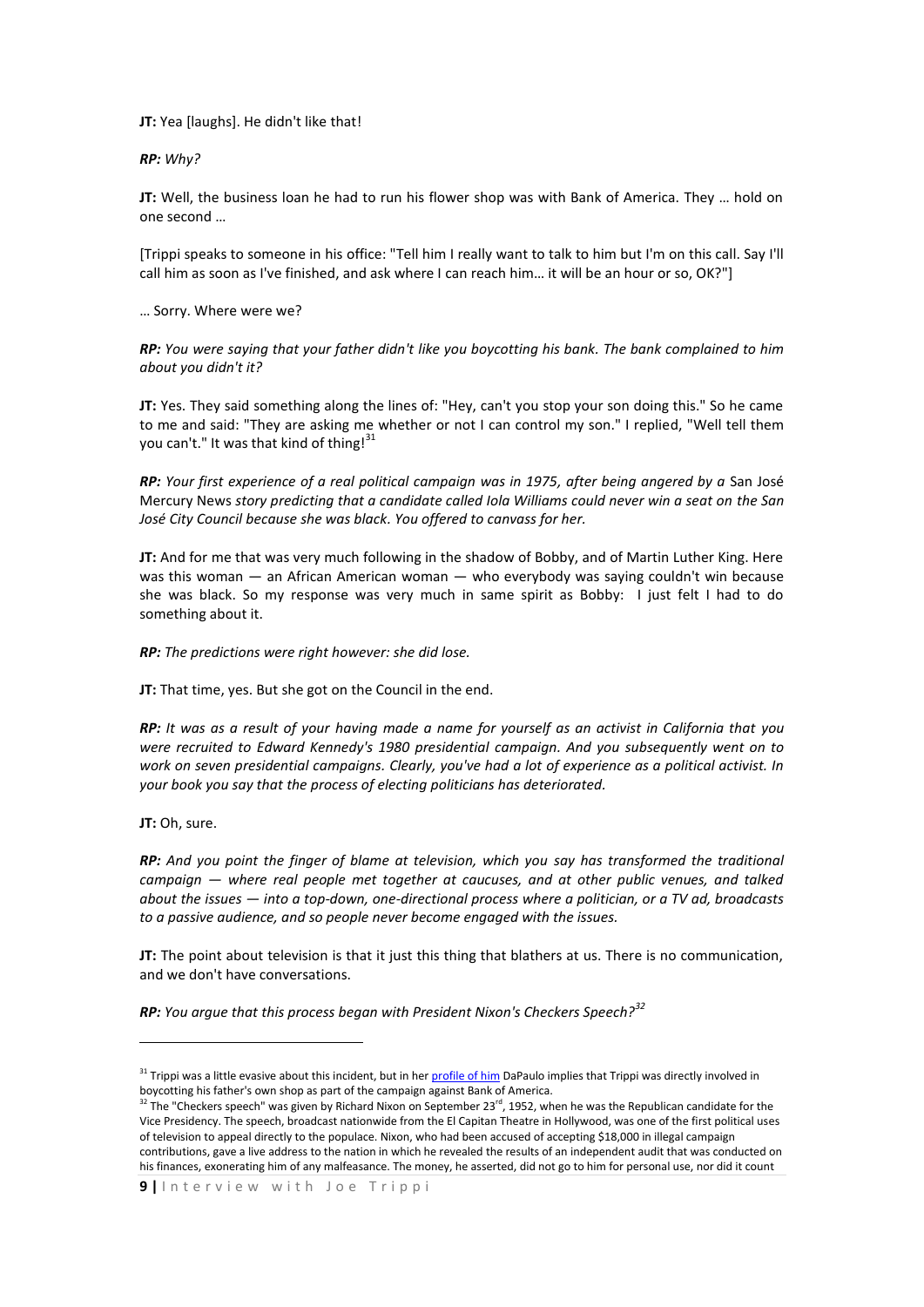**JT:** I do. And to understand the difference you only need to think about the contrast between Harry Truman's barnstorming train trip across the country in  $1948<sup>33</sup>$  with the Eisenhower campaign just a few years later.

#### *RP: How do you mean?*

**JT:** When Harry Truman travelled across the country at every place he stopped people got up out of their homes, went down to the train station and sat waiting in a crowd together. While they were waiting they talked to each other.

Then the train pulled in and they watched Truman speak. And after the train pulled out of the station they all stood there for a while again and talked to each again. "What do you think? they would ask. "Is he right?" That kind of thing. Then they went home.

*RP:* So instead of being asked to choose a candidate by means of a TV ad  $-$  as if the candidate were a *bar of soap, or breakfast cereal — they would see him or her in the flesh, and share opinions about the issues with neighbours?*

**JT:** And at each place Truman stopped 1,500 or 2,000 people would listen to him, and all together nine million Americans saw their president that way. In the process a huge socialisation process went on.

Just four years later, however, in 1952, Eisenhower<sup>34</sup> became the first president to talk to nine million people at one time. And to do that he didn't take a train, and he didn't travel around the country: he just looked into a camera.

So although Eisenhower also talked to nine million Americans, this time he did so while they were sitting at home, alone; or maybe with their wife or partner. This time there were no people standing at the train station talking about what's going on in the town, or the neighbourhood, or any of that stuff.

#### *RP: Which means that there is far less discussion of political issues today?*

**JT:** It does. And this is not just about politics: with television there is no common experience any more. And it's getting worse.

#### *RP: In what way?*

**.** 

**JT:** The last true common experience Americans have is to all sit and watch something on television at the same time. So you can go into work the next day and say: "Hey did you see the last episode of *Everybody Loves Raymond*<sup>35</sup> last night, that final episode; did you see it? What do you think?"

http://en.wikipedia.org/wiki/Harry S. Truman.

as income, but rather as reimbursement for expenses. He followed with a complete financial history of his personal assets, finances, and debts, including his mortgages, life insurance, and loans, all of which had the effect of painting him as living a rather austere lifestyle. He denied that his wife Pat had a mink coat, instead she wore a "respectable Republican cloth coat." The one contribution he admitted receiving was from a Texas travelling salesman named Lou Carrol who gave his family a cocker spaniel, which his daughter named "Checkers." Nixon admitted that this gift could be made into an issue by some, but maintained that he didn't care, stating "the kids, like all kids, love the dog and I just want to say this right now, that regardless of what they say about it, we're gonna keep it." http://en.wikipedia.org/wiki/Checkers\_speech.

 $33$  Harry S Truman was the thirty-third President of the United States between 1945 and 1953. As Vice President, he succeeded to the office upon the death of Franklin D Roosevelt, and won a second term in 1948.

 $34$  Dwight David "Ike" Eisenhower was an American soldier and politician. During World War II, he served as Supreme Commander of the Allied forces in Europe, with responsibility for planning and supervising the successful invasion of France and Germany in 1944-45. In 1949 he became the first supreme commander of NATO. As a Republican, he was elected the 34th President of the United States (1953-1961). [http://en.wikipedia.org/wiki/Eisenhower.](http://en.wikipedia.org/wiki/Eisenhower)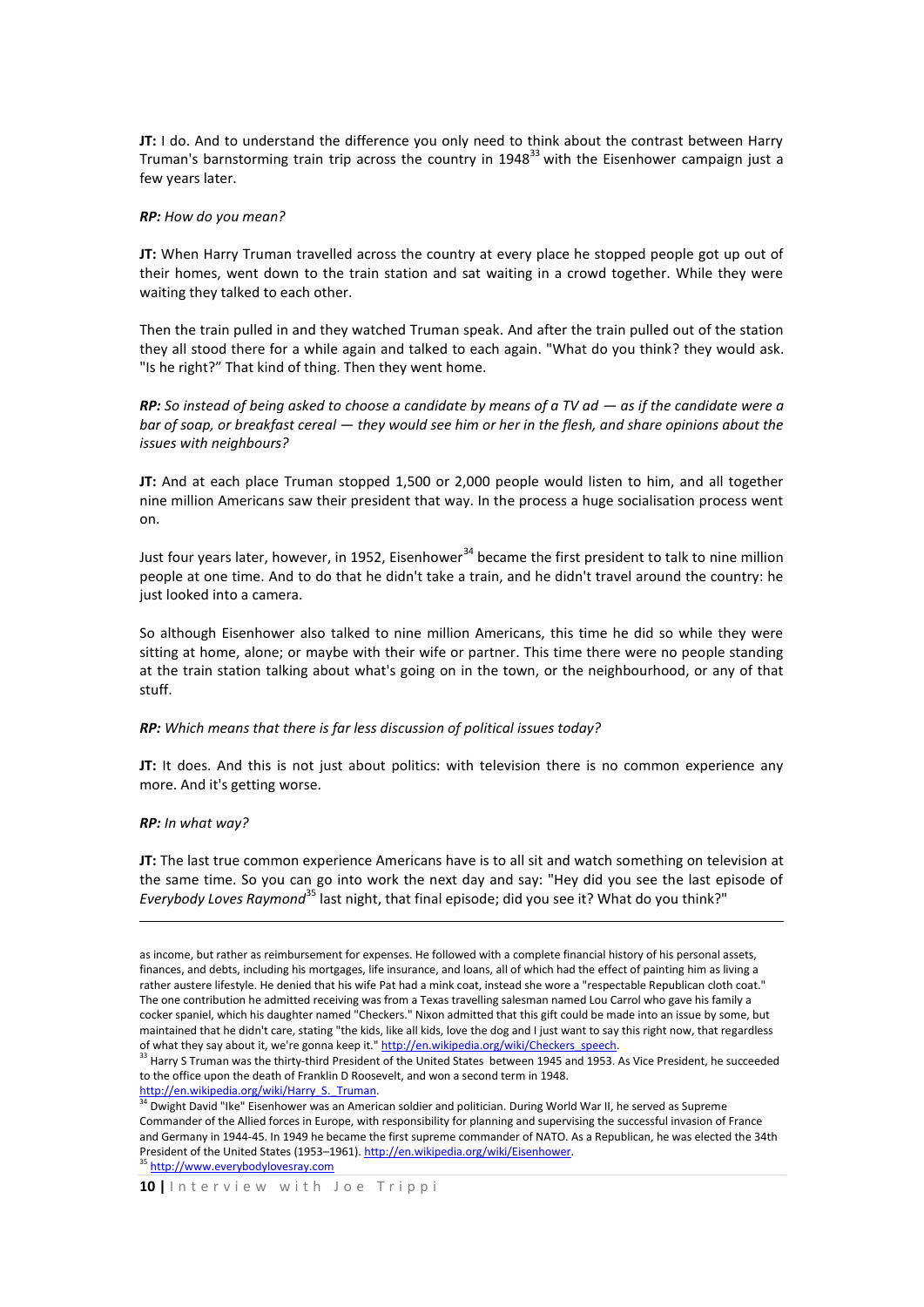Now the TiVo,<sup>36</sup> is taking that last common experience away. Two years from now when you go into work and ask your co-workers if they saw a popular show that had been broadcast the night before they will probably say, "Oh, no I TiVoed it for Thursday. Don't tell me what happened."

So the isolation that television has created is getting worse and worse.

*RP: And this is important in the context of politics because politics is a social activity; and in order to have "a common purpose and a common cause" (as Bobby Kennedy believed) it is essential for people to talk to each other and to reach some kind of consensus?* 

**JT:** And they have to collaborate and work together in order to achieve common goals.

*RP: You describe television as "just this thing that blathers at you", and you contrast today's broadcast method of political communication with the old caucus system,<sup>37</sup> where much greater stress was placed on people meeting together and talking about politics. In your book, however, you also point out that some politicians have tried to use television more interactively. In 1991, for instance, Governor Jerry Brown<sup>38</sup> appeared in a televised debate, and every time he was asked a question he held up a sign with an 800 number on it. The aim was to have people phone in to his campaign headquarters?*

**JT:** Sure. But apart from the people who did respond to that 800 number I don't think anybody understood what Jerry Brown's campaign was really about.

*RP: What was it about?*

**.** 

**JT:** It was an attempt to allow people to become part of something bigger than themselves, a way of collectively achieving something  $-$  instead of all pulling at the fabric in different directions.<sup>39</sup>

### *RP: Because humans are social animals, and have a need to collaborate?*

**JT:** Yes. And so I believe there is a hunger in each of us to be part of a community, to be part of something bigger than ourselves. It's something that is intrinsic to the American spirit and, hopefully, to the spirit of all humans.

The problem is that we have somehow lost the ability to tap into that, and so that hunger is being squandered, or lost.

<sup>&</sup>lt;sup>36</sup> TiVo is a popular brand of digital video recorder (DVR) in the United States. It is a consumer video device which allows users to capture television programming to internal hard disk storage for later viewing (sometimes called "time shifting"). [http://en.wikipedia.org/wiki/Tivo.](http://en.wikipedia.org/wiki/Tivo) 

<sup>&</sup>lt;sup>37</sup> In the United States, a caucus is a meeting of local members of a political party or subgroup to nominate candidates, plan policy, etc., in the Congress of the United States or other similar representative organs of government. [http://en.wikipedia.org/wiki/Caucus.](http://en.wikipedia.org/wiki/Caucus) 

<sup>&</sup>lt;sup>38</sup> Edmund Gerald "Jerry" Brown, Jr., outgoing mayor of the city of Oakland, California, was elected Attorney General for the state of California on November 7<sup>th</sup> 2006. Brown is an American lawyer and political figure. A Democrat, he has had a lengthy political career spanning terms on the Los Angeles Community College Board of Trustees , as California Secretary of State, as governor of California, as chairman of the California Democratic Party, and as mayor of Oakland. He unsuccessfully sought the Democratic nominations for president in 1976, 1980, and 1992, and was the Democratic nominee for the US Senate in 1982. <sup>39</sup> In addition to helping people feel part of something bigger, Brown also collected around \$5 million in small donations for his campaign.

**<sup>11</sup> |** I n t e r v i e w w i t h J o e T r i p p i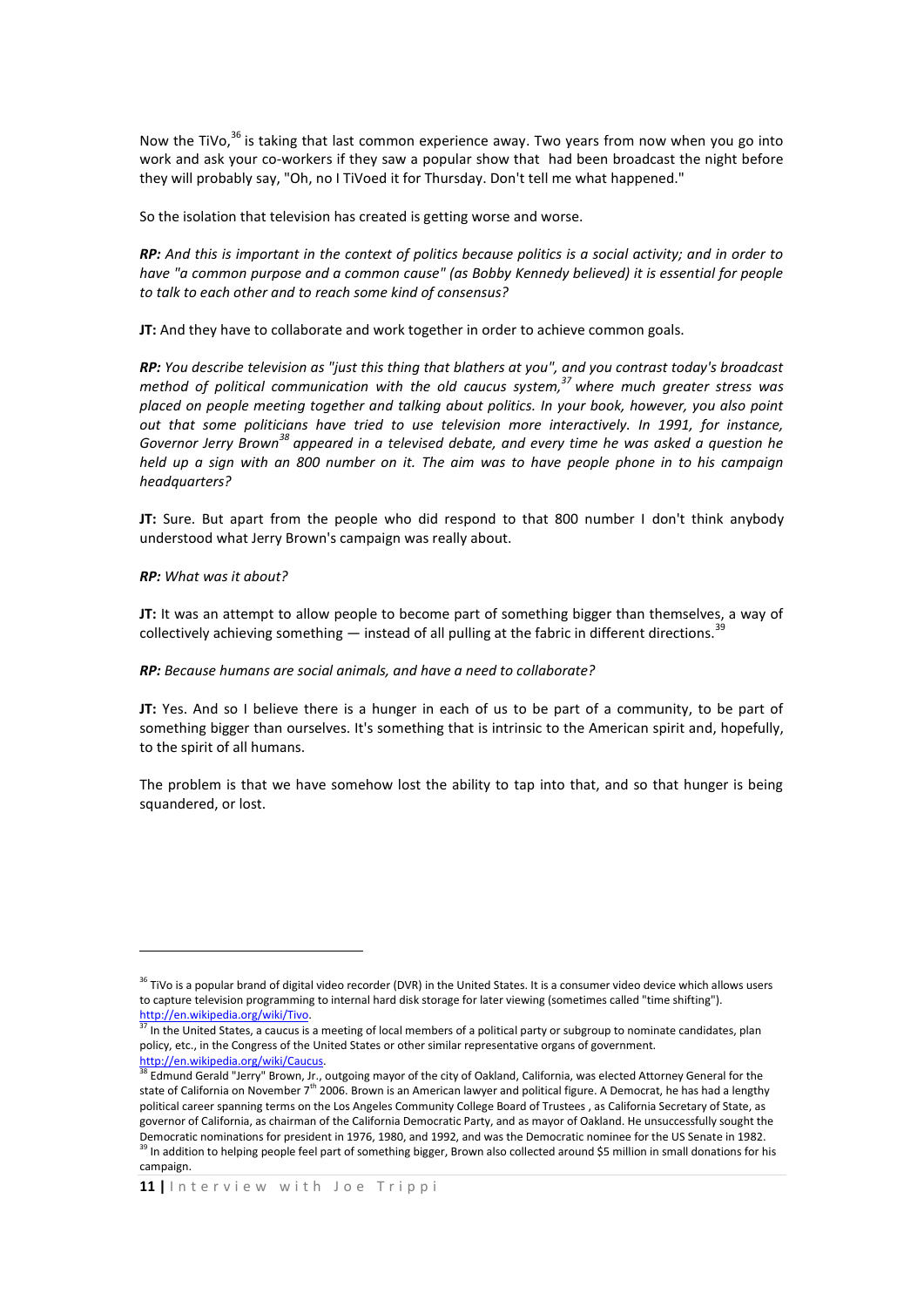## THE LINUX OF CAMPAIGNING

*RP: Let's fast-forward to 2004, and the Dean campaign. In your book you say that when you were asked to become campaign manager you were reluctant, not least because of the sheer degree of emotional energy and drive needed to manage a presidential campaign.*

**JT:** So it's not a decision you make lightly.

*RP: You wrote that you were eventually convinced that you should take on the job after you heard Dean say to someone at a political meeting: "We have a responsibility to each other."<sup>40</sup> At that point, you say, you "fell in love with him"?* 

**JT:** Yes [laughs].

1

*RP: It was the community thing again then; and the need you see for people to work together. This is important to you presumably because as a child you had seen the value of people helping each other, not least perhaps by providing welfare cheques. If the collective*  $-$  *the community*  $-$  *won't take responsibility for those who are disadvantaged then who will?*

**JT:** Exactly. That's exactly right.

*RP: Nevertheless, in taking on the Dean campaign you were backing a rank outsider. No one expected him to win, and when you arrived in Vermont<sup>41</sup> there were only around 432 Dean Supporters, and just \$98,000 in the bank.*

**JT:** That's true. But by the end of the campaign we had signed up 650,000 folks, and I think we had raised \$59 million. $42$ 

*RP: How would those numbers compare with a typical presidential campaign? How many supporters would a candidate traditionally expect to sign up?* 

JT: Well the next biggest figure prior to the Dean campaign would have been John McCain<sup>43</sup> in 2000. He signed up 40,000. So what we achieved was pretty incredible.

The point to stress is that what happened in the Dean campaign — and forget my being involved for a moment — was that it was probably one of the most amazing things that has ever happened in presidential politics.

*RP: And it was possible because you used the Internet to create a sense of community, utilising techniques that you call Open Source Politics?*

**JT:** Right. And one of the reasons I finally decided to work on the Dean campaign was because I saw the opportunity was there; and I could see that Howard was open to that opportunity.

*RP: You sensed that Howard Dean would allow you to experiment with Open Source Politics?*

<sup>&</sup>lt;sup>40</sup> Trippi describes how Dean was explaining why he was running for President in a house in Linn County, Iowa, during which he said, "I'm running because it's not enough to want health care for my kid or health care for your kid. We have a responsibility as American citizens, a responsibility to each other, to provide health care for those kids from Oklahoma and Minnesota and Arizona …" Trippi added, "And that was the moment he got me." Trippi, *supra.,* p. 64

 $41$  Dean's campaign was run out of his home town of Burlington, in the State of Vermont.

<sup>42</sup> The OpenSecrets.org web site estimates the figure at \$52,968,040. Kerry went on to raise \$328,479,245 and Bush \$367,228,801[. http://www.opensecrets.org/presidential/summary.asp?ID=N00025663.](http://www.opensecrets.org/presidential/summary.asp?ID=N00025663) 

 $^{43}$  John McCain III is an American leading candidate for the Republican presidential nomination in 2008. McCain has been a US Senator from Arizona since 1987, winning re-election in 1992, 1998, and 2004. He was a presidential candidate in the 2000 election, but was defeated in the Republican primary by George W Bush. http://en.wikipedia.org/wiki/John\_McCain.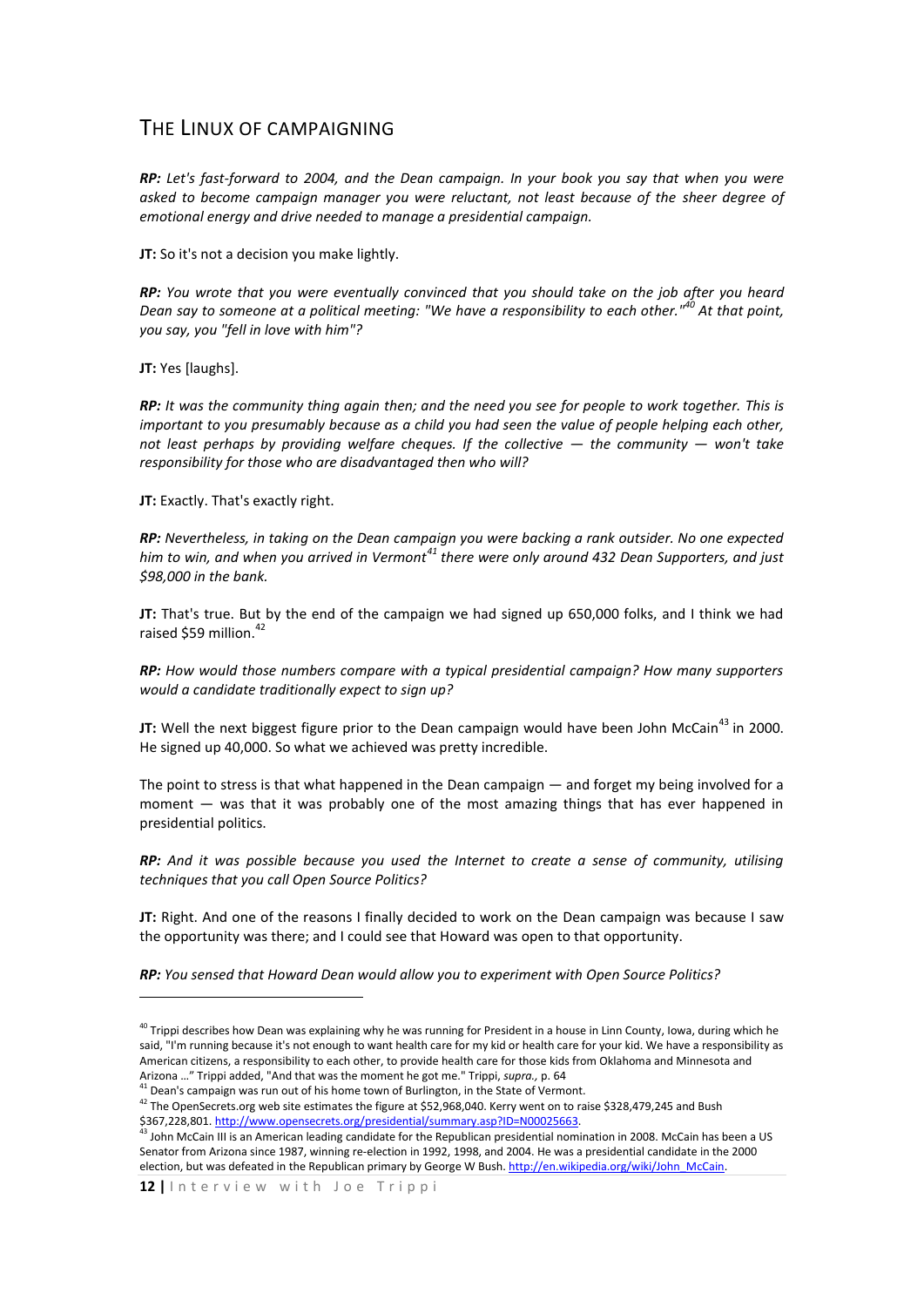**JT:** And that's why I don't think I would have gone to work for John Kerry,<sup>44</sup> or any of the other candidates — not because of their politics, but because they wouldn't have allowed the Open Source campaign to happen.

### *RP: Although the Kerry campaign learned a lot from the Dean campaign perhaps?*

**JT:** No. In reality they never did — even when they started trying to copy the Dean campaign they never really understood what it was about. They thought it was simply putting up a web site and asking for money.

The point about Howard was that when I talked to him about Open Source Politics he really got it. I'm not saying it was like he had always been thinking about it, but when I started talking to him about it he said, "Yea, I can see that"; or "Sure, I'd let you try to do that". It was that attitude that was really critical to my making the decision to join the Campaign.

## *RP: Ok, so what is Open Source Politics?*

**JT:** It's about enabling the real collaboration of the citizens with the campaign. It is the Linux of campaigning. That's the best way I can talk about it  $-$  in terms of the technology.

## *RP: Open Source software is about making the code that runs a program freely available so that other programmers can adapt it, and contribute to its developments.<sup>45</sup>*

**JT:** Which contrasts with proprietary software, where the code is non-transparent and others cannot change it. So you could say that we have been using a Microsoft-style closed system of politics for years and years and years, and that system has been pretty much a monopoly.

Open Source Politics, by contrast is more open and collaborative. It's a kind of "all of us in this together" spontaneous Linux version of politics. So a citizen in San Antonio Texas, for instance, can input a bright idea that actually changes the complexion of the campaign. That happened to us all the time.

## *RP: Open Source Politics enables civic engagement in the campaign process?*

**JT:** Yes. And it's decentralised. So it's realising that the 60 people in the national headquarters are not the smartest people in the world, and allowing your 650,000 supporters to all put their ideas in the pot too.<sup>46</sup>

## *RP: Anyone can make suggestions as to how the campaign is organised and run?*

**JT:** And I give some examples in my book.<sup>47</sup> There was the time, for instance, when we created the Dean for New Hampshire signs, and discovered we had screwed up because we didn't have signs for supporters in Puerto Rico and London.

**.** 

<sup>44</sup> John Kerry is the junior United States Senator from Massachusetts. As the nominee of the Democratic Party in 2004, he was beat Howard Dean to get the nomination but was subsequently unsuccessful in his bid to unseat the Presidential incumbent George W Bush. He is a potential candidate for the Democratic Party presidential nomination in 2008. As the eventual Presidential nominee of the Democratic Party, he was defeated the Republican incumbent, President [George W. Bush.](http://en.wikipedia.org/wiki/George_W._Bush) http://en.wikipedia.org/wiki/John\_Kerry.

<sup>&</sup>lt;sup>45</sup> Open Source software is computer software whose source code is available under a copyright license that permits users to study, change, and improve the software, and to redistribute it in modified or unmodified form. It is the most prominent example of Open Source development[. http://en.wikipedia.org/wiki/Open\\_source\\_software.](http://en.wikipedia.org/wiki/Open_source_software)

<sup>&</sup>lt;sup>46</sup> In his book Trippi puts it this way, "It became pretty obvious quickly that a couple of dozen sleep-deprived political junkies couldn't possibly match the brainpower and resourcefulness of six hundred thousand Americans. We couldn't see every hole and every flaw that they could see." Trippi, *supra,* p. 146. Or, in the terminology of Eric Raymond, talking about Open Source Software, "Given enough eyeballs, all bugs are shallow." http://catb.org/~esr/writings/cathedral-bazaar/cathedral-bazaar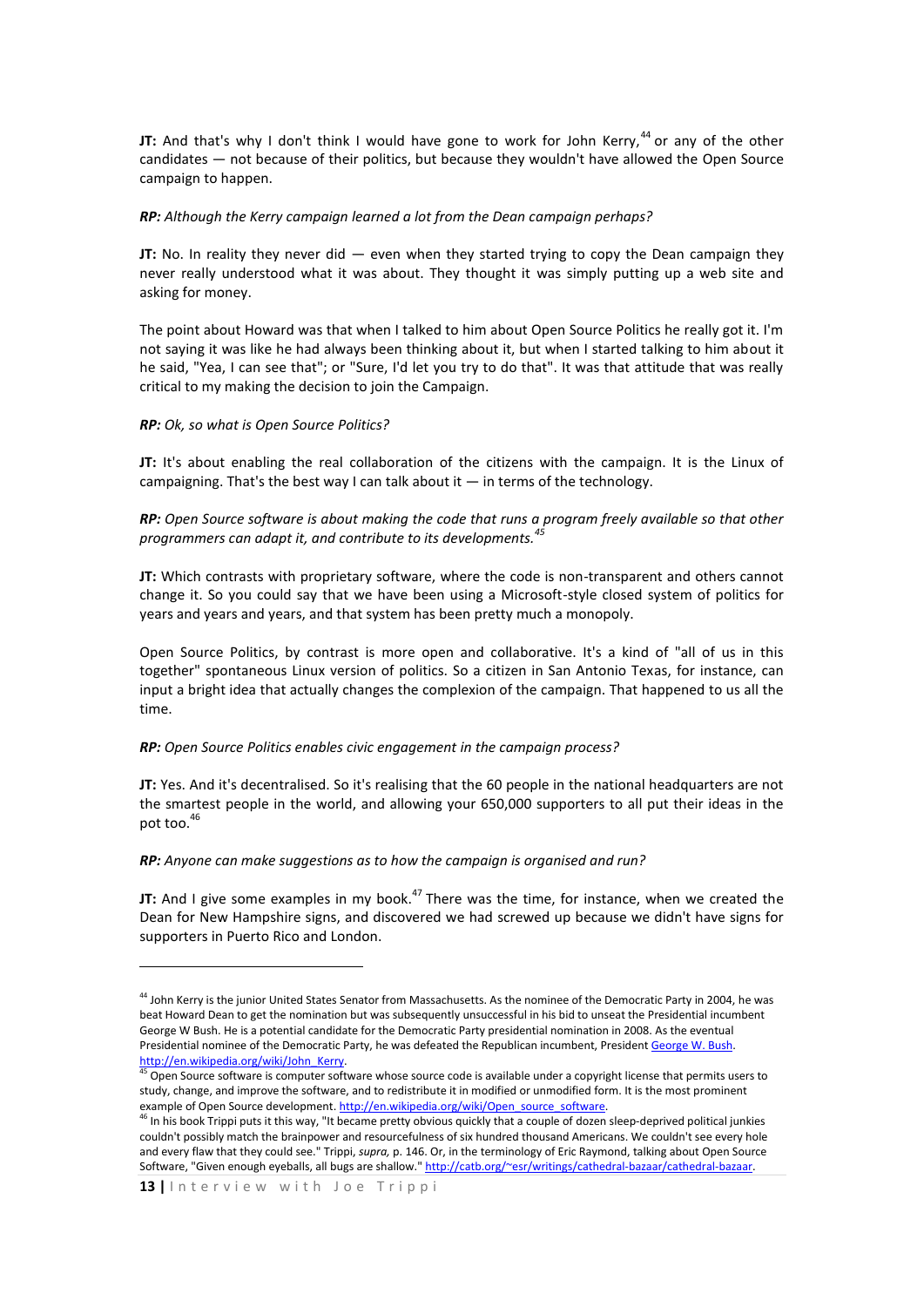## *RP: But Dean Supporters fixed it. 48*

**JT:** So with the Dean campaign it wasn't one person calling the shots so much as 650,000 people knowing that if they had a good idea they could throw it in the pot, and there was a good chance that the national headquarters would grab it, and go with it.

*RP: Open Source Politics is also about being transparent about your goals.* 

## **JT:** Absolutely.

*RP: A great example of that transparency I guess was when you opened up the campaign finance books, and shared with the world your fund-raising objectives. You also put up images of baseball bats on the web site to show how close the campaign was to meeting its quarterly target?<sup>49</sup> As you put it in your book, the aim was "to take this thing all the way to Open Source, put the code out there and see if the people could improve it, the way they had with the posters and software<sup>50</sup> and all the less significant aspects of the campaign."*

**JT:** That was revolutionary because we were the first campaign to say how much money we needed to raise. Every campaign is trained to never say how much they are going to raise in a quarter.

### *RP: Why?*

**.** 

**JT:** Because if you don't make it the press will say, "Oh well, he expected to raise \$20 million, and he only raised \$9 million. His campaign is clearly faltering." That is what happens. So in a traditional campaign you would never say out loud to your supporters: "We are going to try to raise \$7 million this quarter: what are some good ways to do that?" Because if you say you are going to raise \$7 million and you don't make it the press and your opponents beat you with your failure.

But we went the opposite way: We told everybody exactly what we needed to do, and asked everybody for ideas about how to get there; what to do.

*RP: And what you discovered was that by telling supporters how much money you hope to raise you motivate them to do more to help you reach your goal.*

**JT:** Exactly, because they were part of it now; it wasn't some state secret held up in the campaign headquarters. So we'd say, "Let's try to raise this much by next week. What are your ideas? Can you help us get there?" And then we reported literally every single dollar that came in, real time, on the site.

Of course, that meant that it wasn't only our friends who could see what was going on, but our opponents too. So they thought we were crazy to start talking openly with our supporters about how much we needed, and try to work together with them on our strategy.

http://www.gwu.edu/~action/2004/money/webfund0903.html.

<sup>&</sup>lt;sup>47</sup> Perhaps the best example given by Trippi in his book is when he describes how supporters helped design the DeanLink software. A version of the social software Friendster, this allowed people to link together based on their mutual interests. Trippi, *supra.,* p. 139.

 $48$  At one point the Dean campaign put up fifty state signs on its web site for supports to download and print out. Three minutes after doing so, says Trippi, "an e-mail came from someone in Puerto Rico: 'Hey you guys screwed up. You forgot Puerto Rico'." So the campaign team added Puerto Rico. A little later they had a request from someone in London for an "Americans Abroad for Howard Dean" poster too. Supporters also downloaded campaign fliers, improved them and sent them back to campaign headquarters. Trippi, *supra*, p. 116/7.

<sup>50</sup> When the campaign decided to produce its own version of Meetup.com software — which it called GetLocal — supporters not only suggested features, but wrote software code and sent it in. Trippi, *supra.,* p. 117. Meetup.com helps people find others who share their interest or cause, and form lasting, influential, local community groups that regularly meet face-to-face. [http://www.meetup.com](http://www.meetup.com/)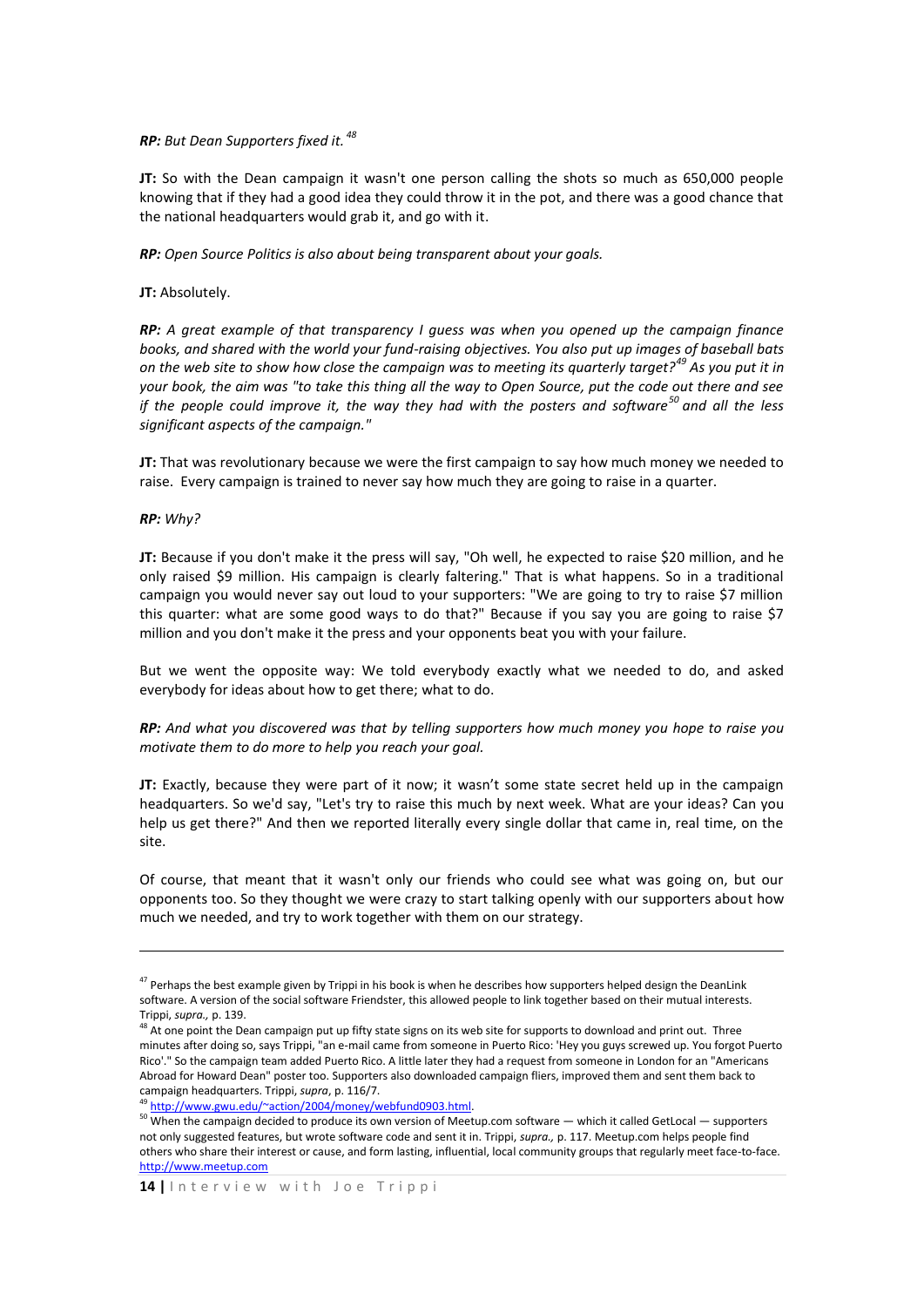*RP: A critical moment of this strategy was when you held an online referendum to decide whether or not to opt out of federal matching funds.*

**JT:** So we didn't go out and hold a press conference, and say: "We are opting out. Hey now, everybody, give us a lot of money." It was more like, "You make the decision with us."

## THE FIRST TIME

*RP: And the decision was not to take matching funds. That was a very risky strategy for a Democratic candidacy.*

**JT:** Oh, yea, sure. It was the first time it was ever done by a Democratic campaign.

*RP: Just to check my understanding: the issue of federal funding is that presidential candidates can choose to take money from the State to help fund their campaign, but if they do so the amount of money they can then spend on the campaign is limited?<sup>51</sup>*

**JT:** Exactly right. If you opt in to federal funds during a primary election<sup>52</sup> you can spend only \$45 million. The second you spent over \$45 million you are in violation. If, however, you opt out — as Bush also did — you can spend whatever you like.

#### *RP: What does this mean in practice?*

**.** 

**JT:** Well, in the 2000 primary Gore stayed in. That meant that Bush ended up raising \$100 million compared to Gore's \$45 million. And if you look at how close the Gore/Bush election was, that \$45 million to \$100 million difference is probably how Bush won.<sup>53</sup> Obviously Dean didn't last, but if he had who knows….

#### *RP: By opting out of federal funding you were once again breaking with tradition.*

**JT:** And all the other campaigns thought we were absolutely crazy to do that too. But after we had decided to do so, the Kerry campaign looked at all their data and realised that they had to do it too not to catch Bush, but because if they didn't do it they would never be able to compete with us.

So five days later the Kerry Campaign opted out as well. And if you talk to the Kerry people today they will tell you that it was the smartest thing they ever did — because if they hadn't they would have been almost penniless from March on, and Bush would have really destroyed them. Instead, Kerry ended up staying toe-to-toe with Bush.

<sup>&</sup>lt;sup>51</sup> In November 2003, after a much-publicised online vote among his followers, Dean became the first Democrat to forgo federal matching funds (and the spending limits that go with them) since the system was established in 1974. (John Kerry later followed his lead.) In addition to state-by-state spending limits for the primaries, the system limits a candidate to spending only \$44.6 million until the Democratic National Convention in July, which sum would almost certainly run out soon after the early primary season. (George W Bush declined federal matching funds in 2000 and did so again for the 2004 campaign.) [http://en.wikipedia.org/wiki/Howard\\_Dean.](http://en.wikipedia.org/wiki/Howard_Dean)

<sup>52</sup> A primary election is an election in which voters in a jurisdiction select candidates for a subsequent election (nominating primary). Primaries are common in the United States, but are generally rare elsewhere in the world. http://en.wikipedia.org/wiki/Primary\_election.

<sup>&</sup>lt;sup>53</sup> The United States presidential election of 2000 was one of the closest Presidential elections in United States history. On election night, November  $7<sup>th</sup>$ , the media prematurely declared a winner twice based on exit polls and faulty data before finally deciding that the Florida race was too close to call. It would turn out to be a month before the election was finally certified after numerous court challenges and recounts. Republican candidate [George W Bush](http://en.wikipedia.org/wiki/George_W._Bush) was awarded Florida's 25 electoral votes after the last recount showed him having won by a razor-thin margin of 537 votes, thereby defeating Democratic candidate Al [Gore](http://en.wikipedia.org/wiki/Al_Gore) despite Gore having won the popular vote. http://en.wikipedia.org/wiki/United States\_presidential\_election%2C\_2000.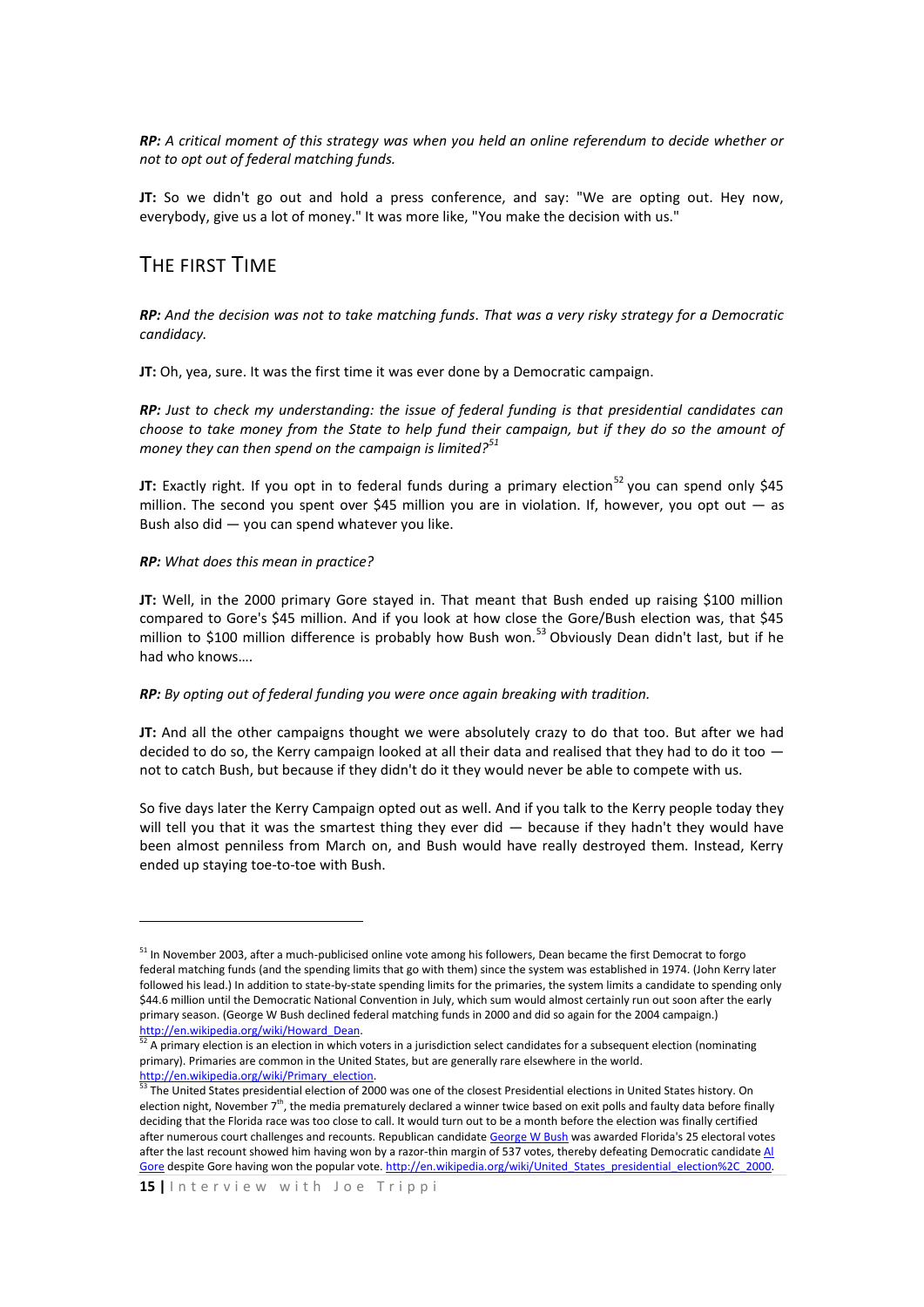In short, Kerry wouldn't have been able to keep up with Bush if we hadn't forced him to opt out.

*RP: What was revolutionary about Dean opting out was that it demonstrated that Democrats could aspire to raising as much money as the Republicans. This had been assumed to be impossible because the Republicans are viewed as the party of the rich, and so are able to attract much larger donations. What the Dean Campaign discovered was that using the Internet it was possible to attract thousands of small donations. The trick is to convince enough small guys to support you.* 

**JT:** Yes, that's the issue. 54

*RP: Your Open Source approach was hugely successful. Nevertheless you faced a lot of resistance from other members of the Dean Campaign didn't you?*

**JT:** Oh, yes. Even though Howard was open to it, and encouraged it, there were elements within the Campaign that took the view that politics has always been done in a certain way, and we should carry on doing it that way.

Besides, many of the campaign staff didn't know what Open Source was. Some hadn't even ever used the Internet, let alone thought about running an Open Source Campaign!

So it took me a good three months to change the culture of the Dean Campaign.

*RP: Can you give me an example of the kind of resistance you faced?*

**JT:** Just trying to get a link to MeetUp.com<sup>55</sup> put up on our web site, a link simply saying "Here is a link to MeetUp.com, go meetup for Howard Dean," took me two weeks — and I mean literally two weeks — of screaming.

**JT:** Every day I would come in and it wouldn't be up, so I would go talk to the web team and they would tell me that the legal department had stopped it, on the grounds that they thought it was illegal. I would go, "How could it be illegal to put a link up?" So I would have to go and fight that battle, and then when I came back I would find that somebody else had stopped it. By January 2003, however, we had finally got the MeetUp links in place, and 1,000s of people had started to sign up to meetup for Howard Dean.

The last person to fall, by the way, was Sarah Buxton our scheduler. I razz<sup>56</sup> her about this till this day, but she absolutely thought that we were all crazy.<sup>5</sup>

*RP: Getting Sarah to agree that Dean should himself turn up at a meetup was another turning point in making the Dean Campaign Open Source wasn't it?*

**JT:** It was.

1

*RP: How did you manage that?*

**JT:** I waited until the last minute before going to see Sarah, and said: "Where is Howard on Wednesday night?"

<sup>56</sup> i.e. tease[. http://www.google.com/search?sourceid=navclient-ff&ie=UTF-8&rlz=1B2GGGL\\_enGB177&q=define%3A+razz.](http://www.google.com/search?sourceid=navclient-ff&ie=UTF-8&rlz=1B2GGGL_enGB177&q=define%3A+razz)  <sup>57</sup> By March 2004, however, Sarah Buxton was blogging herself[! http://www.blogforamerica.com/archives/004015.html.](http://www.blogforamerica.com/archives/004015.html) 

<sup>&</sup>lt;sup>54</sup> Trippi expands on this point later.

<sup>&</sup>lt;sup>55</sup> MeetUp.com is an online social networking portal that facilitates offline group meetings in various localities around the world. Meetup allows members to find and join groups unified by a common interest, such as politics, books, games, movies, health, pets, careers or hobbies. Users enter their ZIP code (or their city outside the United States) and the topic they want to meet about, and the website helps them arrange a place and time to meet. http://www.meetup.com.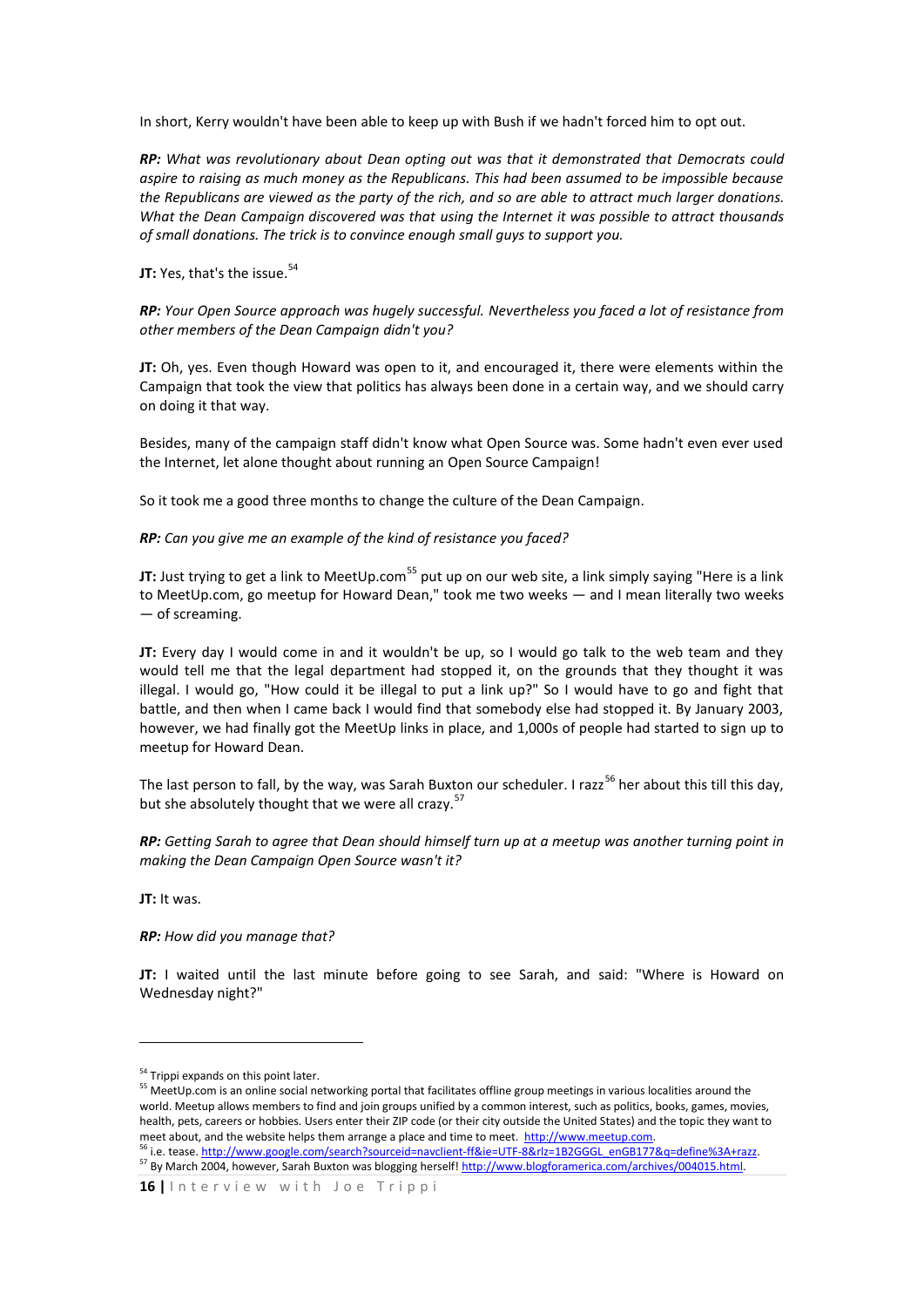She said "He's in New York."

"Great, because that is meetup night," I said. "I am going to find out whereabouts the meetup in New York is, and he is going to stop there."

She said, "Oh, no he's not. You are crazy; we are not going to send him to some stupid meetup."

So we were like, "No he's not!", "Yes he is!"

But I argued, and argued, and argued, and I screamed, and I screamed, and Sarah did everything she could to stop me. She would hide the schedule, but I would find it and schedule Howard to attend. Three hours later I would check and it would be off the schedule again. Sarah, by the way, is a stubborn Irish redhead.

Finally, I went in to see her again and I said, "Just do it one time; one time only. You can tell me you told me so if it's a waste of time, but we are going to do it; please just do it; trust me."

Eventually she put it on the schedule and Howard went to the meetup in New York on March  $5<sup>th</sup>$ 2003.

#### *RP: How did it go?*

**JT:** When Dean pulled up outside the building in New York we found people were standing all around the block, and the line went on forever. There were over 500 people inside, and the fire marshals had had to stop all the other people from entering because it was already way beyond fire code.

That was the night when even Sarah Buxton finally gave way, and said "OK, we are going to trust these people; you're right; let's do it." And after that she became one of the strongest people inside the campaign.

*RP: The important point about the meetups was that instead of campaign headquarters organising and orchestrating events, and then inviting supporters, the Dean Campaign let the supporters organise the meetings themselves.*

**JT:** Right. But as I say, it was so hard to change the culture, and convince campaign staff that these meetups were going to become a very important part of our effort, and that we were going to do it differently.

So it took from January until March to get everyone in these various different departments to understand that we were going to be doing the Campaign Open Source, and in as transparent a way as possible — by telling people where we were going, putting the information out on the web site, and letting supporters build events of their own for us, without us telling them what to do.

But you know even to the end there were still four or five key people where you would walk in and say "We are going to do this or that", and they would go like "Why?" So there were some who didn't understand right to the end. Despite all our success there were still doubters.

*RP: Another important point about using meetup is that it allows you to link the virtual world with the real world — because although you can organise virtually, with politics it is still very important that people meet each other physically. They need to meet one another in the way they do when attending a traditional caucus, for instance, or in the way they did when they walked to the station to hear Truman speak. And it is important because it provides the social interaction necessary to make people feel that they are working to a common purpose, and collaborating for a mutual good?*

**JT:** And we were the first campaign ever to do that. By the end of the Campaign thousands and thousands of supporters were meeting up like that.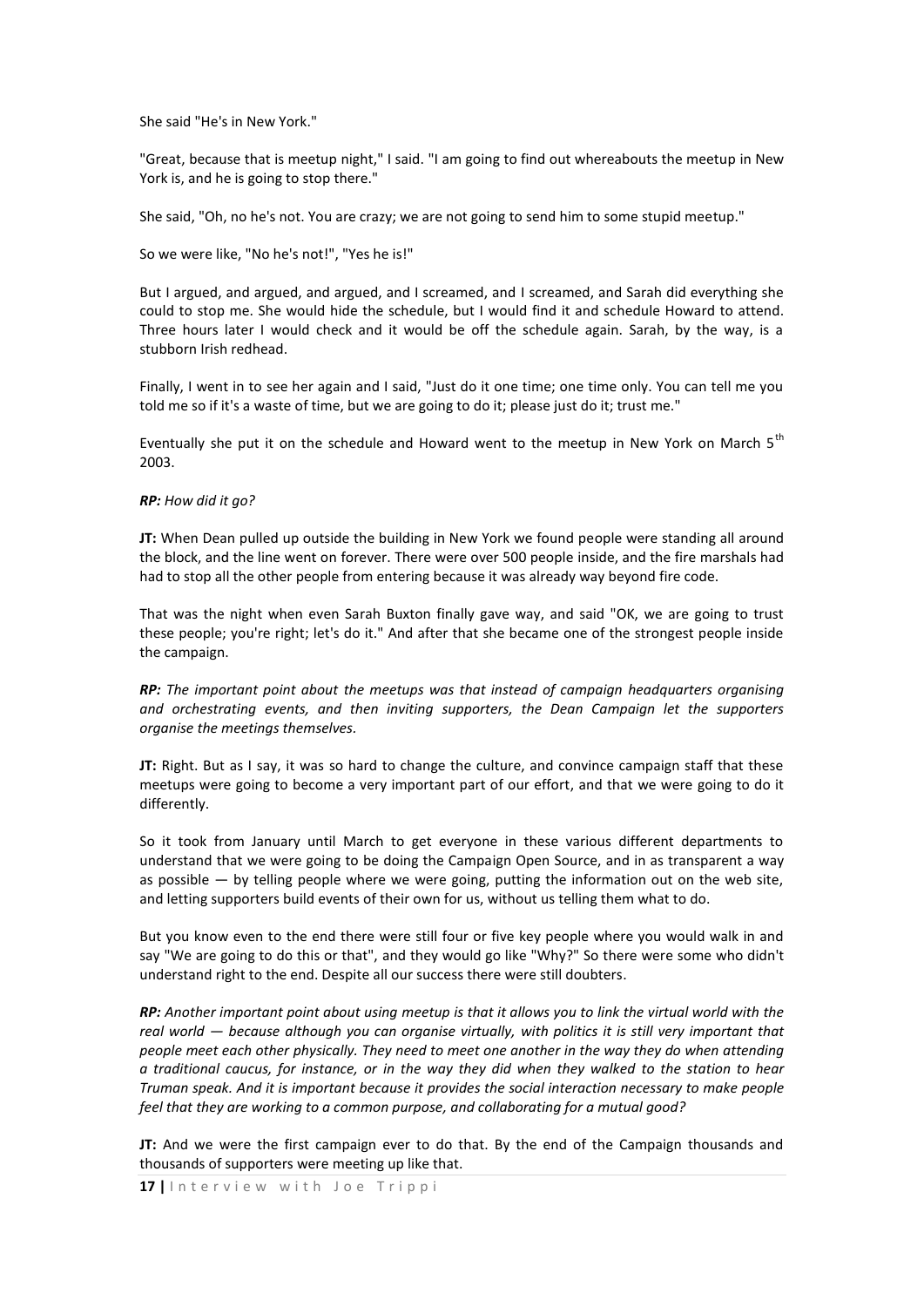You know, for years people in politics in the States talked about how you could get people to connect on the Internet, but no one could figure out how you then got them to come out from behind their desktops and do something offline. No one could figure that out.

And then all of a sudden MeetUp.com comes along and, within a short space of time, the Dean Campaign had 190,000 people meeting on the first Wednesday of every month, 20 or 30 at a time, in libraries and Starbucks, and private homes around the country.

*RP: Eventually the Dean campaign developed its own version of the meetup software didn't it?*

**JT:** Yes, Get Local was basically a clone of MeetUp that we developed internally. That alone gave us another 170,000 supporters.

*RP: I think the Call to Action blog was another important plank of the online campaign? A central point where everyone — both campaign staff and supporters — could communicate with one another?*

**JT:** Absolutely**.** Call to Action was the first site by the way. We later retired that, and started Blog for America.<sup>58</sup>

*RP: The campaign was to a great extent built around blogs wasn't it. Both the official campaign blog, and the many citizen blogs that also supported Dean. What's so radical about blogs in the context of a political campaign?*

**JT:** They allow everyone to be part of the conversation. Unlike television, which talks one way to millions — or at least thousands — of people, you can have a real conversation on blogs.

## THE PLANE CRASHES

<u>.</u>

*RP: The Dean campaign was undoubtedly hugely successful: a complete outsider managed to become a serious contender. But Dean lost the primary to Kerry and so never went head-to-head with Bush. So while the campaign clearly achieved far more than anyone had ever expected it to, it nevertheless ultimately failed. As you put it in your book, "the plane crashed". <sup>59</sup> What went wrong?*

**JT:** A number of things went wrong. But my own view is that we were dead the day of the Tim Russert interview. Do you know what I am talking about?<sup>60</sup>

<sup>&</sup>lt;sup>58</sup> Blog for America [\(www.blogforamerica.com\)](http://www.blogforamerica.com/) was the title of the official Howard Dean campaign weblog from March 2003 to March, 2004. It was previously known as the Dean Call To Action blog, the first presidential campaign weblog, founded by Mathew Gross on March 15, 2003, but became BFA when it was rebuilt using Movable Type by Marc Chadwick and Mathew Gross. It is widely recognised as the first effective campaign blog, and is credited (along with the Howard Dean Meetup) with enabling a new paradigm for grassroots campaigning. Using the blog, Dean campaign members were able to effectively communicate with supporters, posting frequent updates on the candidate, his supporters, his organisation, his views, and his detractors. The comments section of Blog for America was noted for high activity and loyalty, and was an effective means of self-organisation for Dean's committed followers. Blog for America was transformed in March, 2004 into the house blog for the grassroots recruitment organisation Democracy for America, paralleling the conversion of the campaign into a Democratic nonprofit organisation. Democracy for America was founded by Dean but now run by his brother, James Dean. [http://www.democracyforamerica.com.](http://www.democracyforamerica.com/) 

<sup>59</sup> As Trippi puts it in the introduction to his book (date December 2003), "My guy is about to crash and burn in an Iowa cornfield. I can feel it. I have a sense about these things, especially in Iowa. I have a kind of clairvoyance in Iowa. I can smell death in Iowa… After months of scraping and cajoling and pleading just to the plane down the runway, now that they're finally aloft — and the rest of the crew is celebrating — I look out the window and the wings are coming off. And I'm the only one who sees it." [Trippi, *supra.* p. xi]

<sup>60</sup> In the last week of June 2003, Howard Dean was interviewed by NBC journalist Tim Russert in *Meet the Press*. An event that Trippi characterises in his book (p. 127) as "an unmitigated disaster, a head-on train wreck." — most notably because Dean conceded he did not know how many active duty personnel were in the US military, and how many were stationed in Iraq.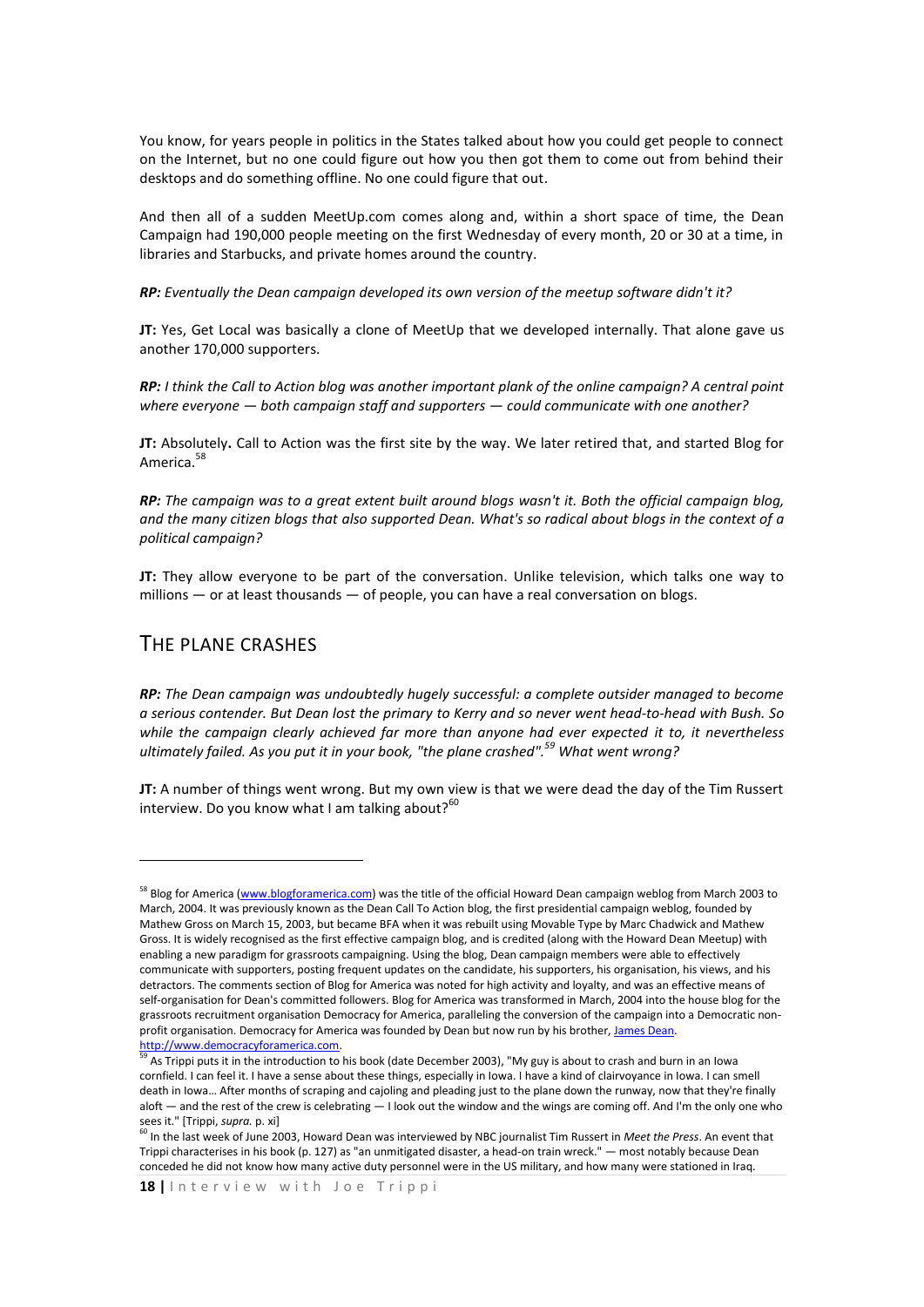*RP: In June 2003 Dean was interviewed by Tim Russert on Meet the Press<sup>61</sup>— an interview you describe in your book as a "head-on train wreck". Most embarrassingly, Dean was unable to tell Russert how many US soldiers there were in Iraq.* 

**JT:** So what cost us the election wasn't the Open Source component, or the Net. It was the same old things that always take a campaign down.

*RP: Right, and in your book you argue that one slip off message can be devastating.<sup>62</sup> However, you also say that Dean supporters responded very positively to the event. In fact, that Sunday the campaign raised \$90,000 in donations, compared to the normal \$3,000. It wasn't that clear-cut perhaps? 63*

**JT:** Well, that's my point: any other campaign would have died that day. If the Dean campaign had been a normal everyday campaign — one dependent on wealthy donors and establishment endorsements — they would all have left us the day of the Russert interview. They would have looked at it, and said: "Oh, my God: We are out of here."

But what happened was that the strength of the community, the strength of the Netroots — and the collaborative Open Source campaign we were running — kept Howard alive for nine more months.

So what I'm saying is that the campaign should have been dead and buried in June: the miracle was that Dean's Open Source candidacy shook that interview off, and he stayed strong all the way to Iowa, and on to New Hampshire.

*RP: And then he was taken down by the same old things that always damage campaigns. This tells us that an Open Source campaign can only achieve so much doesn't it?*

**JT:** To put it another way: if Gary Hart had had an Open Source campaign when he got caught on a boat called *The Monkey Business* with Donna Rice<sup>64</sup> on his lap I am not sure that he could have been saved — even if he had had 650,000 Open Source supporters. If you make those kinds of mistakes you pay for them, regardless of whether you are a moneyed media machine campaign or an Open Source grassroots campaign.

The fact of the matter is that our campaign made a lot of mistakes in the last forty days, and they were Gary Hart kind of mistakes.

#### *RP: What kind of mistakes are you referring to?*

**JT:** Mistakes like Howard saying, for instance, that Osama bin Laden is innocent;<sup>65</sup> or my making the mistake of insinuating that President Carter was going to endorse us on the Sunday before the caucuses, <sup>66</sup> and then he didn't.

**.** 

<sup>&</sup>lt;sup>61</sup> *Meet the Press* (MTP) is a weekl[y American](http://en.wikipedia.org/wiki/United_States) television news show produced b[y NBC.](http://en.wikipedia.org/wiki/NBC) It started as a radio show in 1945 as *[American Mercury Presents: Meet the Press](http://en.wikipedia.org/wiki/The_American_Mercury)***,** created b[y Lawrence E. Spivak,](http://en.wikipedia.org/wiki/Lawrence_E._Spivak) who was the host and narrator. The radio series originated from [WRC-AM](http://en.wikipedia.org/wiki/WWRC) in Washington. NBC's Washington bureau chief[, Tim Russert,](http://en.wikipedia.org/wiki/Tim_Russert) has hosted the show since December 8<sup>th</sup> 1991, under the full title Meet the Press with Tim Russert. http://en.wikipedia.org/wiki/Meet\_the\_Press.

<sup>62</sup> Trippi, *supra.,* p. 162

<sup>&</sup>lt;sup>63</sup> In response to the interview, rather than abandon Dean supporters donated an additional \$90,000 that weekend (rather than the expected \$3,000).

<sup>&</sup>lt;sup>64</sup> [http://en.wikipedia.org/wiki/Gary\\_Hart](http://en.wikipedia.org/wiki/Gary_Hart)

<sup>65</sup> In a December 2003 interview with New Hampshire's *Concord Monitor* Dean said he would not state his preference on a punishment for bin Laden before the al Qaeda leader was captured and put before a jury. "I will have this old-fashioned notion that even with people like Osama, who is very likely to be found guilty, we should do our best not to, in positions of executive power, not to prejudge jury trials.[" http://www.cnn.com/2003/ALLPOLITICS/12/26/elec04.prez.dean.bin.laden.](http://www.cnn.com/2003/ALLPOLITICS/12/26/elec04.prez.dean.bin.laden)

<sup>66</sup> In January 2004 Trippi went on CNN's *Crossfire* with Paula Begala and Tucker Carson. When he was asked if Jimmy Carter might endorse Dean, Trippi made the mistake of replying "You'll have to tune in Sunday and see." P. 164. [http://transcripts.cnn.com/TRANSCRIPTS/0401/13/cf.00.html.](http://transcripts.cnn.com/TRANSCRIPTS/0401/13/cf.00.html)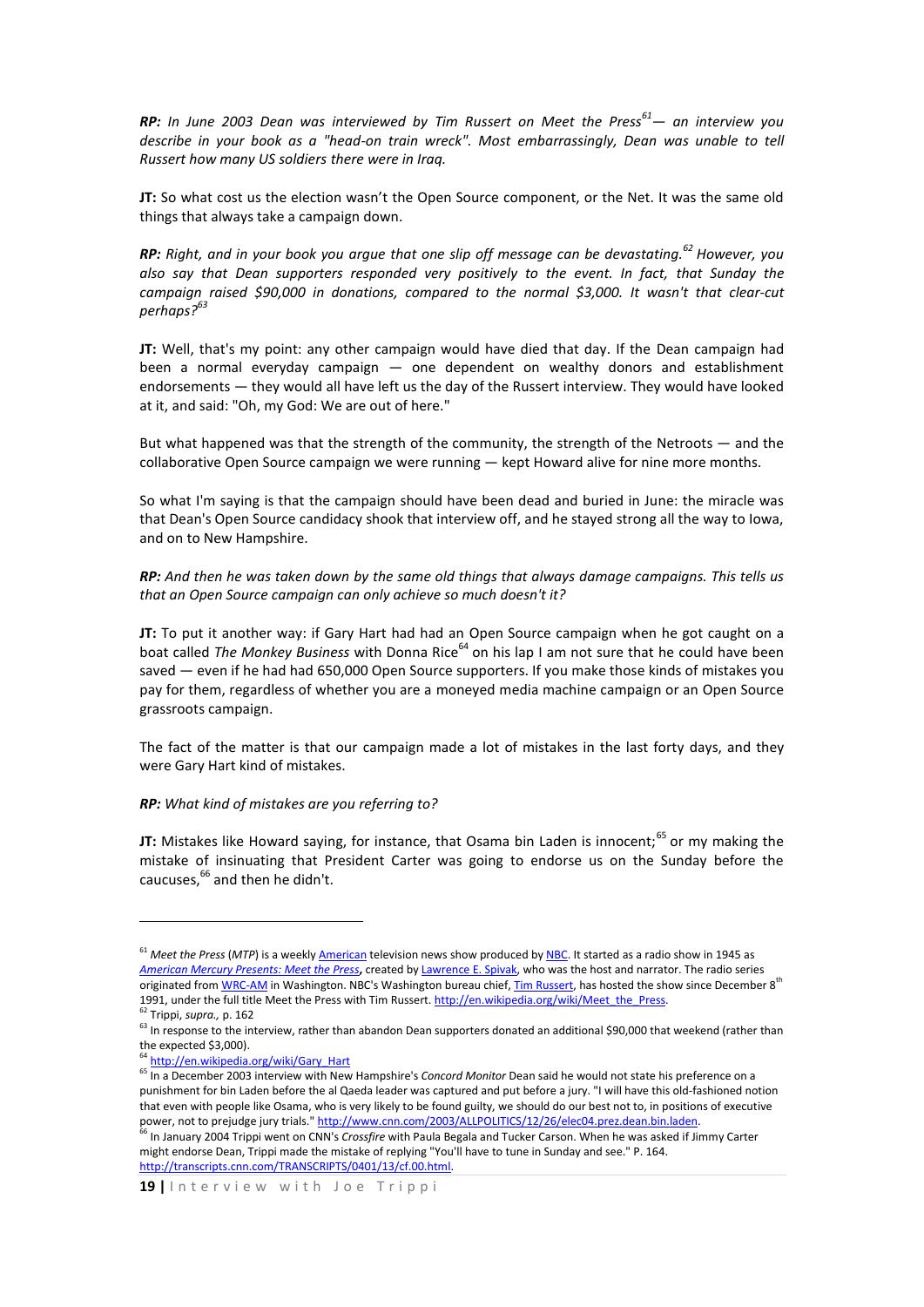What I'm saying is that it wasn't the Open Source campaign that went haywire and took us down. Quite the opposite: the Open Source campaign is what kept us alive, and so took us to heights we never should have gotten to. And it kept us there — despite the rookie mistakes that the candidate and members of staff, including me, made. Basically, there came a point where, hey, some of the mistakes got to be really big mistakes, and they cost us.

## *RP: You say rookie mistakes. Presumably then they were mistakes that you feel should have been avoided?*

**JT:** There were a number of things going on: first of all, we were a very, very inexperienced campaign. None of the pros would work for us  $-$  not one of them  $-$  so we had 22-year-olds running a quarter of the nation.

The other point to make is that when we started there were just 432 supporters and \$98,000 in the bank, and we were going nowhere. That we got where we did despite this tells you just how powerful Open Source Politics is.

## *RP: If you'd had the pros come work for you would it have all been very different?*

**JT:** I have often wondered. Sometimes I say to myself, "Well jeez, if we had had just ten or twenty of the experienced calibre people that Kerry and these other campaigns had  $-$  if we'd had a more experienced team around Dean on the road, and all of that kind of stuff — maybe we would have made it."

But then I think, "You know, if we had had those kind of people they wouldn't have let us run the campaign Open Source. These people would have said: "No, no, no [laughs]; do not talk about your money ahead of times. Do not go to meetups, and so on."

So we may never have gotten off the ground if we had had that kind of experience.

*RP: In your book you complain that you were personally hamstrung because you didn't have the cheque book.<sup>67</sup> Your point was that without the cheque book you didn't have full control of the campaign. <sup>68</sup> Was that a big problem?* 

**JT:** Oh yea, that was really important, and a big piece of it I think. It is hard to run something when you don't have control of the money; when the purse strings are somewhere else.

*RP: This was related to the difficulties you had with Dean's top aide, Kate O'Connor: <sup>69</sup> She was the real gatekeeper to Dean, and you didn't feel you were ever trusted by her. That is why you were never given the cheque book?<sup>70</sup>*

**.** 

<sup>67</sup> This may not have been as clear cut as it seems. *The Washington Post's* Howard Kurtz commented in late February 2004: "By the fall, the Dean operation was using its Internet savvy to raise more money than any Democratic campaign in history but was spending it almost as quickly. Trippi, who said he regrets some of the early spending on television ads, tried to stop what he saw as marginal expenses, such as the hiring of a communications director in Maine, the 11th state to vote. Trippi openly grumbled about Dean giving the financial authority to deputy campaign manager [Bob] Rogan. He and two other senior officials said they were mystified that the amounts they were told they had in the bank would abruptly shrink by millions of dollars after spending decisions had been made." Divide and Bicker, Howard Kurtz, *The Washington Post*, February 29th 2004. <http://www.washingtonpost.com/wp-dyn/articles/A15741-2004Feb28.html>

 $^{68}$  "Without the checkkbook, without Dean's trust, I had no real authority." p. 172

<sup>&</sup>lt;sup>69</sup> Howard Dean aide, in 2006 O'Connor went to work for Republican Richard Tarrant in his bid to win a Vermont Senate seat. http://hotlineblog.nationaljournal.com/archives/2006/02/oconnor\_speaks.html.

<sup>70</sup> This appears not to have been paranoia. As *The Washington Post* put it, "O'Connor, according to a staffer who saw the e-mail, wrote a friend that she wanted to get rid of Trippi and that she felt like quitting herself except that she needed to protect Dean." Divide and Bicker, Howard Kurtz, *The Washington Post*, February 29th 2004[. http://www.washingtonpost.com/wp](http://www.washingtonpost.com/wp-dyn/articles/A15741-2004Feb28.html)[dyn/articles/A15741-2004Feb28.html.](http://www.washingtonpost.com/wp-dyn/articles/A15741-2004Feb28.html)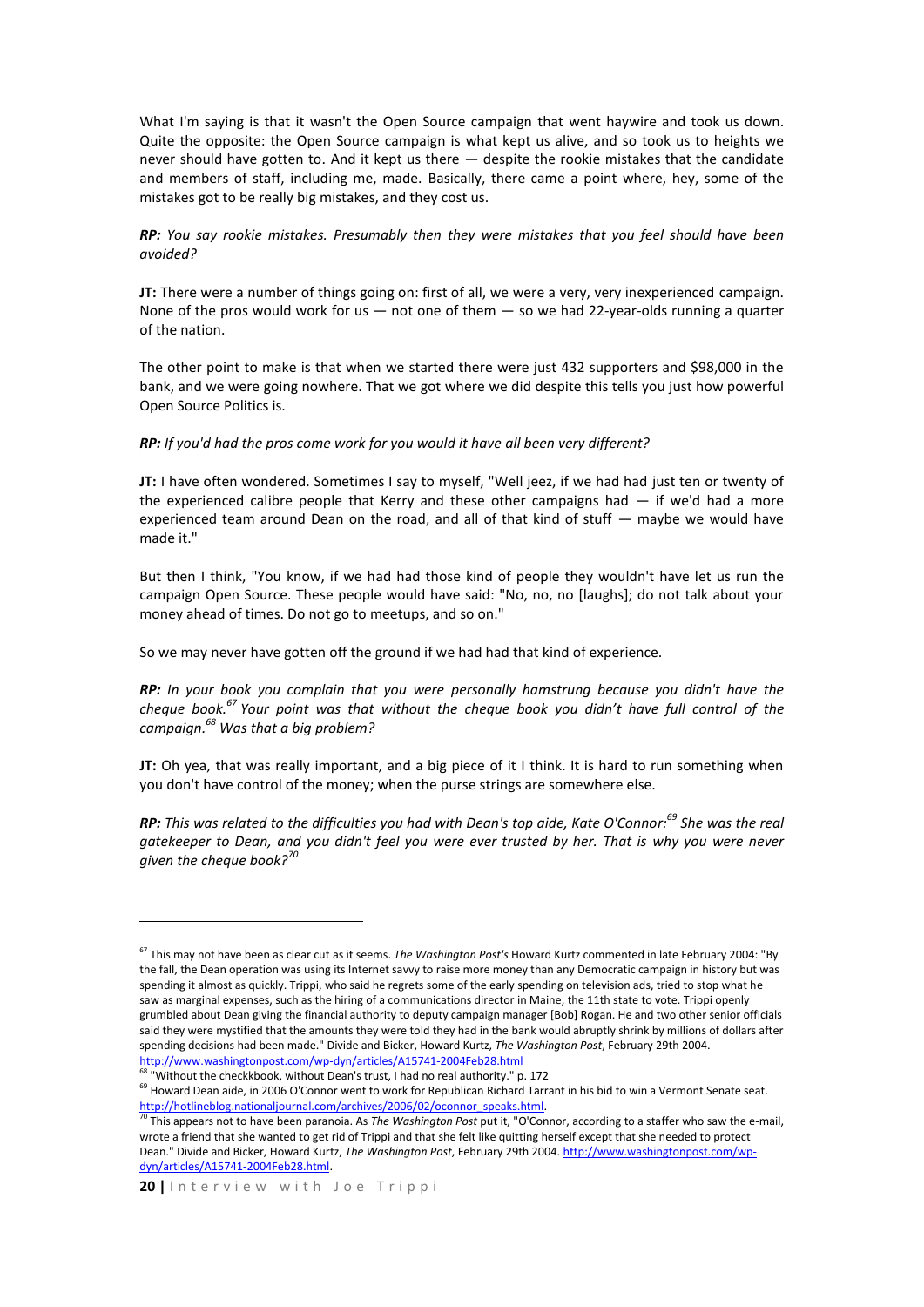**JT:** Kate was one of the folks that didn't really believe in the Open Source part of it.<sup>71</sup> So these things were important. But frankly I think we could have survived even that, because our strategy was really simple. Here I'm talking about the, "How the hell are we going to win this thing" strategy.

## *RP: What was the "how the hell are we going to win this thing" strategy?*

**JT:** Essentially it was to run every other campaign into the ground. It was the same strategy that Reagan used to beat the Soviets. In other words, you spend so much on defence that they can't keep up with you.

### *RP: How did that strategy work in the context of the Dean Campaign?*

**JT:** Well, our feeling was that whoever won Iowa and New Hampshire was going to be the nominee. So we were going to go for broke to try to win those two states, and to do so on the basis that even if we were broke when we got there, if we won them then when we got there everybody else would be dead and we would then get exponential growth, and so go on to win the nomination. And in fact we were right: Kerry won the nomination after winning Iowa and New Hampshire.<sup>72</sup>

If you take all that into account then whether I had the purse strings in my hands or not is not the issue.

## *RP: So what was the fundamental problem?*

**JT:** What cost us the race was the attacks, the misstatements, and the rookie mistakes, and things like that. It wasn't that we didn't have the resources, or that our strategy was wrong; it was simply, "Hey, you get nine guys start out, and if you make a series of mistakes at the wrong time then you are going to be in trouble." $^{73}$ 

And let's face it, we were running for President of the United States, so there were a bunch of really smart people on the other campaigns — people who were going to take advantage of any stumble, and who would try to push you off the field. That is just the way it is, and that is the way it happened.

## DISAPPOINTMENT?

1

*RP: At the beginning of your book you describe a meeting with Dean in which you asked him to release some papers from his time as governor of Vermont that he had had sealed. <sup>74</sup> He refused — on the grounds that there was nothing significant or embarrassing in them, so why should he release them. The reader might conclude that Dean's commitment to openness was not that great. Perhaps he didn't "get it" in quite the way you described earlier?*

**JT:** Howard was open to allowing us to run an Open Source campaign, and I think he genuinely wanted to run that kind of campaign. Intellectually he understood the power that could be tapped. But he was also someone who had just barely started using e-mail when the campaign started; he certainly wasn't immersed in Open Source, or technology, or anything like that.

http://en.wikipedia.org/wiki/United States presidential election%2C\_2004#Democratic\_nomination.

<sup>&</sup>lt;sup>71</sup> In February 2006 Kate O'Connor signed up to help Republican [Richard Tarrant.](http://www.tarrant06.com/) http://hotlineblog.nationaljournal.com/archives/2006/02/oconnor\_speaks.html.

<sup>&</sup>lt;sup>72</sup> As we saw in the introduction, Clay Shirky viewed things differently. "The moment ... [when I realised] ... that Dean was sunk was on Wednesday after New Hampshire, when the press reported that he'd spent most of his \$45 million war chest already."  $^{73}$  Wikipedia reports that there were ten Democratic candidates in the 2004 Presidential primary, although it was nine by the time of the Iowa caucuses.

<sup>&</sup>lt;sup>74</sup> Trippi reports that 15 of the Dean campaign staff met him in December 2003 and "pleaded" with him to release the records of his time as governor of Vermont that Dean had ordered to be sealed for ten years. Dean refused, saying he would rather quite than do so. p. xiii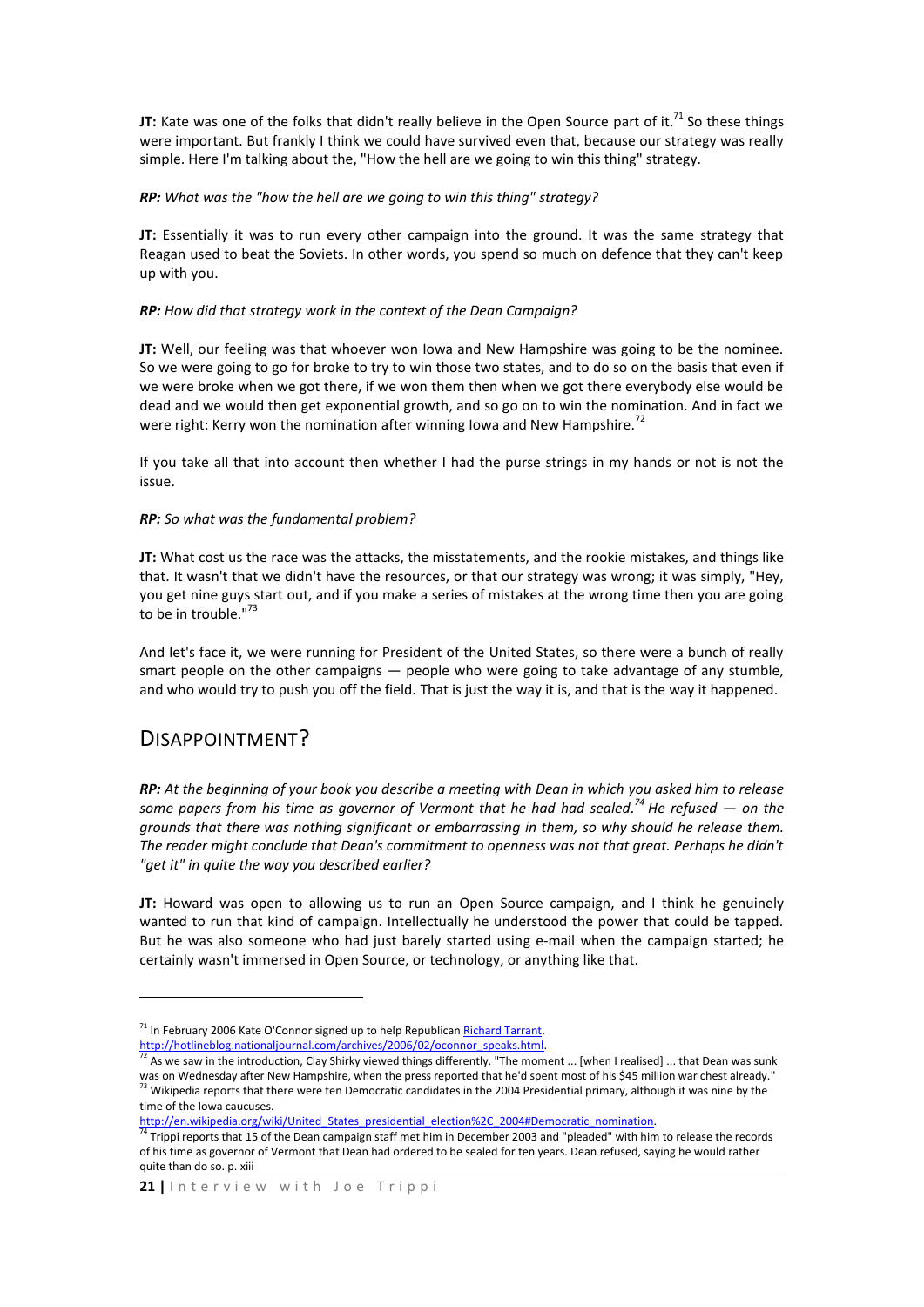Moreover, when you have been governor for 12 years — when you are the longest-serving governor in the modern history of this country<sup>75</sup> — you are used to this other system, the system where you spend your time raising money and then putting it on television.

So I'd say Howard got so much of it, but at the same time, he didn't get so much of it too. In that regard I guess you are right.

### *RP: But he got it more than most politicians?*

**JT:** Yea, he got it a hell of a lot more than John Kerry got it; he got it a hell of a lot more than Dick Gephardt got it; and he understood it a hell of a lot more than George Bush did. So while you are correct to say that Howard didn't get it all  $-$  and I wish he had  $-$  I really can't fault him for getting 60% of what the rest of the elected politicians in this country still only get 20%, if that.

*RP: There is a theory that Dean never really wanted to be President, <sup>76</sup>and that he was surprised he had got as far as he had, and perhaps a little frightened by that. Was that your perception?*

**JT:** Pretty much. He never thought he had a chance, and I think he was really shocked to suddenly be in a position where he might actually win. Certainly he had never thought he would be; and I think it was really shocking to him.

*RP: Might this have caused him also to subvert the campaign towards the end — by for instance not releasing the documents? And you hinted at the kind of bickering that took place amongst campaign staff. Perhaps he should have done more to manage the situation, but didn't do because he was frightened of winning?*

**JT:** I don't know the answer to your question. It would be giving in to pop psychology to speculate as to whether or not he wanted to subvert the campaign. But I do think he was just so stunned to be where he was; and I don't think he quite knew how to deal with that.

*RP: When you began to suspect that Howard Dean might not actually want to be President did you feel some disappointment, a sense of betrayal perhaps?*

**JT:** No. I mean, yea, there was some disappointment. But I have to admit that when I started out I didn't go up to Burlington thinking a) I was going to get rich, or b) that we were going to win. Remember, there were just 432 supporters and \$98,000 in the bank; and a guy who didn't even register in the polls. He was an asterisk!

Unlike Howard, however, I wasn't shocked to see where we were. I really had seen a kind of path early on. Howard would say things like: "Joe saw the vision"; or "He had a vision before we all did." So early ont howard would say dimes like. See carries that is the vision of the will credit me with having that vision.<sup>77</sup> But when we got close, and when I realised he was shocked to be there — that he never really thought he would be in that position — I realised he didn't know how to deal with it.

*RP: This makes me wonder about your motivation: Why did you take on the job of campaign manager for a candidate that most people believed had no hope of winning? Why would you do that?* 

1

<sup>&</sup>lt;sup>75</sup> The Wikipedia entry asserts that Dean was "the second longest-serving Governor in Vermont history, after Thomas [Chittenden](http://en.wikipedia.org/wiki/Thomas_Chittenden) (1778-1789 and 1790-1797)." http://en.wikipedia.org/wiki/Howard Dean. <sup>76</sup> See, for instance: Divide and Bicker, Howard Kurtz, *The Washington Post*, February 29<sup>th</sup> 2004.

[http://www.washingtonpost.com/wp-dyn/articles/A15741-2004Feb28.html.](http://www.washingtonpost.com/wp-dyn/articles/A15741-2004Feb28.html)

 $^{77}$  In his book Trippi says is afflicted with "the curse of seeing something no one else could see  $-$  even if it was only a few hours before they saw it." p. 24.

<sup>22 |</sup> Interview with Joe Trippi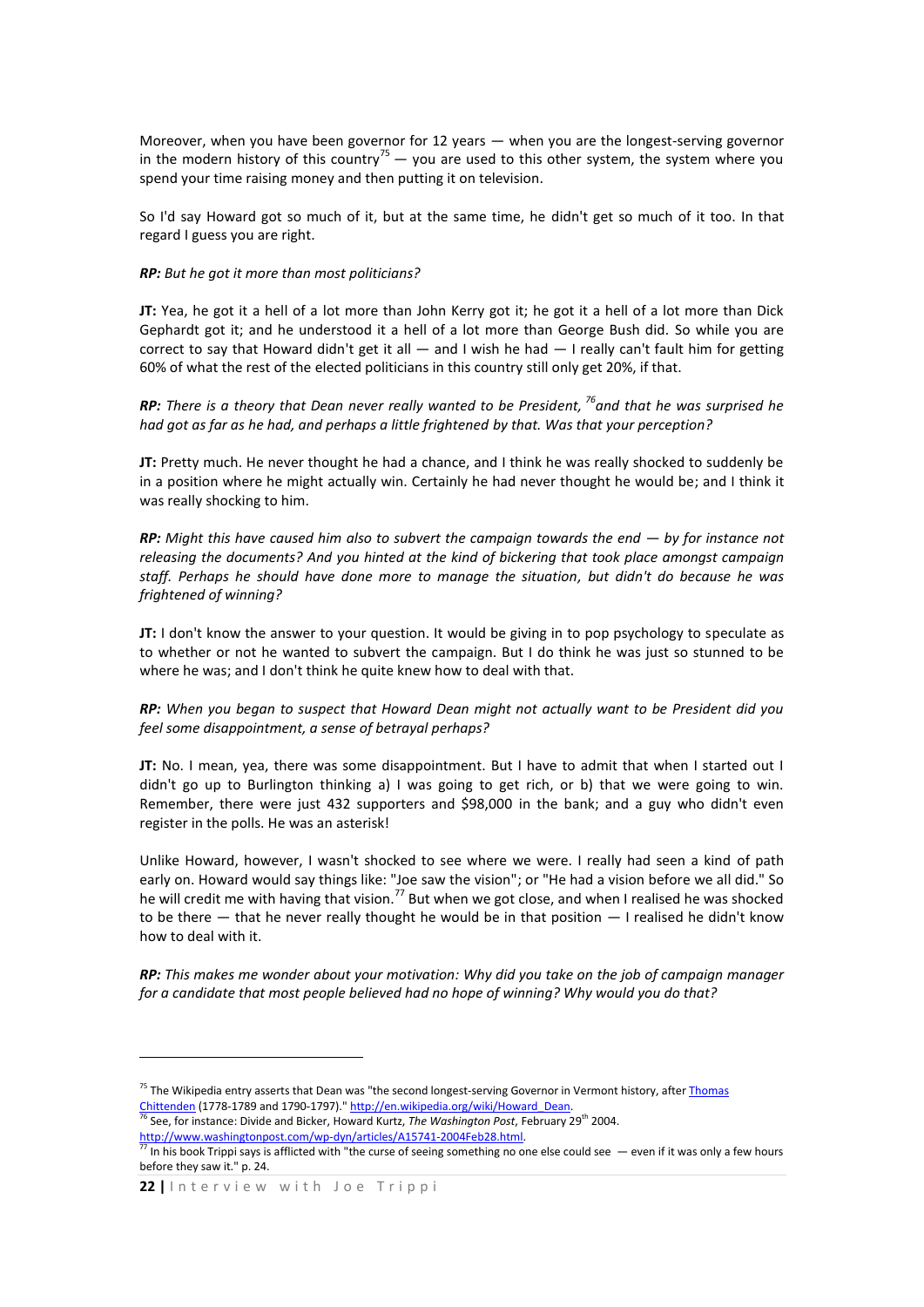**JT:** Well, I have a different philosophy to most people about presidential runs. I don't believe that presidential campaigns are, at their core, about winning. Think about it — 63 democrats have run for President since 1968 and two have won: Clinton and Carter.

And it's not much better on the Republican side: you will find something like 58 Republicans have run since 1968. Of those 58, four have won on their side: Reagan, Nixon, Bush<sup>78</sup> and Bush. That is 4 and 2. And by the way, if you take the 2000 election out of the mix, or give it to Al Gore — who won the popular vote — it is really 3 and 3 on the popular vote.

So maybe we've had 120 or 130 people run for the presidency since 1968, and six have actually become President: 4 from their party, two from the Democrats, and you can argue about whether it should really be 3 to 3. Either way, not a whole lot.

#### *RP: So if it is not about winning, what is it about?*

**JT:** I think the best presidential campaigns are where you try to lead the country, to tell the country where you want to take it.

Obviously, if you can convince enough Americans to follow you, you win. But if you don't, you have at least pushed the country to some extent in the direction you wanted to take it  $-$  even if only 20% agree with where you want to take them. Is this making any sense to you at all?

*RP: You are saying that the point of running a presidential campaign is only partly to get people to vote for a particular candidate. It is about getting citizens to think about their country, about its collective aspirations and aims, and about the way in which it should be governed?* 

**JT:** Correct. If you can get enough of them to think about what you say, and to agree with you about the right direction to take the country, then you are either going to win, or at least you have built a group of citizens who want to take the country in that direction. If you do that, you have left a lasting impact. That is what you are seeing with Dean today.

#### *RP: In so far as he articulated a vision, and a set of goals, for America?*

**JT:** That's right. And I am not talking about what Dean is doing today as chairman of the DNC:<sup>79</sup> I am talking about the civic engagement that we can see taking place right now, and which stems directly from the Dean Campaign. Moreover, it is happening with both parties, which is good for the country.

So we did everything we could to win but, damn it, even though we had to leave the field early, when we got off the playing field we knew we weren't going to be one of the 120, or whatever, losing campaigns that no one ever remembers.

#### *RP: Do you believe the Dean Campaign was a turning point in the politics of America?*

**JT:** I do. People will remember that the Dean for America Campaign was on the field, that this guy ran for President, and that we made a difference.

That was our attitude. And so when it became clear that Howard was shocked at where we were it wasn't that I was sitting round feeling as though we had failed. It was more like, "We are not going to make it, but we are not going to be one of the 68 (perhaps it was 61) democratic campaigns that no one remembers."

1

<sup>&</sup>lt;sup>78</sup> George Herbert Walker Bush is George W Bush's father. He was the 41st President of the United States, serving from 1989 to 1993. Before his presidency, Bush was the 43rd Vice President of the United States in the administration o[f Ronald Reagan.](http://en.wikipedia.org/wiki/Ronald_Reagan) http://en.wikipedia.org/wiki/George\_bush.

 $\frac{79}{79}$  In February 2005 Howard Dean was elected chairman of the Democratic National Committee (DNC). [http://www.democrats.org/a/party/chairman/index.php.](http://www.democrats.org/a/party/chairman/index.php)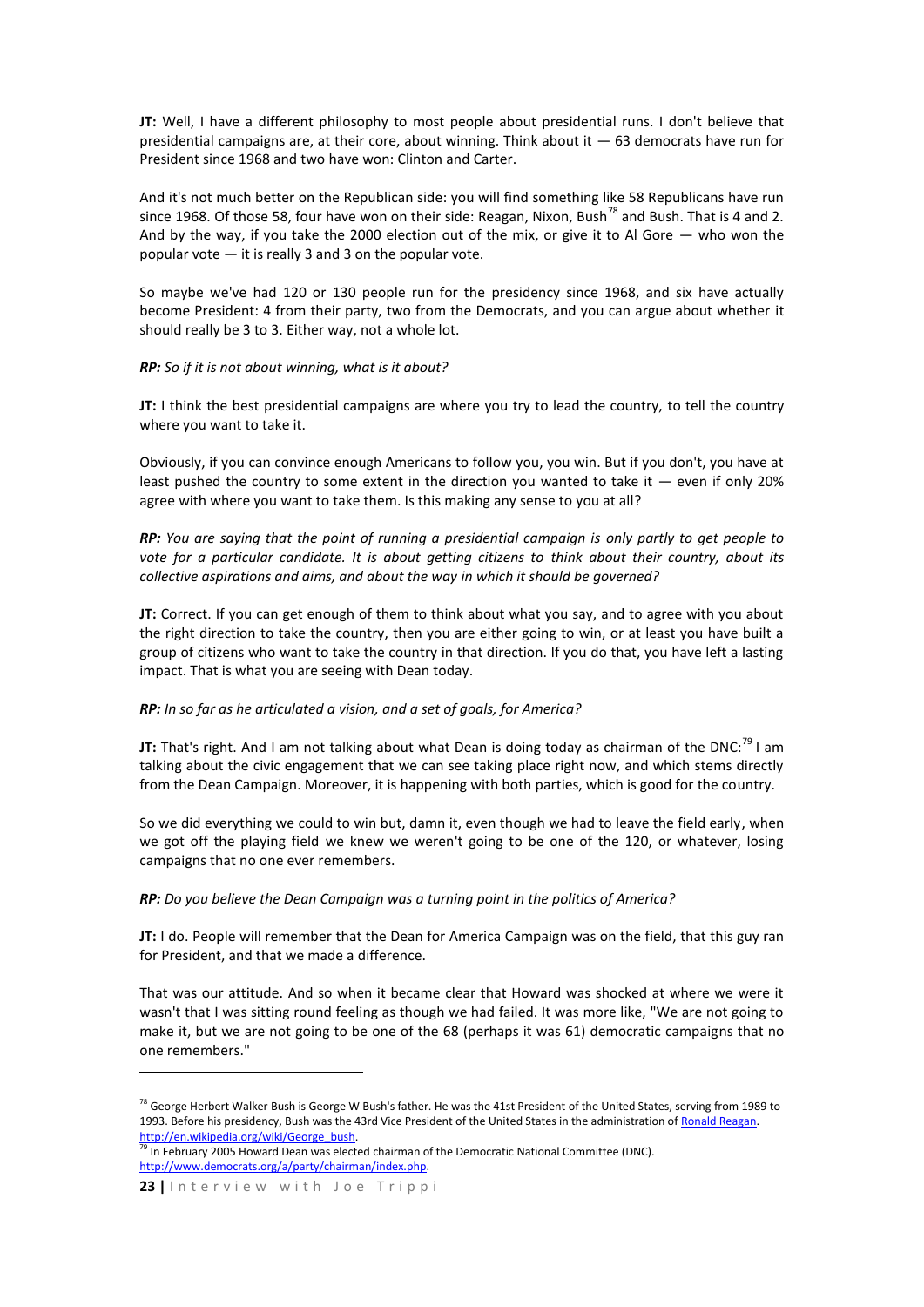## IN RETROSPECT

## *RP: In retrospect then, even though you didn't win you believe the Dean Campaign was a success?*

**JT:** Oh yes. We achieved a lot. If you look at politics in this country today, and the way campaigns are now run, many of them have really strong grassroots support, and they have people signing up all the time.

If we look at recent history we see that America went through the doldrums, where everybody stayed in their house, in front of their television sets, and watched a bunch of ads. They never had to participate or do anything except vote.

But today that is dead. The way campaigns are now run is very different: people sign up online and then go off into the precincts. So now it is pretty healthy, and the Dean Campaign was really influential in making that change.

The only real question is whether we might revert back to the old way.

## *RP: Might we?*

**JT:** We could, but I don't think we will. Once people have got a taste of what real democracy is like, and experience real participation  $-$  with everyone collaborating, and working together, with transparency, and in a real conversation — I don't think you can go back from that.

*RP: You have said that the Internet is tailor-made for a populist insurgent movement. You also say that for this reason the Web gives the Democratic Party a leg up, because Republicans are obsessed with command and control?* 

**JT:** Right.

1

*RP: You have also said that you believe that the Democratic Party itself killed the Howard Dean Campaign. <sup>80</sup> If that's right, then does that not imply that the Democratic Party is essentially a command and control organisation too?* 

**JT:** That's true. The whole system is command and control, and that is why I think it is so hard to break out of it. But Open Source Politics is grinding away and, in my view, it is inevitable that the old system will fall to a new form of Open Source Politics.

*RP: In your book you say that you believe the Internet offers us a chance to once again tap into that desire people have to be part of something bigger.* 

**JT:** I absolutely believe that.

*RP: You also say that the first national campaign to use the Internet effectively was John McCain's 2000 presidential campaign, as a result of which he recruited 40,000 supporters. And you say he succeeded by appealing to the urge in people to become part of something bigger than themselves, to be part of a community.*

<sup>&</sup>lt;sup>80</sup> Trippi says, "After twenty years of watering down the Democrats' message to play to the centre, the party leadership was scared to death of a Dean candidacy. Senator Evan Bayh, chairman of the Democratic Leadership Council, released a statement that read: 'It is our belief that the Democratic Party has an important choice to make. Do we want to vent or do we want to govern — The Administration is being run by the far right. The Democratic Party is in danger of being taken over by the far left.' Every step of the way, we had to fight our own party leadership." p. 175/6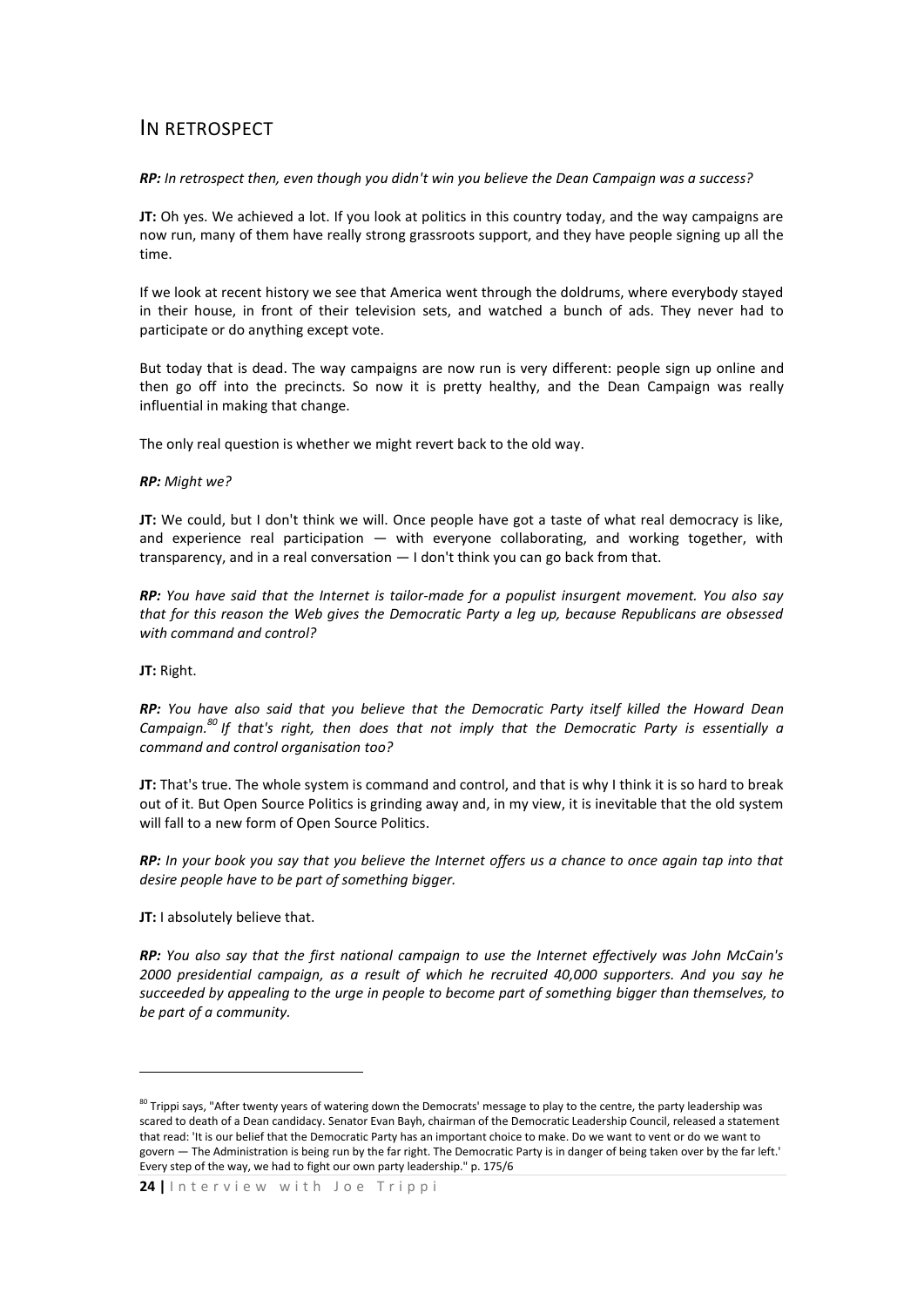**JT:** Right, and all through our recent political history — the Jerry Brown stuff, the McCain stuff, the Dean thing — this urge has become increasingly visible. Every few years that urge becomes visible, and each time it reappears it seems to be stronger: it has a bit more energy, and it attracts more people.

What we are seeing, therefore, is that that spirit is being re-awoken. And as technology advances, and the ability to connect with other people gets better, so I expect to see it advance further.

*RP: You argue in your book that this was the same urge that was evident after the terrorist attacks of 9/11,<sup>81</sup> which you point to as a key moment in awakening a new desire in American citizens for greater participation, and for joining together in common cause. Of course throughout history terrible tragedies have tended to have this effect of pulling communities together. In Britain we call it The Dunkirk Spirit.<sup>82</sup>*

**JT:** That's true. But what was different about 9/11 was that people suddenly discovered that they had technology at their disposal to allow them to do this in new and more effective ways.

*RP: So the point about the Internet is that it enables much greater interactivity and recovers some of the communal spirit of the pre-television age — through mailing lists, blogs etc.?*

**JT:** Exactly.

**.** 

*RP: I'm conscious, however, that the place where people now meet to collaborate and join together in common purpose — the Internet — is a virtual world. Some might argue that although the Internet enables greater interactivity and the creation of virtual communities, it can also increase people's sense of isolation. After all, we are still all sitting at home alone, huddled in front of a screen?* 

**JT:** Well, it's like anything: the Internet can be used in a positive way, or it can work against the kind of things we are talking about. The technology doesn't know whose ideology it is being used for, so it is we as humans [laughs] who decide whether to use it to create things that are bigger than we are, or to treat it as just another medium for squabbling — like the talking heads screaming at each other on television.

So it is up to us to make it work in the right way. Personally, I think that that is what will happen, but there is still a lot of work to be done.

*RP: And however virtual, online communities can be surprisingly bonding places. You have said that the moment that you "got it" (as in the power of the Internet to bring people together) was when you took part in the virtual funeral of David Haines.<sup>83</sup> You were struck at the way in which a bunch of people — most of whom had never met each other, or indeed David Haines — were deeply moved by his death. All they had in common was that they were members of the same virtual community — one based around a bulletin board.<sup>84</sup>*

<sup>81</sup> http://en.wikipedia.org/wiki/September\_11,\_2001\_attacks.

 $82$  The Dunkirk spirit is a phrase used to describe the tendency of the British public to pull together to overcome times of adversity. It came into use following the evacuation of allied troops across the English Channel by flotillas of pleasure boats, working barges and other civilian craft at th[e Battle of Dunkirk](http://en.wikipedia.org/wiki/Battle_of_Dunkirk) in 1940. In nine days, 338,226 French and British soldiers were taken off the beach by a quickly assembled fleet of about seven hundred vessels. The evacuation was codenamed Operation [Dynamo.](http://en.wikipedia.org/wiki/Operation_Dynamo) [http://en.wikipedia.org/wiki/Dunkirk\\_spirit.](http://en.wikipedia.org/wiki/Dunkirk_spirit)

In the late 1990s Trippi used to monitor the **bulletin board** of games make[r THQ,](http://en.wikipedia.org/wiki/Thq) a company he had invested in. THQ made games for the PlayStation and Game Boy, and other video games consoles. David Haines, a young day trader who regularly posted to the bulletin board was, Trippi explains in his book, "the unofficial star of the THQ bulletin board." (p. 55). Haines died of a heart attack in the late 1990s and the whole bulletin board went into mourning. "I sat at my PC, crying and watching as people eulogised David," says Trippi, "and mourned him the way you would mourn a good friend." (p56) Trippi used the bulletin board because he had invested in THQ, which made games for the PlayStation and Game Boy, and other video games consoles.

<sup>84</sup> As Trippi wrote, "This was not a bunch of individual people sitting in front of a television alone, watching a sad program, reaching on cue for the Kleenex brand tissue. This was a rich, fully realised community, a world of real people interacting with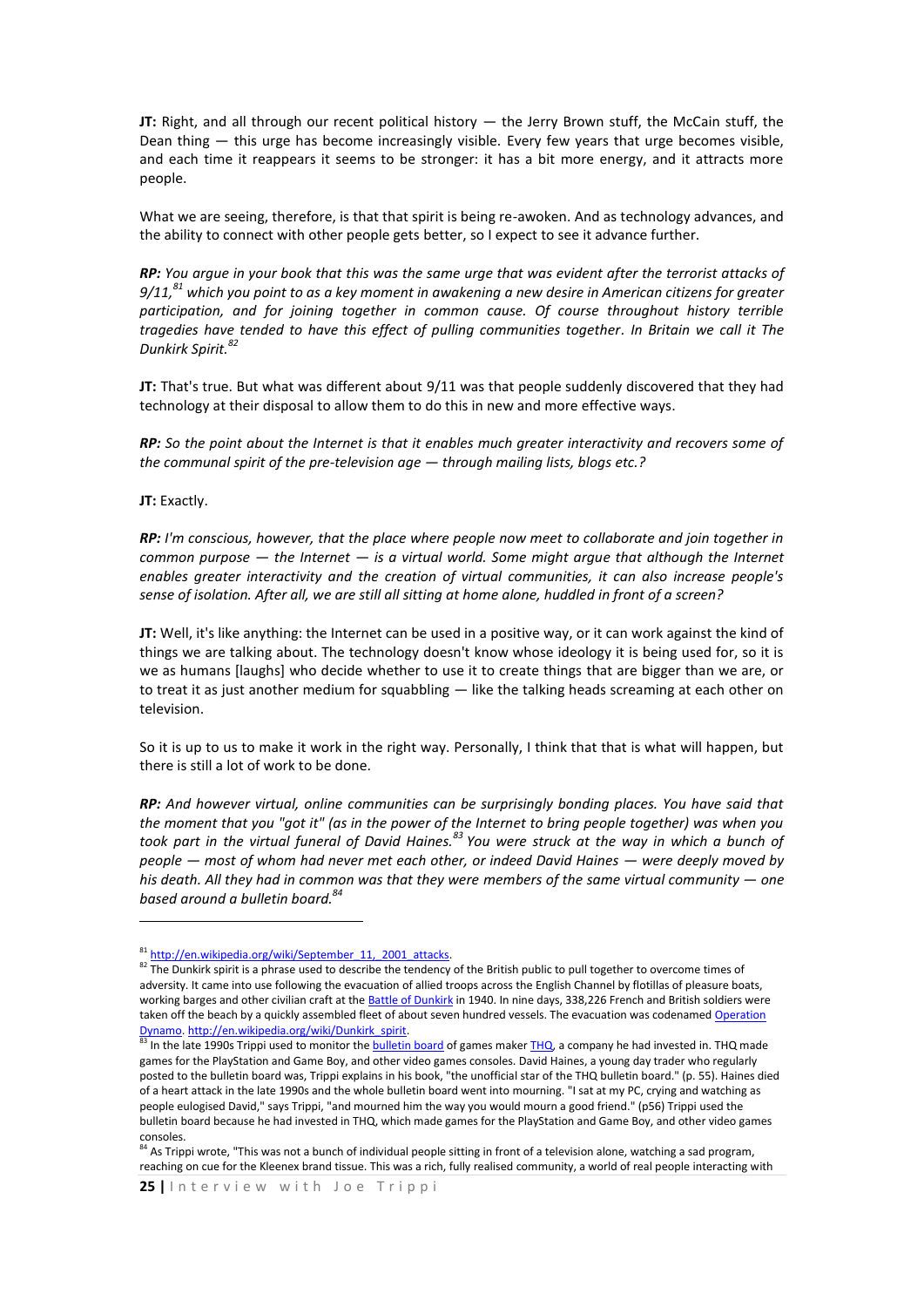#### **JT:** That's right.

## *RP: How can a physically isolated community apparently create such a strong bond by communicating online?*

**JT:** It's certainly strange that that online community was stronger than many communities you can meet in the physical world, and the members ended up doing something that they would not have done for someone that they didn't know who lived five blocks away from them.<sup>85</sup> But it just shows that while the sense of community has been dwindling in the physical world, there is still a real hunger for it.<sup>86</sup>

### *RP: That's the conundrum then?*

**JT:** Yes. And that was the genesis, or first spark if you will, of the Dean Campaign; of what the Dean Campaign would become. It began for me on that board, when I saw the virtual funeral of David Haines. That was where it first hit me that there was something going on here that had real power, and that the Internet allowed people to connect in ways that we had somehow lost the ability to do offline.

It occurred to me when I saw this happening that if a community could self-build around something as dumb, or as unnecessary, as a game-making company then, wow, this is powerful. And I wondered what would happen if you could have people come together in this way and collectively work to change their country, to elect a president, to address and discuss real meaningful issues. Not, "Hey, is this new game any good?"

*RP: As we have discussed, you believe that television is problematic because it is a one-way broadcast medium that personifies command and control communication systems. This discourages communal activity, encourages passivity, and so isolates people. By contrast, you say, the many-to-many model of the Internet invites interactivity and encourages bottom-up communication. Do you think the Internet will simply return us to the more democratic communication modes prevalent in the pretelevision era — things like "on the stump" speeches and caucuses etc. — or does it hold out the promise of something totally new, and perhaps more democratic?* 

**JT:** I would say it is a more democratically empowering environment than was possible in that train station during the Truman era, yes.

#### *RP: Why?*

1

**JT:** Today we are much better able to talk with each other about what politicians say, to critique their speeches, and to be engaged with them. In the Truman days you were more limited because you had no way of contacting every single friend you had — within minutes — in order to tell them what you think, and ask them to get involved.

one each other, sharing their kids' first steps and crying on each other's shoulders when they lost someone they cared about, someone most of had never met." Trippi, *supra*, p. 56.

 $85$  "For days," reports Trippi, "the whole board — built around a gaming technology company of all things — went into a deep period of mourning. I sat at my PC, crying and watching as people eulogised David and mourned him the way you'd mourn a good friend." Trippi, *supra.,* p. 56.

<sup>86</sup> *The New Republic* also describes how in 1999 Trippi frequented the bulletin board of a company he had invested in called Wave Systems [\(http://www.wavesys.com\)](http://www.wavesys.com/), which he later worked for. Again, he was struck by the community of "Wavoids" that frequented the bulletin board — although apparently for different reasons to THQ. https://ssl.tnr.com/p/docsub.mhtml?i=20031117&s=scheiber111703.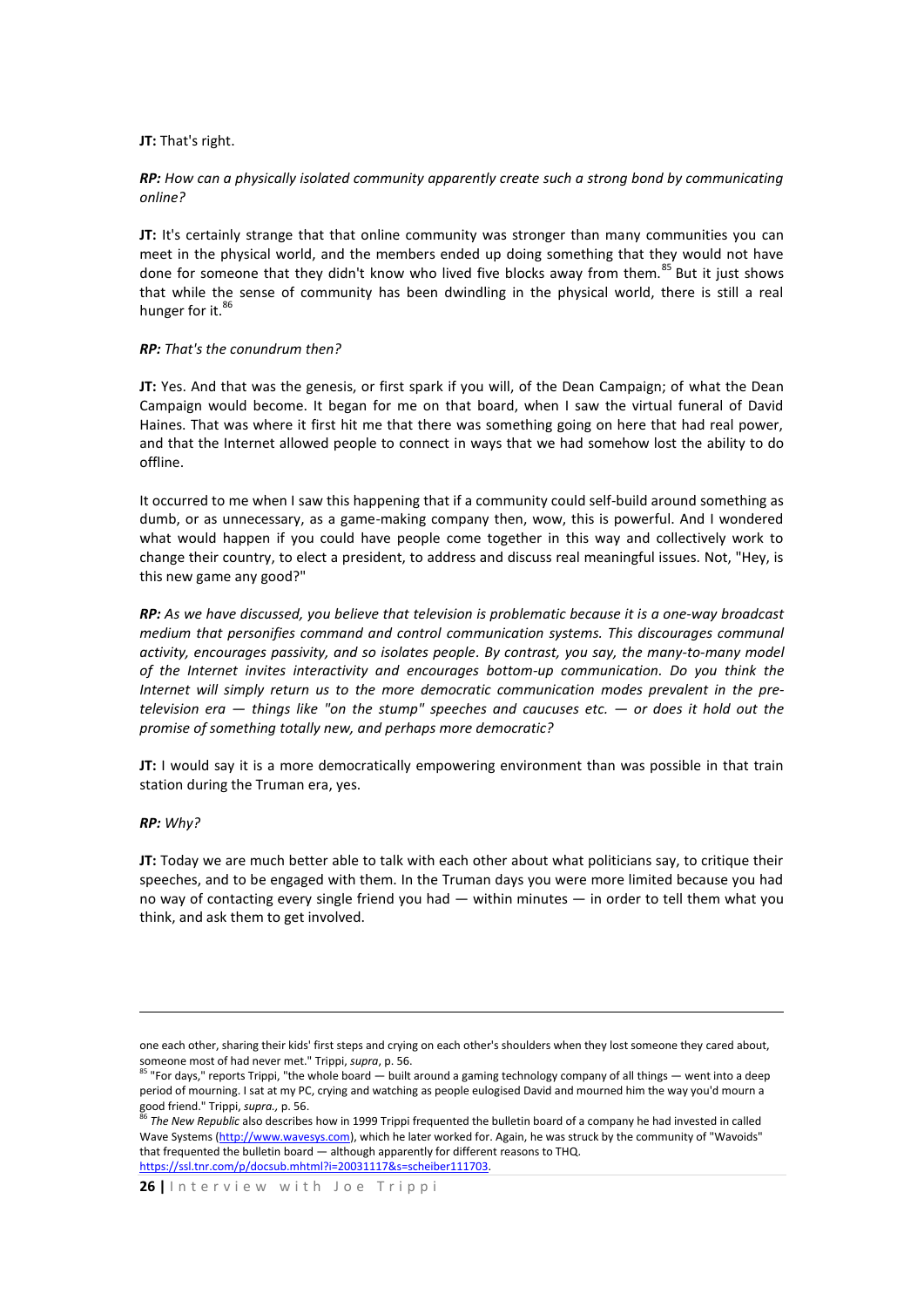Back then you would have had to pick up your telephone and dial the numbers of all those friends and speak to them separately. Today you can have the same conversation, but the individual has much more power to push the message on a peer-to-peer level.<sup>8</sup>

*RP: Because you can email all your friends with one message, you can go into chat rooms and bulletin boards, and you can IM<sup>88</sup> and text them.*

**JT:** Right. What is also very important is that your peers have more credibility with you than any television ad ever does. So if you say to your best friend on the telephone, or in an e-mail, that John Kerry said something really smart, and you think he is a great candidate, and, please, why don't they come to the rally with you, you have more credibility than a television ad that says John Kerry is great.

*RP: In other words, the Internet enables more "speech" — as in more and more people talking to each other, debating issues and sharing views — a process that you believe to be an important part of the democratic process?*

**JT:** Yes. It also enables more reach — because the technology lets you get to more people when you have something to say.

*RP: You are very critical of the way presidential elections are run nowadays, especially the negative advertising that campaigns engage in. In your book you explain the failure of the Dean campaign in this way: "We had been taken down by the technology of past elections. The TV attack ad."<sup>89</sup> You also said the campaign made rookie mistakes. Does that mean that, whatever its merits, in the end the Open Source approach can never be decisive: That presidential races will always be decided in the way that they have always been decided?* 

**JT:** I think to some extent that is true. However, Open Source hasn't yet penetrated the system enough. I liken it to the way that television started to have more power than radio after the war.

During WWII we listened to the news on the radio, and read about it in the newspaper, and we also listened to FDR $^{90}$  doing his fireside chats. Then things began to change with the advent of television; and as we go forward we can expect to see the Web changing things again.<sup>91</sup>

*RP: When a new medium develops we cannot always be sure of the impact it will have.*

1

<sup>&</sup>lt;sup>87</sup> Strictly speaking peer to peer [\(P2P\)](http://www.google.com/search?hl=en&rls=com.microsoft:*:IE-SearchBox&rlz=1I7GGIH&defl=en&q=define:Peer+to+Peer&sa=X&oi=glossary_definition&ct=title) simply implies the sharing and delivery of user specified files among groups of people who are logged on to a file sharing network. Napster was the first mainstream P2P software that enabled large scale file sharing. As we saw, some, however, view P2P in a much broader light[. Michel Bauwens,](http://en.wikipedia.org/wiki/Michel_Bauwens) for instance, defines it as a new form of egalitarian networking that has been made possible by the Internet. This, he says, enables new types of relationships to emerge that will profoundly transform the way in which society and human civilization is organised.

 $^3$  Instant messaging or IM is a form of real-time communication between two or more people based on typed text. The text is conveyed via computers connected over a network such as the Internet. Popular instant messaging services on the public Internet include [.NET Messenger Service,](http://en.wikipedia.org/wiki/.NET_Messenger_Service) [AOL Instant Messenger,](http://en.wikipedia.org/wiki/AOL_Instant_Messenger) [Excite/](http://en.wikipedia.org/wiki/Excite)Pal[, Gadu-Gadu,](http://en.wikipedia.org/wiki/Gadu-Gadu) [Google Talk,](http://en.wikipedia.org/wiki/Google_Talk) [iChat,](http://en.wikipedia.org/wiki/IChat) [ICQ,](http://en.wikipedia.org/wiki/ICQ) an[d Jabber.](http://en.wikipedia.org/wiki/Jabber)  [http://en.wikipedia.org/wiki/Instant\\_messaging.](http://en.wikipedia.org/wiki/Instant_messaging)

As the day of the Iowa Caucus approached Gephardt's campaign team embarked on a negative ad war with Dean's people, ads that Trippi says ruined the chances of both candidates, as voters fled to Kerry and Edwards. "It wasn't lost on me that that after eleven months of showing how the Internet would be the technology of future elections, in a few days we'd been taken down by the technology of past elections — the TV attack ad." Trippi, *supra.* p. 184.

<sup>90</sup> Franklin Delano Roosevelt , often referred to by his initials FDR, was the thirty-second President of the United States. Elected to four terms in office, he served from 1933 to 1945, and is the only US president to have served more than two terms. A central figure of the 20th century during a time of worldwide economic crisis and world war, he has consistently been ranked as one of the three greatest US presidents in scholarly surveys. During th[e Great Depression](http://en.wikipedia.org/wiki/Great_Depression_in_the_United_States) of the 1930s, Roosevelt created the [New Deal](http://en.wikipedia.org/wiki/New_Deal) to provide relief for the unemployed, recovery of the economy, and reform of the economic and banking systems

<sup>&</sup>lt;sup>91</sup> In a National Public Radio (NPR) interview he gave on October 31<sup>st</sup> 2006, Trippi said, "We didn't have YouTube when we were running the Howard Dean campaign; we didn't have a lot of the social networking software and programs out there like MySpace and Facebook, and podcasts were just starting out [so] in just a couple of years the entire world online has changed." http://www.npr.org/templates/story/story.php?storyId=6410264.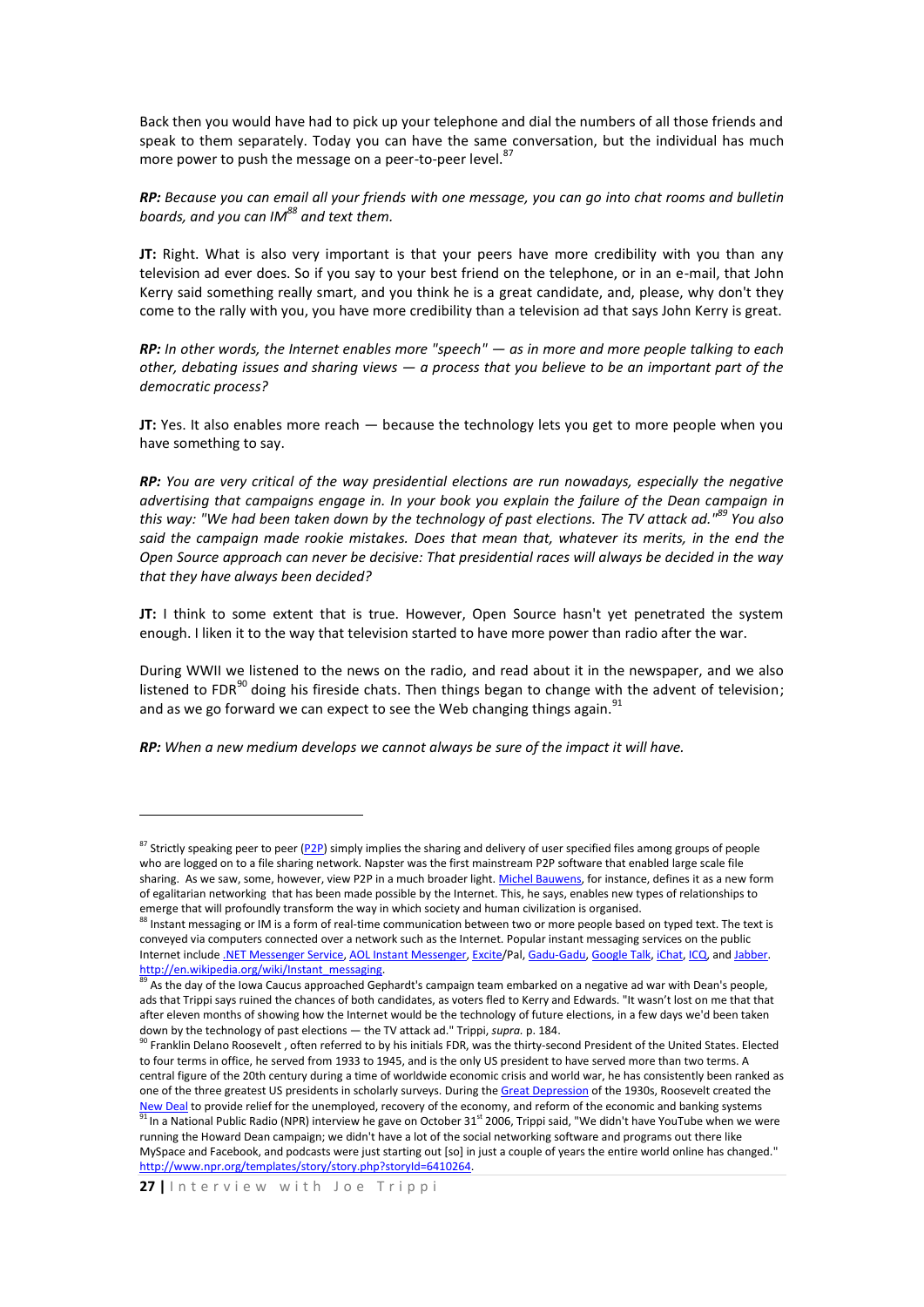**JT:** Sure, so all of a sudden this new medium of television started to come into play, and at first people were kind of confused — because if they listened to something on the radio they believed one thing, but if they saw a guy on the television they started thinking a little differently about politics.

In the 1960 Campaign, for instance, everybody who listened to the Nixon and Kennedy debates on radio thought that Nixon had won, while everybody who saw the debate on television were positive that Kennedy had won.<sup>92</sup> Suddenly television candidates started doing very well.

Today we are in a similar period of transition, and in that light the Dean Campaign was similar to the Nixon Checkers speech:<sup>93</sup> It was the first real Internet move, just like the Nixon's Checkers speech was the real first television moment.

## *RP: It's early days then?*

**JT:** Right. During the Dean Campaign there wasn't yet enough broadband — if I am making any sense to you.<sup>94</sup> The Internet just wasn't yet in enough hands to pull it off.

But by 2008, or 2012 (somewhere in there) I expect to see television fragmenting — due to the TiVo and such technologies. TiVos will let people fast-forward through the commercials for instance. And so they will start paying less attention to it.

## *RP: You don't see the Internet replacing television though?*

**JT:** No. Television didn't kill radio; it just made it less powerful. In the same way, Open Source Politics is not going to kill television, but it will make it a hell of a lot less powerful — because television is a passive medium whereas the Internet is a collaborative, active medium. And as more and more people grasp that they can make a difference by joining with each other, it will overpower television.

So the Dean Campaign was the first Open Source Politics moment, and it was fuelled by this new technology. Over time it is going to get stronger, and stronger, and stronger.

## *RP: What are the implications of that?*

**.** 

**JT:** One implication is that the nasty, negative, ugly, tear-us-apart politics will be rejected. Instead we'll embrace the "Hey we are all in this together; we are going to fix our problems together." And it will be, "What can we do together to tackle global warming? How do we educate our kids?"<sup>95</sup>

Right now these are all really important issues that frankly we can't solve on our own. I mean, I can't solve global warming by myself. The only way we are going to do that is if we are connected with each other, and we all collaborate to do some small thing, and each small thing will help to alleviate it.

http://www.pewinternet.org/PPF/r/183/press\_coverageitem.asp. <sup>95</sup> But see JoeTrippi.com weblog on Sue Kelly [http://joetrippi.com/?p=1973.](http://joetrippi.com/?p=1973)

<sup>&</sup>lt;sup>92</sup> In the NPR interview, Trippi put it this way: "In 1960, when Nixon and Kennedy had that big debate people who listened to it on the radio thought that Nixon had won because he had this timbred voice, and John Kennedy had a weird accent. [But] People who saw it on television knew that John Kennedy had beaten him, because Nixon was sweaty and hadn't shaved that day. And all of a sudden we got to the point where with television looks mattered." [http://www.npr.org/templates/story/story.php?storyId=6410264.](http://www.npr.org/templates/story/story.php?storyId=6410264) 

<sup>93</sup> <http://www.americanrhetoric.com/speeches/richardnixoncheckers.html>

<sup>94</sup> Broadband comes from the words "broad bandwidth" and is used to describe a high-capacity, two-way link between an end user and access network suppliers capable of supporting full-motion, interactive video applications. Here I think Trippi is using it as a metaphor to say that too few people were using the Internet. Indeed, at that point take-up seemed to be slowing — a Pew survey undertaken in 2003 reported, "Internet penetration rates have hovered between 57 per cent and 61 per cent since October 2001, rather than pursuing the steady climb that they had showed in prior years".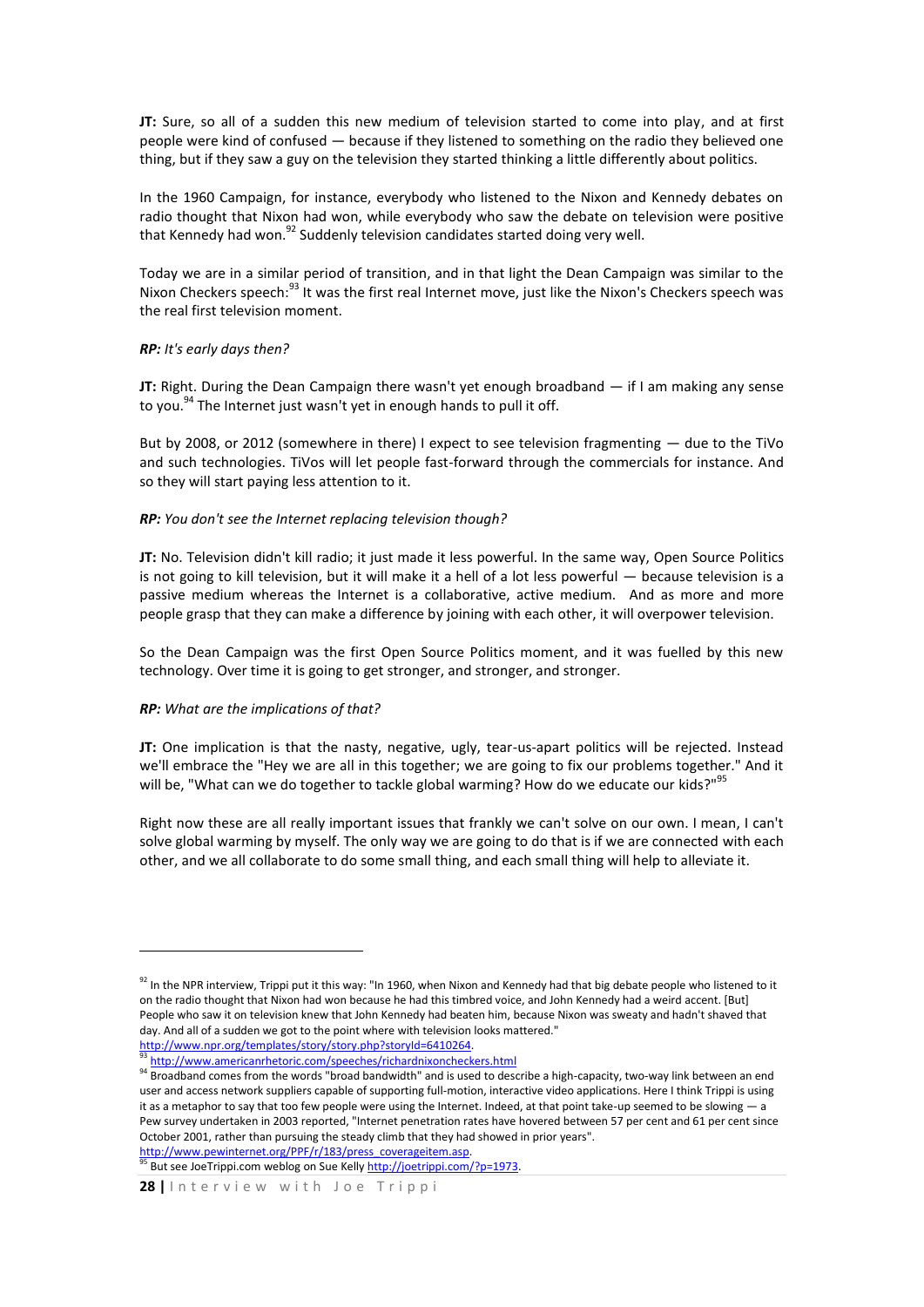## BEYOND THE CAMPAIGN

*RP: When you talk about Open Source Politics you are mainly talking about how you get politicians elected. I'm wondering what Open Source Politics means in the context of day-to-day government: how politicians run a country once they are elected. Supposing your guy is now in office: how is Open Source Politics going to improve the way in which he governs?*

**JT:** You know one of my big fantasies is one in which President Kerry has won [laughs], and he decides to send his universal health care plan directly to the people.

## *RP: Ok, that sounds like a good example. How would it work?*

**JT:** Well, I could see the President going on television from the Oval Office<sup>96</sup> and announcing that he had just sent his health care plan to the American people, not by sending it to Congress, but by posting it on the Web. Moreover, he would add that he is not going to bring it to Congress<sup>97</sup> until a majority of the American people have gone to the web site, read the plan, digested it, and talked about it with their fellow citizens.

Only when a majority of the people had done so, and had signed on his web site to say that they supported the health care plan, would the President then pass it to Congress.

## *RP: You are talking about holding a referendum on the issue.*

**JT:** I am. Because it turns out there is a good way for a president, or a prime minister, to rally the people around an idea. He can now use the Internet, and cell phones, and text messaging, and all the new kinds of technology tools, to do it. The message would be: "You really do have the power today to make universal healthcare happen in America. The reason it hasn't happened as yet is not because there haven't been good plans, but because there are 33 lobbyists for every member of Congress. But there is one thing that Congress will listen to beyond those lobbyists, and that is you."

## *RP: The aim would be to cut out the middlemen, and encourage greater participation by citizens in their government?*

**JT:** And in a democracy that's how it should be: people rallying round an idea. And doing so could allow a president or prime minister to overcome any congress — or parliament — that decides to stonewall his agenda. Once that agenda has become the People's Agenda any congress, or parliament, that decided to stonewall would do so at the risk of their political lives.

*RP: Importantly, it would neutralise the lobbyists, a group of people who have a very considerable influence over the political agenda today but who have never been elected or officially appointed by the people.*

**JT:** So the technology could be used to shove aside the special interests, and to create the kind of government where people were able to rally around the leader for the common good, putting aside some of their own selfish interests.

However, first of all you need that kind of leadership, and you need to use the technology to give people the ability to connect with each other.

1

<sup>&</sup>lt;sup>96</sup> The Oval Office is the official office of the President of the United States. Located in th[e West Wing](http://en.wikipedia.org/wiki/West_Wing) of the [White House,](http://en.wikipedia.org/wiki/White_House) the oval-shaped office features three large south-facing windows behind the president's desk and a fireplace at the north end of the room. http://en.wikipedia.org/wiki/Oval\_office.

<sup>&</sup>lt;sup>97</sup> The United States Congress is th[e legislature](http://en.wikipedia.org/wiki/Legislature) of th[e United States federal government.](http://en.wikipedia.org/wiki/United_States_federal_government) It i[s bicameral,](http://en.wikipedia.org/wiki/Bicameralism) comprising the House [of Representatives](http://en.wikipedia.org/wiki/United_States_House_of_Representatives) and th[e Senate.](http://en.wikipedia.org/wiki/United_States_Senate) http://en.wikipedia.org/wiki/United States Congress.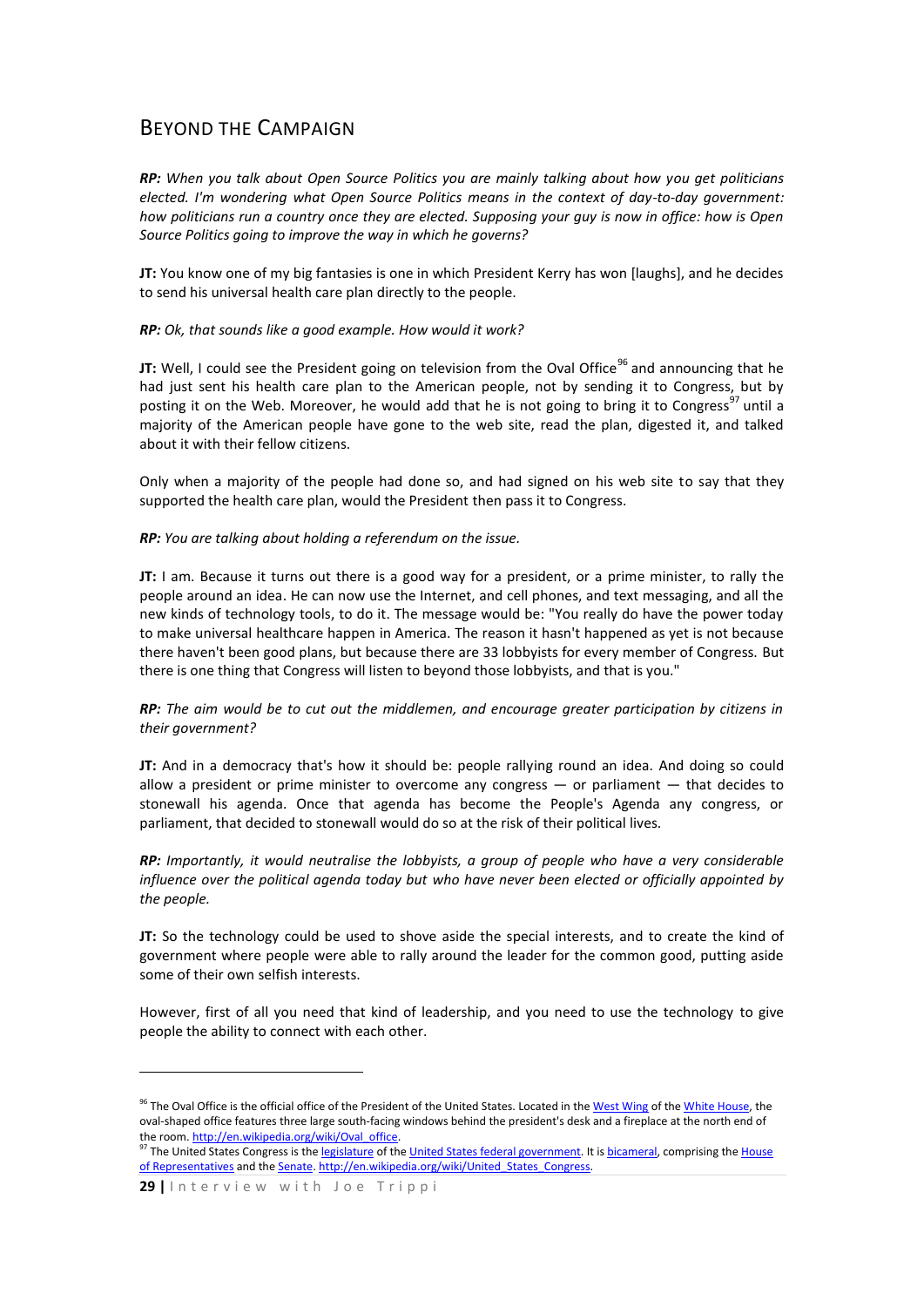*RP: Is that a realistic scenario?*

**JT:** I think so.

*RP: Does your vision assume moving beyond representative democracy, or would it simply be a case of taking a more direct approach when dealing with specific issues?* 

**JT:** I don't envisage it being practical when dealing with the many mundane issues that come before our elected leaders. In those cases representative democracy works fine. But on major issues like going to war in Iraq, or health care reform, you need real civic engagement.

#### *RP: Can you say a little more about how it might work?*

**JT:** Well, you would have meetups like we had in the Dean campaign, where everybody goes to a town meeting and the issue is put in front of them rather than in front of Congress, and they discuss it. Congress only gets to deal with it once the people have digested it.

#### *RP: This would be done specifically in order to neutralise the special interests?*

**JT:** That's right. Think what happened last time, when Hillary Clinton proposed a health care reform plan.<sup>98</sup> You immediately had television ads with Harry and Louise<sup>99</sup> telling you that you would never again be able to pick a doctor, and you would be standing in line to get rationed healthcare, assuming you could even get in to see the doctor.

That scared the living daylights out of everybody, and the fundamental problem was that we never had a debate about it. It was just killed.

*RP: Killed by unelected special interests.*

<u>.</u>

Conservatives, libertarians, and the insurance industry, however, staged an effective and well-organised campaign opposing Clinton's plan and criticised it as being overly bureaucratic and restrictive of patient choice. The effort included extensive advertising criticising the plan, including the famous *Harry and Louise* ad (see below). Meanwhile, Democrats, instead of uniting behind the President's original proposal, offered a number of competing plans of their own. Some criticised the plan from the left, preferring a Canadian-styl[e single payer](http://en.wikipedia.org/wiki/Single-payer_health_care) system.

<sup>98</sup> In 1993, the administration of President **Bill Clinton** proposed a significan[t health care reform](http://en.wikipedia.org/wiki/Healthcare_reform) package. Clinton had campaigned heavily on health care in the 1992 election, and he quickly set up a task force, headed by [First Lady](http://en.wikipedia.org/wiki/First_Lady_of_the_United_States) [Hillary Clinton,](http://en.wikipedia.org/wiki/Hillary_Rodham_Clinton)  to come up with [a comprehensive plan](http://en.wikipedia.org/w/index.php?title=United_States_health_reform_under_Clinton&action=edit) to provid[e universal health care](http://en.wikipedia.org/wiki/Universal_health_care) for all Americans. This was to be a cornerstone of the administration's first-term agenda.

The result, announced by President Clinton in an address t[o Congress](http://en.wikipedia.org/wiki/United_States_Congress) on September 22<sup>nd</sup>, 1993, was a complex and complicated proposal running more than 1,000 pages, the core element of which was an enforced mandate for employers to provide health insurance coverage to all their employees through competitive but closely-regulate[d health maintenance organisations](http://en.wikipedia.org/wiki/Health_maintenance_organization) (HMOs). The plan, referred to derisively as "Hillary Care" by some, was initially well-received by liberal political leaders and most Americans, who said health care was the most important issue facing the country. At its introduction, the plan seemed likely to pass through the Democratic-controlled Congress.

On September 26<sup>th</sup> 1994, Senate Majority Leade[r George Mitchell](http://en.wikipedia.org/wiki/George_J._Mitchell) announced that the plan was dead, at least for that session of Congress. The defeat weakened Clinton politically, and contributed to widespread public frustration with perceived Congressional gridlock. In the 1994 election, th[e Republican revolution](http://en.wikipedia.org/wiki/Republican_revolution) gave the Republicans control of both houses of Congress, ending prospects for a Clinton-sponsored health care overhaul. [http://en.wikipedia.org/wiki/Clinton\\_health\\_care\\_plan.](http://en.wikipedia.org/wiki/Clinton_health_care_plan)

<sup>&</sup>quot;Harry and Louise" was the name of a television commercial funded by th[e Health Insurance Association of America](http://en.wikipedia.org/w/index.php?title=Health_Insurance_Association_of_America&action=edit) (HIAA), a health insurance industry lobbying group, in opposition to the Clintons' plan. The ad depicted a middle-class couple, portrayed by actors Harry Johnson and Louise Claire Clark, despairing over the allegedly bureaucratic nature of the plan and urged viewers to contact their representatives in Congress. It was widely credited as being a major factor in the plan's ultimate defeat, and is often cited as a landmark moment in the use of public relations techniques fo[r lobbying.](http://en.wikipedia.org/wiki/Lobbying) http://en.wikipedia.org/wiki/Harry\_and\_Louise.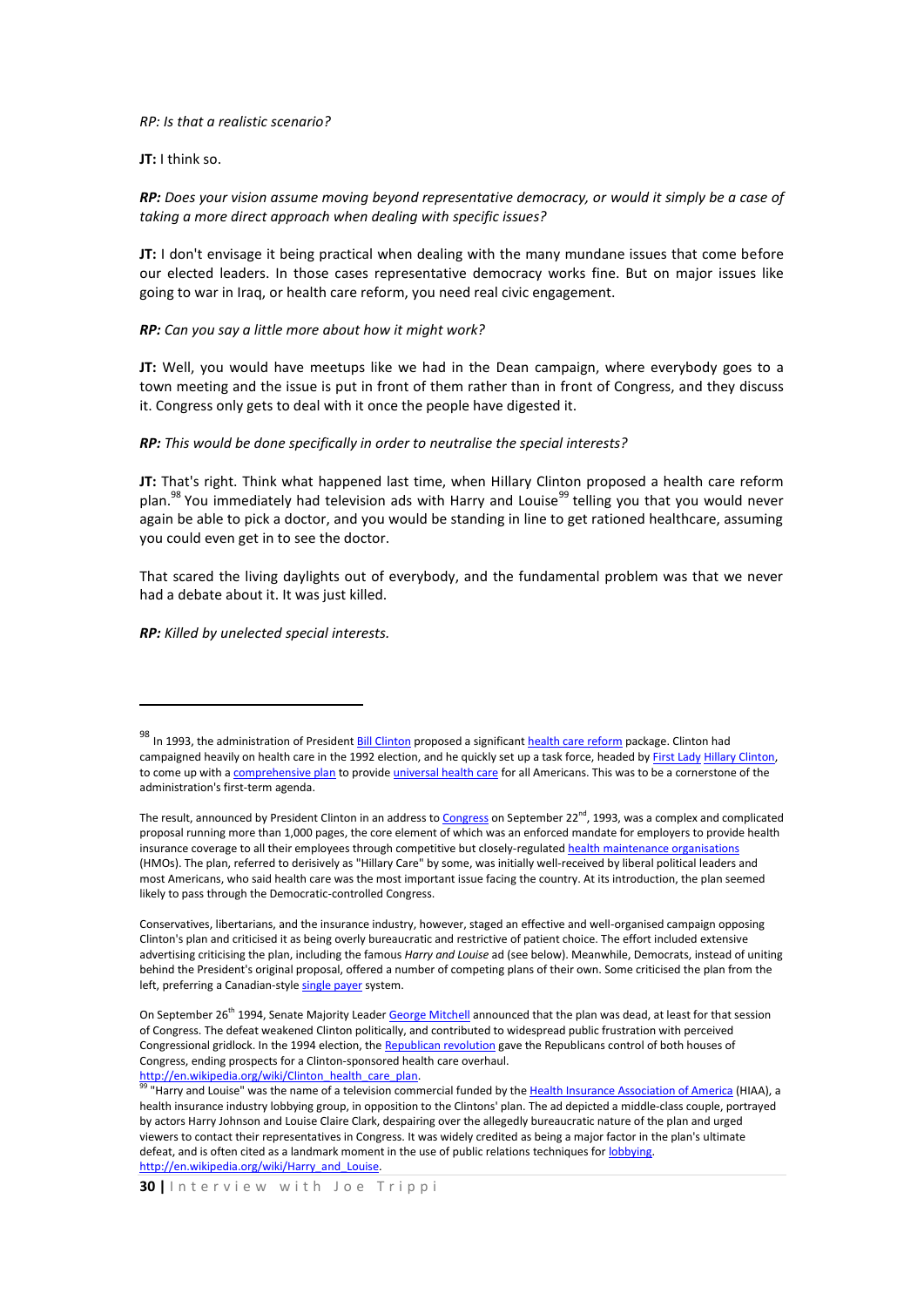**JT:** Exactly. So I can see a President saying, "This time I am going to do it differently: I am sending it directly to you the people, and I want you to have time to discuss it. And if the special interests dare to run ads about this just remember: you need to look at it, read it for yourself, go to the meetings, talk amongst your friends, and make a decision. Then sign up here and together we can stop the special interests: we can actually have healthcare in America.

It's about using the technology now available to us in a way that lets people connect with each other and so subvert the top-down power systems that all our democracies, and all of our institutions, have spent years building on top of democracy.

## BREAKING THE LOGJAM

*RP: The key point is that the Internet, and other forms of new technology, can enable us to create a more bottom-up system; and bottom-up systems tend to be more democratic?*

**JT:** And I think a president, or a congressman, who adopts a bottom-up approach, can eventually defeat the top-down guys — the guys who want to keep healthcare, and oil prices (and thus oil profits) where they are; the powerful moneyed interests that want to bamboozle people.

And the beauty of the bottom-up nature of the Net is that it enables you to look up the facts for yourself — and I don't just mean read a blog, but use all those research tools out there — and then make your own decision. So if you have a president, or a prime minister, willing to enable that, and to formulate it, I think you will see a different kind of politics.

*RP: When you talk about the special interests you are essentially referring to lobbyists who represent the rich and powerful; the guys with the money: the healthcare companies, the oil companies and so on?* 

**JT:** Well, the amazing thing is that this occurs on both sides of the political spectrum. Take the issue of oil, for instance: on the conservative side you will have the oil interests, and on the progressive side the unions. So not only do you have oil companies opposing any policy that might lead to tougher emission standards on SUVs,<sup>100</sup> but you may also have, say, the United Auto Workers.<sup>101</sup>

This means that if you are a Democrat you have to deal with one set of powerful interests that don't want us to get better gas mileage in our cars — the auto unions; and if you are a Republican you have another set — the oil companies. And on both sides these special interests hold out the temptation of political contributions.

*RP: It's not so much a party political issue. It's a fundamental corruption of the political system.*

**JT:** Exactly. It's not a case of "We're good: They're bad". The problem is that there are so many special interests, so many different groups that have so much influence. And these interests are thwarting the will of the people.<sup>102</sup> The tragedy is that as a consequence nothing is being done to address important issues.

http://en.wikipedia.org/wiki/United Automobile Workers. <sup>102</sup> [http://www.cleanmoneyelections.org.](http://www.cleanmoneyelections.org/) [http://www.youtube.com/watch?v=YDhk5J6FGpE&eurl=](http://www.youtube.com/watch?v=YDhk5J6FGpE&eurl).

1

<sup>&</sup>lt;sup>100</sup> A sport utility vehicle, or SUV, is a passenger vehicle which combines the towing capability of a pickup truck with the passenger-carrying space of a car. The recent popularity of SUVs is generally thought of as one reason the U.S. population has begun consume more gasoline than in previous years. SUVs are as a class much less fuel efficient than comparable passenger vehicles. Because SUVs typically use more fuel than some cars, they generate much higher volumes of pollutants (particularly carbon dioxide) into the atmosphere during their working lives[. http://en.wikipedia.org/wiki/SUV.](http://en.wikipedia.org/wiki/SUV)

<sup>&</sup>lt;sup>101</sup> The United Auto Workers (UAW), officially the United Automobile, Aerospace & Agricultural Implement Workers of America International Union, is one of the largest labour unions in North America, with more than 500,000 members in the United States, Canada, and Puerto Rico organized into approximately 950 union locals.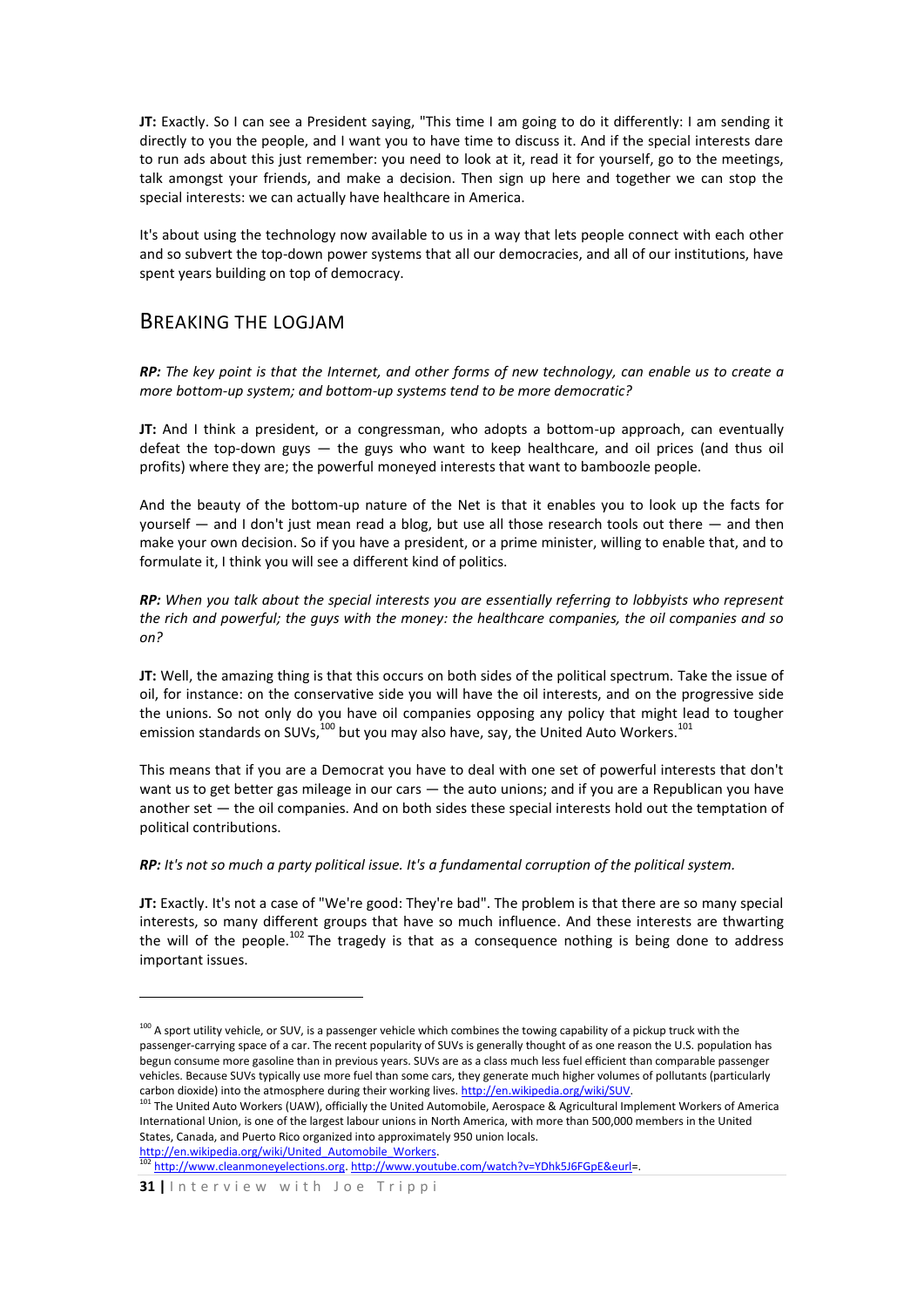After all, there is no one in Britain, or in the United States, or in France, that wouldn't want to get better gas mileage, and not have to pay extravagant energy prices. Yet neither the right nor the left have been able to make this happen — all because of the special interests that they get contributions from.

#### *RP: And you believe Open Source Politics can break the logjam?*

**JT:** Sure. A lot of people might say, "Joe's a little too optimistic about the power of Open Source Politics." And there may be some truth to that, but the one thing I know for sure is that it is the only hope we have got.

### *RP: Why?*

1

**JT:** Because the high cost of television isn't going to release us from the grip of the special interests, and radio isn't going to do it either.

*RP: You mean that it is very expensive to buy airtime to run TV and radio ads, and both are top-down media that broadcast messages to a passive audience, without any ability for interaction? The problem is that campaigns are locked into raising money in order to buy airtime because TV and radio are still viewed as the most effective ways for politicians to communicate their messages.*

**JT:** So if you look at all the potential media, the only way that we have a chance of defeating this system, and actually bringing about change, is through citizens' use of the Internet — in an Open Source collaborative way. It is about the only shot that democracy has right now.

*RP: Are there any other examples you can give me of how Open Source Politics might be used to improve the day-to-day business of running a country?<sup>103</sup>*

**JT:** [Sigh] I don't know. When people ask me questions like that I reply: When McCain ran for President in 2000 his was regarded as the most savvy Internet-driven presidential campaign in history. He had 40,000 people sign up, and I think he raised a few million dollars. But if you had sat him and his staff down after that campaign, and said "OK, so you've pioneered Open Source Politics; now tell us what the 2004 presidential campaign will look like" they couldn't have told you.

He certainly wouldn't have been able to tell you that Dean would get 650,000 people, and that he would raise more money than President Clinton did when he was running for re-election for President.<sup>104</sup> No one could have. So I believe that we are moving in an Open Source direction in our politics. I am saying that it is something that is going to evolve. It's something that hasn't been invented yet.

*RP: It's a question of belief. You believe that the Internet will lead to a more open and a more democratic system?*

**JT:** I am not trying to skirt the question here. My point is that if you leave aside the personality differences between McCain and Dean then it is really a question of the maturity of the technology

<sup>&</sup>lt;sup>103</sup> Interestingly, the term "Open Government" tends to be used in terms of transparency of government, and synonymous with freedom of information. As such, it is about the "right to know", rather than the "right to participate". See for instance, [http://www.saratogian.com/site/news.cfm?newsid=17707824&BRD=1169&PAG=461&dept\\_id=17708&rfi=6.](http://www.saratogian.com/site/news.cfm?newsid=17707824&BRD=1169&PAG=461&dept_id=17708&rfi=6) Some might argue that telling citizens what you are doing is not the same as asking them to participate. At the time of writing the Wikipedia entry on Open Government refers to a BBC comedy series[! http://en.wikipedia.org/wiki/Open\\_Government.](http://en.wikipedia.org/wiki/Open_Government) <sup>104</sup> In the 1996 presidential campaign Bill Clinton raised \$46.1 million. http://www.opensecrets.org/clinton/clinton96data.htm. Prior to the 2004 primary season, the Democratic record for most money raised in one quarter by a primary candidate was held b[y Bill Clinton](http://en.wikipedia.org/wiki/Bill_Clinton) in 1995, raising \$10.3 million during a campaign in which he had no primary opponent. In the third quarter of 2003, the Dean campaign raised \$14.8 million, shattering Clinton's record.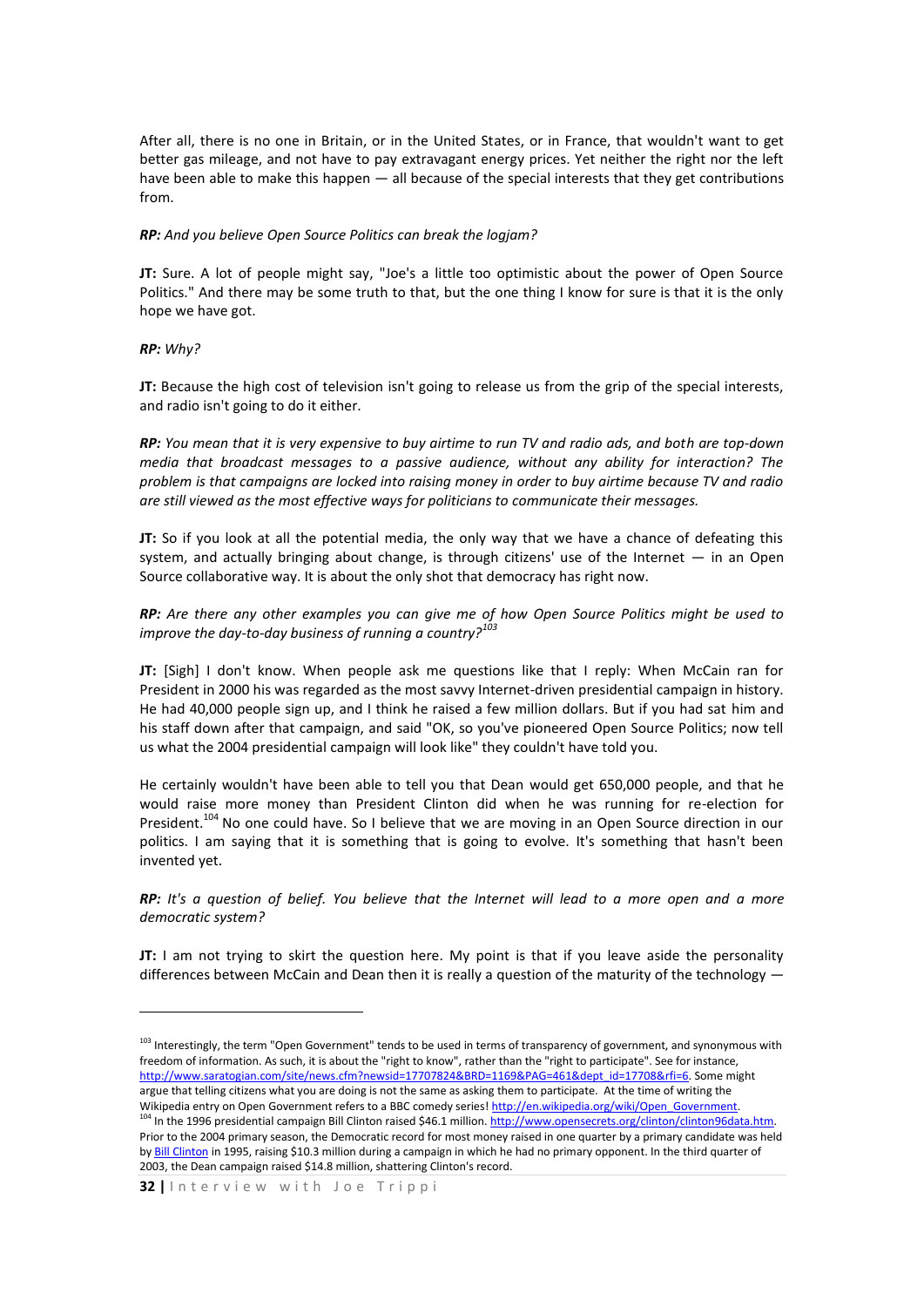when McCain was running, blogs had just barely started, if they existed at all in 2000. Three years later, in 2003, there were hundreds of thousands of blogs. And on the day the Dean campaign ended there were 1.4 million blogs. Today there are 32 million of them. So God knows what 2008 is going to look like. $105$ 

With McCain we also didn't really have any text messaging in the States. Now it is increasing in maturity. Nor did McCain have MeetUp.com, to encourage people to get out from behind their screens, go into the community and meet together. In fact, it only started up about four months before the Dean campaign started.<sup>106</sup> So that tool was not available to McCain, but it was to Dean; and the tools that provide the ability to communicate and connect with each other are evolving exponentially. And the power of each citizen grows with it.

You know, I would have died to have been able to use the social networking tools that have developed since the Dean campaign. But we were just six months ahead of them.<sup>107</sup>

The fact is that to try to scope out exactly what Open Source Government, or Open Source Politics, will become is a tough thing to try to do  $-$  because the tools that may make Open Source Government really possible and powerful are beyond your and my ability to see. It could just be twokids-in-a-garage away, and available six months from now. That, after all, is what happened with Meetup.com, which was a huge thing for the Dean campaign.

So I am hugely encouraged by the social networking tools that I am seeing being developed. I'm talking about tools like CivicSpace labs,<sup>108</sup> which is a bunch of kids in Redwood City.<sup>109</sup> Those guys are writing really unbelievable community-building software that they give out for free as Open Source software. And there are so many people out there doing just amazing things that weren't being done when we were running.

## BE THE SLINGSHOT

*RP: Clearly you are very upbeat. But the Open Source revolution, and indeed the very openness of the Web that has enabled Open Source Politics, is under threat isn't it? And this threat comes precisely from the special interests you refer to. Right now, for instance, there is growing concern<sup>110</sup> about socalled Net Neutrality, with network operators wanting to charge Internet content providers for enhanced IP services. The fear is that this could impede openness and introduce censorship.*

**JT:** Absolutely.

1

*RP: Is this a big danger?*

**JT:** Oh, yes. There is a big danger here. My own view is that the genie is not going to be put back in the bottle. There are a lot of people who want to stop this openness, or who are afraid of it. Hell, almost all the other Democratic presidential campaigns of 2004 wanted to stop it somehow because they didn't understand it they were afraid of it. And now you have corporate interests that want to stop it too.

- <sup>105</sup> In April 200[7 Technorati](http://technorati.com/) reported that it is now tracking over 70 million blogs. [http://technorati.com/weblog/2007/04/328.html.](http://technorati.com/weblog/2007/04/328.html)
- Wikipedia reports that MeetUp.com was founded in 2002. [http://en.wikipedia.org/wiki/Meetup.com.](http://en.wikipedia.org/wiki/Meetup.com) <sup>107</sup> When we spoke by phone YouTube and MySpace had not yet become as hot as they currently are. As Trippi put it to NPR: "Some of the smarter candidates are understanding that they have to join these communities and get involved in the

conversations.[" http://www.npr.org/templates/story/story.php?storyId=6410264.](http://www.npr.org/templates/story/story.php?storyId=6410264) <sup>108</sup> CivicSpace, formerly known a[s Deanspace](http://en.wikipedia.org/wiki/Deanspace) and Hack4Dean, is [a content management system](http://en.wikipedia.org/wiki/Content_management_system) founded in May 2004 by Zack Rosen and Neil Drumm. [http://en.wikipedia.org/wiki/Civicspace.](http://en.wikipedia.org/wiki/Civicspace) http://civicspacelabs.org/home.

http://en.wikipedia.org/wiki/Redwood City, California. 110 See[: http://news.com.com/Net+neutrality+showdown/2009-1028\\_3-6055133.html.](http://news.com.com/Net+neutrality+showdown/2009-1028_3-6055133.html)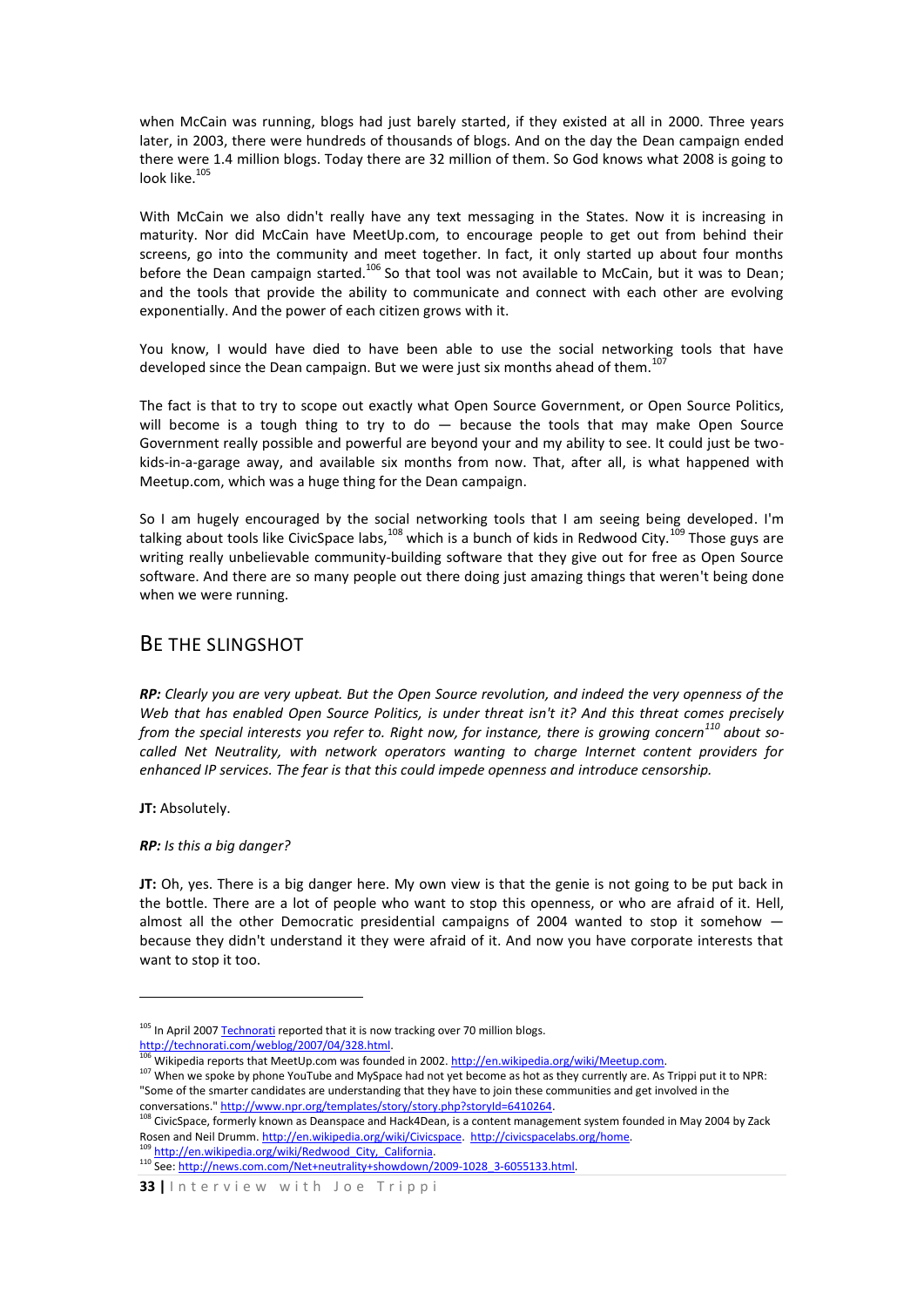## *RP: But you are optimistic about the outcome?*

**JT:** Well, there is going to be a big effort directed against the Net. But the problem these people face is that too many Americans have touched the power, and come to realise that they have a great tool sitting at home that they can use.

So I think that those who try to take it away are going to have trouble. Essentially, it has got too big to take away. In fact, if they try to take it away they may find they have the next American Revolution on their hands!

*RP: But there are a lot of reactionary forces out there — Hollywood companies looking to control access to their content, for instance; big telephone carriers threatening to block certain Web sites, or charge users extra to access them; publishers opposing researchers who want to make their publiclyfunded research on the Web etc. etc.<sup>111</sup> How do you expect to see this play out?*

**JT:** Well, the one insight I have comes from Glenn Reynolds, who has published a book called *An Army of Davids*. 112

## *RP: Yes, and you have debated with him in public. 113*

**JT:** Right. He's a conservative blogger. But while he and I may disagree on some issues, he totally understands the situation, and his book puts the whole thing in perspective: As you know, Goliath was defeated by this little guy David with a slingshot.

## *RP: Here the Internet represents the slingshot?*

**JT:** Yes. So we have all these Goliaths — the corporations, the top-down leadership of the political parties, and the government — and all the Davids on the Internet. And every day new armies of Davids are being created out there: the army of Napster that took on the Goliath of the recording industry for instance…

## *RP: But got beaten by the recording industry?*

**JT:** No, the recording industry got beaten.

#### *RP: How beaten?*

1

**JT:** Because we are now buying music exactly in the way the recording industry didn't want us to. That is, they didn't want us to be able to buy one song for 99 cents, but to have to buy the whole damned album. But they lost that battle because buying the album sucked, and the upshot is that they are losing 20% of their profits every year, and they have been in decline ever since Napster.

The point is that there was a Goliath out there that said: "We are the big recording industry, so we are going to decide how music is distributed."

 $111$  The Open access Movement is calling for the immediate, free and unrestricted online access to digital scholarly material' primaril[y peer-reviewed](http://en.wikipedia.org/wiki/Peer-review) [research](http://en.wikipedia.org/wiki/Research) articles in journals. OA was made possible by the advent of the Internet, and is being heavily resisted by scholarly publishers[. http://en.wikipedia.org/wiki/Open\\_access.](http://en.wikipedia.org/wiki/Open_access)

<sup>112</sup> *An Army of Davids: How Markets and Technology Empower Ordinary People to Beat Big Media, Big Government, and Other Goliaths*, Nelson Current, 2006[. http://www.amazon.com/Army-Davids-Technology-Government-Goliaths/dp/1595550542.](http://www.amazon.com/Army-Davids-Technology-Government-Goliaths/dp/1595550542) Glenn Reynolds is Beauchamp Brogan Distinguished Professor of Law at the [University of Tennessee,](http://en.wikipedia.org/wiki/University_of_Tennessee) and is most widely known for his weblog, *[Instapundit](http://en.wikipedia.org/wiki/Instapundit)*, one of the most widely-read American political weblogs. He is a strong supporter o[f Porkbusters](http://en.wikipedia.org/wiki/Porkbusters) and the **Iraq War**.

<sup>113</sup> http://www.wonkette.com/politics/top/an-army-of-davids-attacks-barry-c-lynn-158828.php.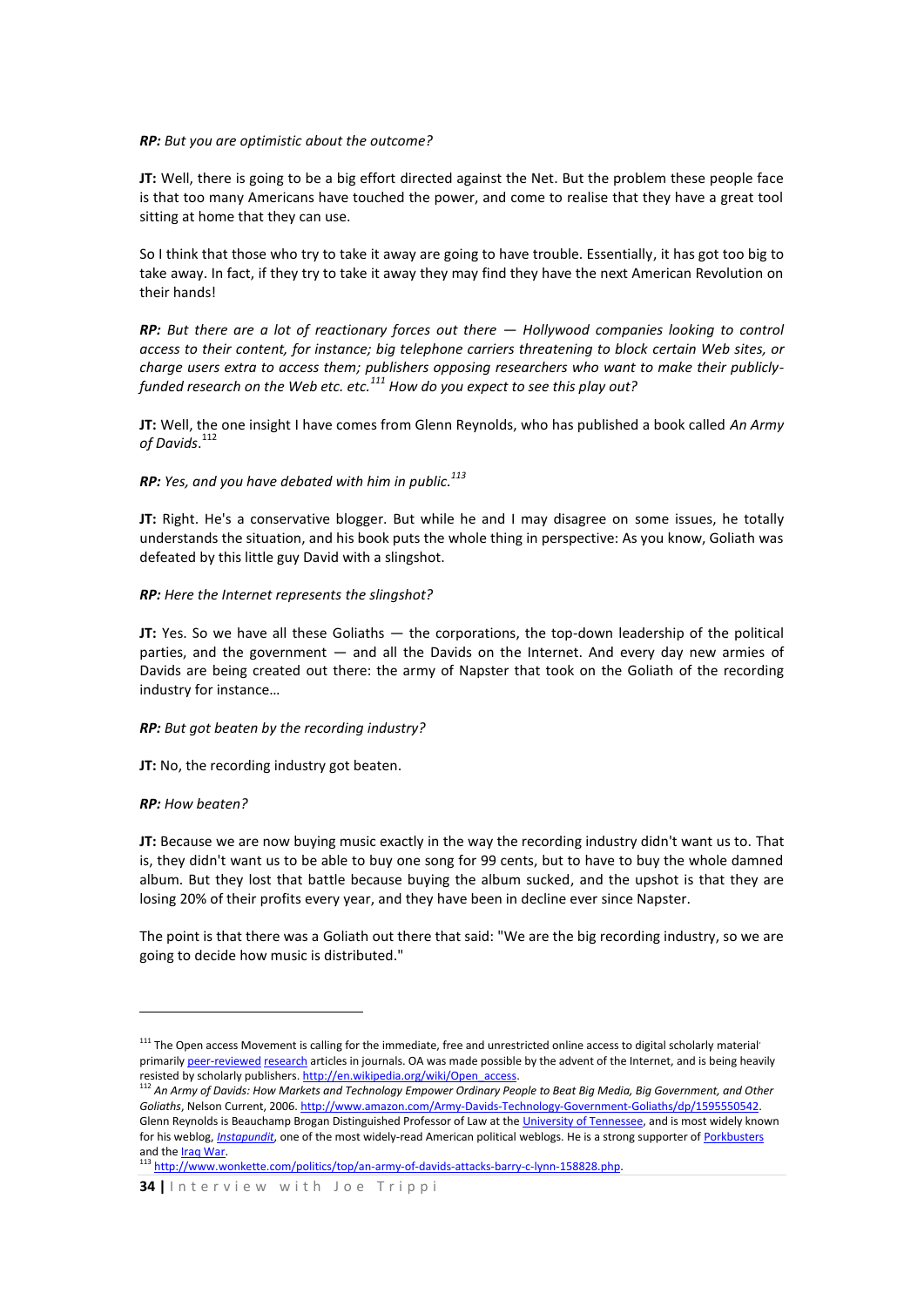#### *RP: You are saying that whatever happened to Napster, the Davids won?*

**JT:** Well, another company out there called Apple said, "You know, we could be Goliath or we could be the slingshot. So we are going to have iPods, and we are going to have iTunes, and we will give that Army of Davids out there a slingshot. Music is going to be distributed totally differently."<sup>114</sup>

*RP: Apple is also a Goliath of course. Indeed, many people are very concerned about its proprietary approach to music, and especially its use of digital rights management? <sup>115</sup>?*

**JT:** Sure, Apple is also a Goliath, but your question was: "What is going on?" I'm giving you my answer to that. I'm saying that if you look at it as David and Goliath you can then ask the question, "How do I become the slingshot?"

So if I am a corporation do I sit here being a Goliath trying to stand against the Army of Davids, or do I become the slingshot? The point about Apple is that it has become a mega power in music distribution, while all the big recording companies are watching their profits decline. Of course, from Apple's perspective, that doesn't mean that the Army of Davids isn't going to come after you for the way you do digital rights management.

The point is that people need to think about how they are going to empower the Army of Davids to help them achieve what they want to achieve — be it in terms of the way music is distributed, how a nation is led, or how you get a healthcare plan through. For politicians, therefore, the question is how they become the slingshot in the hands of the people? How does Tony Blair do that for Labour? How do the Republicans and Bush do it?

That is why I think the Net is going to change everything: it is not just going to change politics, it is going to change the way corporations work too.

#### *RP: And many traditional intermediaries will be threatened as a result.*

**JT:** Indeed. For journalists, of course, the question is how they report the news. You can see signs already of how the Web is changing journalism, or at least putting increasing pressure on journalists. So if I am *The New York Times* how do I become the slingshot and not the Goliath?

As I say, this is going to be across the board.

*RP: The size and nature of the struggle is demonstrated by the many different free and open movements we can see being created: Open Source Politics of course, but also the Free and Open Source software movements, Creative Commons, Open Access, Open Biology, Open Data, and indeed Open Source Journalism.*

**JT:** Right.

1

*RP: Clearly the Internet is a big part of this, but is it just about the Internet, or is there something else going on here?*

 $114$  Indeed, in August 2006 Tower Records filed Chapter 11 bankruptcy  $-$  for the second time. [http://en.wikipedia.org/wiki/Tower\\_Records.](http://en.wikipedia.org/wiki/Tower_Records)

<sup>115</sup> Digital rights management (DRM) is an umbrella term referring to technologies used by publishers or copyright owners to control access to or usage of digital data or hardware, and to restrictions associated with a specific instance of a digital work or device. The use of DRM has been controversial. Advocates argue DRM is necessary for copyright holders to prevent unauthorised duplication of their work to ensure continued revenue streams[. The Free Software Foundation](http://en.wikipedia.org/wiki/Free_Software_Foundation) suggests that the use of the word "Rights" is misleading and suggest that people instead use the term Digital Restrictions Management. Their position is essentially that copyright holders are attempting to restrict use of copyrighted material in ways not included in the statutory, common law, or Constitutional grant of exclusive commercial use to them. http://en.wikipedia.org/wiki/Digital\_Rights\_Management.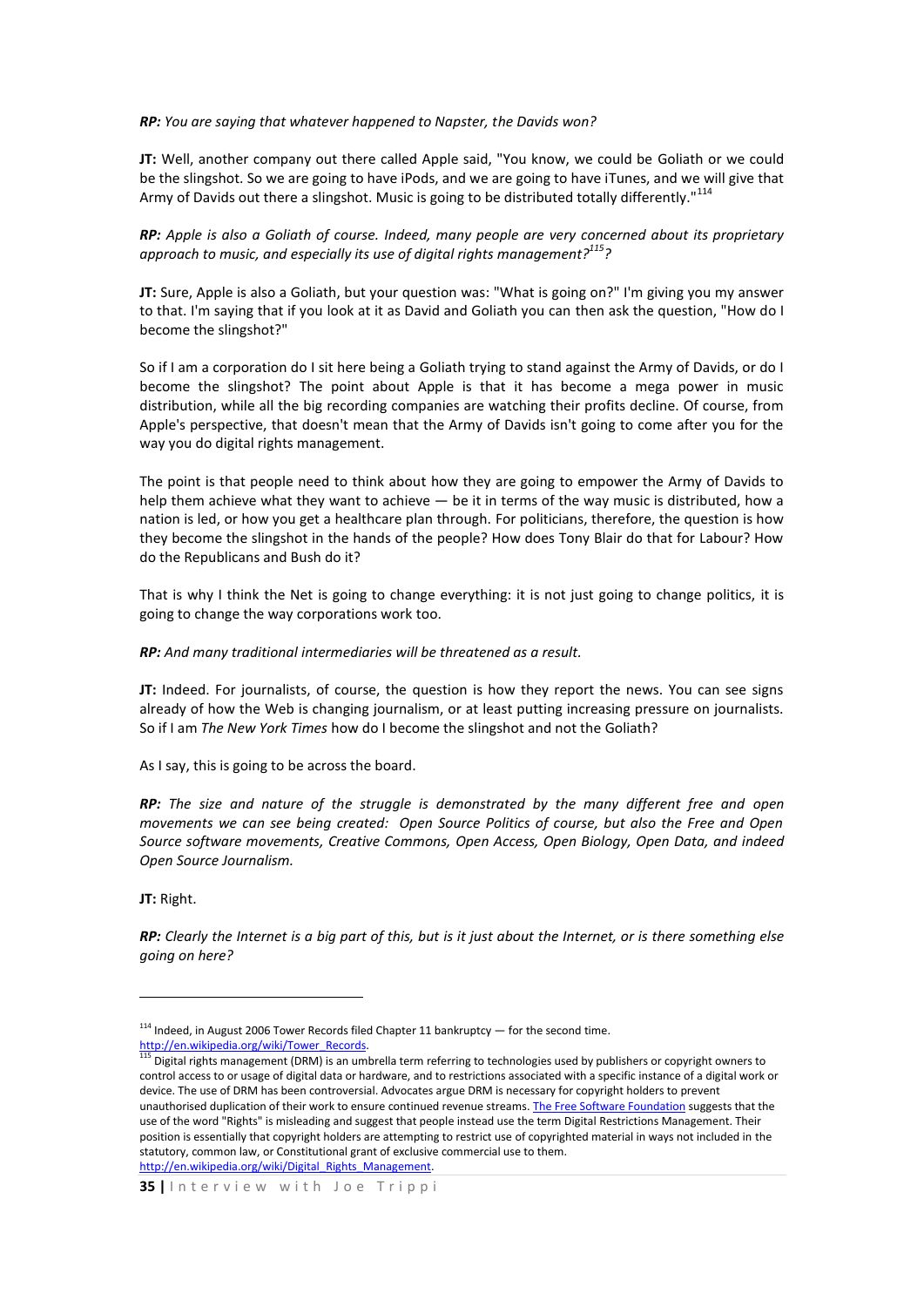**JT:** The way to think about it is to compare it to the time before the printing press was invented. At that time only the very wealthy were able to afford to hire private scribes to handwrite their own copy of the bible, or their own copy of some other book that they wanted to read. As a result the only people who had a copy of the bible were those who could afford a bunch of scribes with great handwriting and literacy capabilities to copy it word for word.

But when the printing press came along all of a sudden all that information became available to anybody, since people could now publish their own books. With the printing press anyone of us could become a publisher, at practically no cost to ourselves. Thomas Paine,<sup>116</sup> for instance, was able to publish *Common Sense*<sup>117</sup>

### *RP: Although there were still costs associated with publishing a book.*

**JT:** And now, several hundred years later, there are no financial barriers to entry at all: anyone can print their own words and get them to other people on the Internet.

It wasn't that before the printing press no one wanted to get their words out. The problem was that those who couldn't afford to hire scribes, or publish a book, had to go stand in the town hall and scream at the top of their lungs to do so.<sup>118</sup> And since people were busy doing other things their audience was severely restricted.

*RP: As you say, things changed dramatically with the printing press, but there were still financial constraints. And now the Web has effectively removed all costs, and so further democratised the process of getting your words out.*

**JT:** Correct. Even with the printing press there were obstacles to getting your ideas out there. Those have now gone away, and the Web has tapped the same pent up creativeness that was there before the printing press, when only the rich could afford to publish hand-written books. In addition, it is a multi-way printing press, and so it has also unleashed a huge flow of bottom-up energy.

And it is not just a case of people publishing their words. As I said, people can also share their music. And having decided that the concept of the album sucked, and that they didn't want to buy a whole album, they started sharing their songs with others.

## *RP: And Napster got sued for helping them!*

**.** 

**JT:** Sure, the recording industry said that sharing music is illegal and sued Napster. But the fact of the matter is that while you can say Napster lost, it is now possible for people to buy 99c songs from iTunes; and only those songs they want. They don't have to buy 16 songs for a big album price if they don't want them; and the recording industry guys are losing the dough. As I said, they're profits are down.

<sup>&</sup>lt;sup>116</sup> Thomas Paine was an English and American intellectual, scholar, revolutionary[, deist](http://en.wikipedia.org/wiki/Deist) an[d idealist,](http://en.wikipedia.org/wiki/Idealist) who spent much of his time in America and France. A radical [pamphleteer,](http://en.wikipedia.org/wiki/Pamphleteer) Paine anticipated and helped foment th[e American Revolution](http://en.wikipedia.org/wiki/American_Revolution) through his powerful writings, most notably *[Common Sense](http://en.wikipedia.org/wiki/Common_Sense_%28pamphlet%29)*, an incendiary pamphlet advocating independence from the Kingdom of Great Britain. http://en.wikipedia.org/wiki/Thomas\_Paine.

<sup>&</sup>lt;sup>117</sup> Common Sense was a pamphlet first published on January 15<sup>th</sup>, 1776, during the American Revolution by Thomas Paine. He wrote it with editorial feedback fro[m Benjamin Rush,](http://en.wikipedia.org/wiki/Benjamin_Rush) who came up with the title. The document denounced British rule, and through its immense popularity contributed to fomenting the American Revolution.

http://en.wikipedia.org/wiki/Common Sense %28pamphlet%29.

<sup>&</sup>lt;sup>118</sup> In England this remains a regular method at Speakers' Corner an area where public speaking is allowed, and is located in the north-east corner of Hyde Park in London, England. Speakers are allowed to speak as long as the police consider their speeches do not breach the law. Contrary to popular mythology there is no immunity from the law nor are any subjects proscribed. In practice the police tend to be quite tolerant and intervene either when they receive a complaint or when they hear bad language[. http://en.wikipedia.org/wiki/Speakers\\_corner.](http://en.wikipedia.org/wiki/Speakers_corner)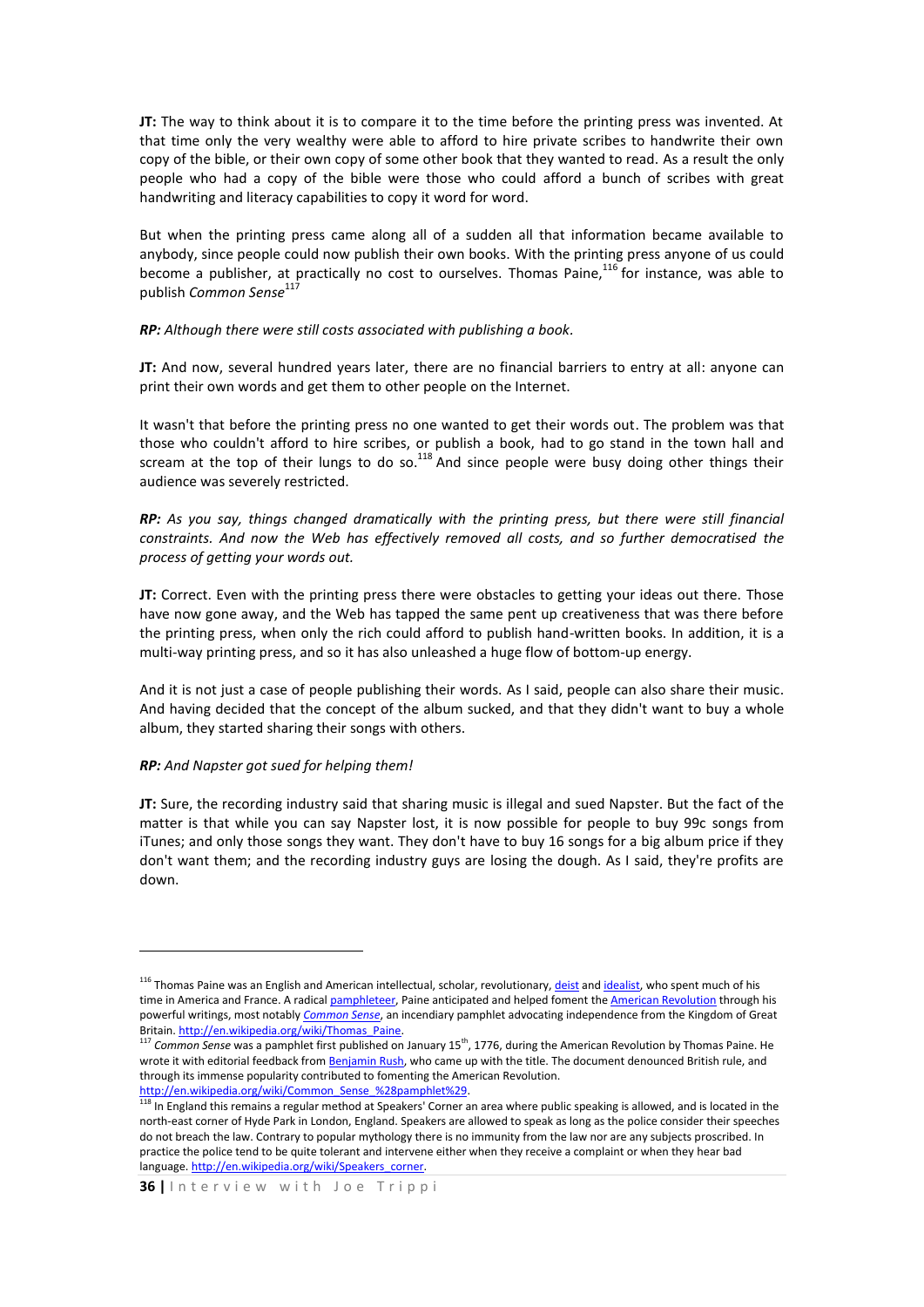So the Net has sparked the same kind of really disruptive revolutionary change that the printing press brought us, and it is impacting journalism, politics, government, corporate communications everything.

And if you understand how the printing press changed human society at every single level, and then you think about the TV, you can see that while the television changed things it didn't create the same kind of revolution; nor did radio.

## THE PEOPLE WENT MISSING IN ACTION

*RP: In your book you quote James Madison, <sup>119</sup> who said: "Knowledge will forever govern ignorance and a people who mean to be their own government must arm themselves with the power which knowledge gives."<sup>120</sup> We are today said to be in the knowledge age. I suspect what whoever coined the term, however, did so in order to point out that — thanks to the intellectual property system — we can now exploit knowledge as though it were a physical raw material like iron ore or coal. For you, by contrast, what is revolutionary about the information age is that it makes available technology that we can use to share knowledge in new and interesting ways — and not for private profit, but for communal good. And in doing so, we can create a fairer and a more democratic society?* 

**JT:** Yes exactly.

*RP: Some might say: "Why do we need more democracy? What's so special about it?" I guess I am enquiring about the moral kernel at the heart of your belief that the Internet should be used to enhance democracy?* 

**JT:** Democracy is the participation of the people, so if you don't have people participating then you don't really have democracy. So what makes the Internet good — at least from a political point of view — is that it enhances participation, and the more people participate the greater the democracy.

*RP: Ok, the Internet allows more participation, and more participation enhances democracy. But that still doesn't explain why democracy is inherently good.*

**JT:** The problem we face today is that money is driving our politics. We are in trouble over this. The more people who get involved and the more small money  $-$  not big money  $-$  you get in, the more you strengthen democracy. So the Internet is good for democracy. That's a pretty simple reason, but it's what I believe.

*RP: I wonder if the answer to my question has more to do with pragmatism than morality. Some might argue, for instance, that democracy is simply the most efficient way we have yet discovered for organising large modern societies, and that that's why we need to strengthen it?* 

**JT:** Maybe. But whatever the reasons, when you look at where we are today you see that we have a limited democracy. We had democracy, but it just sort of got skittered $^{121}$  away.

*RP: How?*

1

**JT:** Again, TV was the culprit. Retail politics is knocking on doors, engaging with citizens, listening to them, telling them what you think, or having your volunteers do that. And then this thing comes along

<sup>&</sup>lt;sup>119</sup> James Madison was the fourth (1809–1817) President of the United States. Known as the "Father of the Constitution," he played a leading role in the creation of th[e United States Constitution](http://en.wikipedia.org/wiki/United_States_Constitution) in 1787, and, together wit[h Alexander Hamilton](http://en.wikipedia.org/wiki/Alexander_Hamilton) and John [Jay,](http://en.wikipedia.org/wiki/John_Jay) was among the chief expounders of its meaning in the *[Federalist Papers](http://en.wikipedia.org/wiki/Federalist_Papers)* (1788).

http://en.wikipedia.org/wiki/James\_Madison. Letter to WT Barry, August  $4^{th}$ , 1822.

<sup>121</sup> http://encarta.msn.com/dictionary /skittered.html.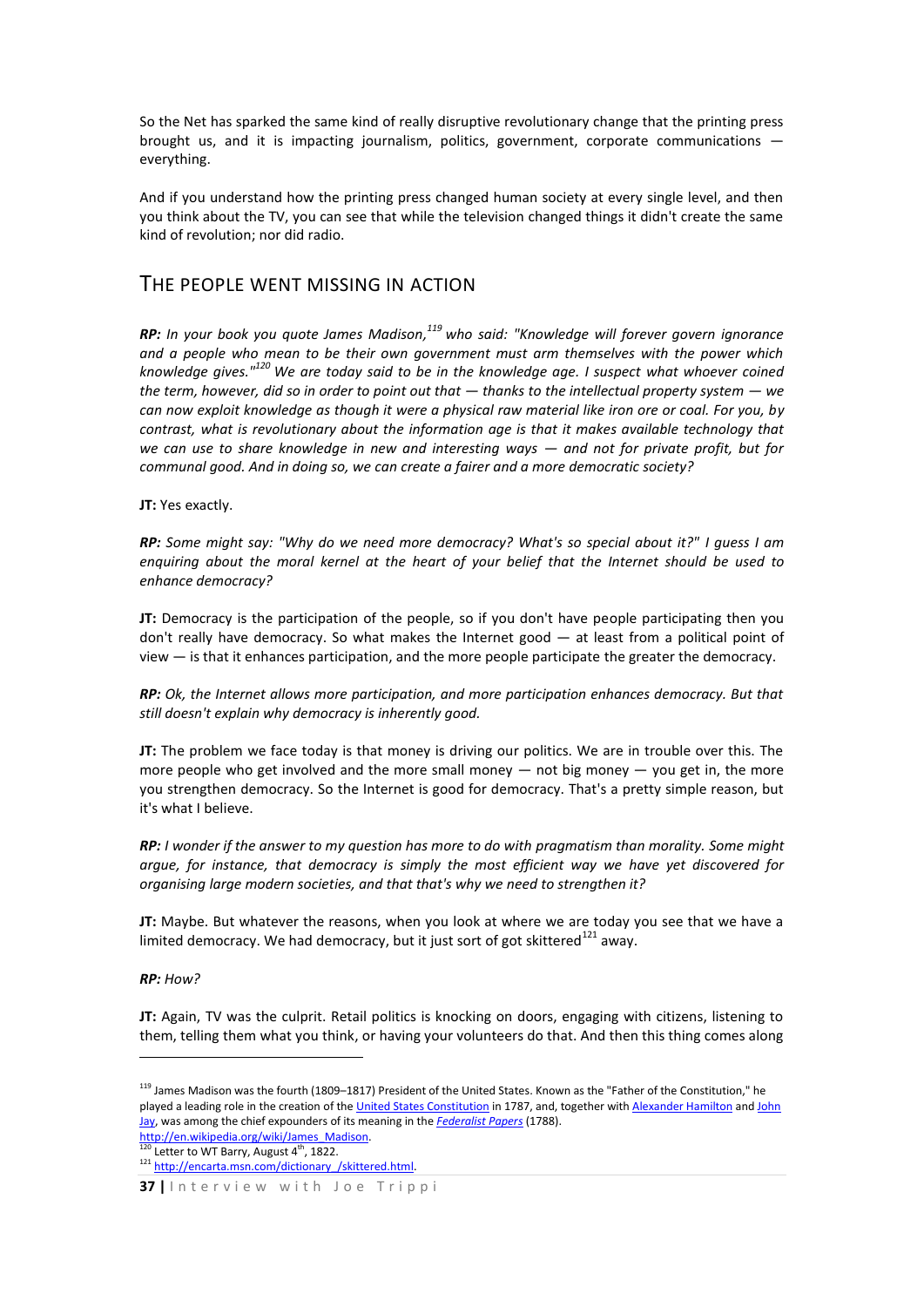and it made things a hell of a lot easier: We don't need people talking to people, we can just talk to them ourselves and, besides, Joe might get the story wrong when he's at John's door.

*RP: So the purpose of a political campaign shifted from having a democratic debate about the best way forward, to keeping everyone on message; and the only goal today is to do everything possible to increase the chances of getting your candidate elected?*

**JT:** Indeed. With TV I can do the story exactly the way I want to do it, and then just beam it out. At that point retail politics becomes me chasing a lot of rich people for money so I can buy television ads. And these TV ads evolved from me just telling my story into me wanting to nuke the other guy. Meanwhile, he's doing the same thing to me.

Eventually it reaches the point where whoever raises the most money can nuke the other guy better. And the one who can nuke the other guy better is the guy that wins.

*RP: Today it's just a matter of selling a product then.*

**JT:** And as the process developed the people went missing in action, because the campaigns didn't want them. It was a waste of time and effort — and of money — to try to get people to do things. But what you are seeing post the 2004 election, at least here in the States, is a revitalisation of the people.

*RP: It's a very depressing picture you paint. You are saying that the average US citizen is entirely malleable: He or she turns on the TV, is told a bunch of lies, and then goes out to vote on the basis of which candidate's campaign blackened the opposition most effectively, not on the issues at hand. Consequently, you are saying, you can plot a direct relationship between the dollars spent in a US political campaign and the number of votes a candidate gets?*

**JT:** That is exactly what was going on, and it is still going on. And that is precisely why the only hope I can see is for Internet Open Source campaigning to develop.

*RP: Your views are of course primarily based on your experience in the US. I know you have been in the UK, however, and you have advised Tony Blair. You have also advised the liberals in Canada. How much do you think this is an American story, and how relevant is it to other democracies?*

**JT:** Oh, this is a very wide phenomenon. In fact, the first real deployment of Open Source Politics wasn't the Dean campaign. It was in countries like South Korea, where we saw a lot more going on than over here; and indeed the ability the technology gives to connect people has produced new leaders, one of which was in South Korea.<sup>122</sup> So we are seeing this developing everywhere.

I wasn't, by the way, telling the Labour Party, or Blair, or the Liberals in Canada for that matter, what to do. It was more a case of, "We have been doing it this way, what can we learn?" It's true, however, that over the last few years I have been to quite a few countries to talk about it, including Spain, Norway, The Netherlands, and Mexico. I've also been to talk about at the Carnegie Center for International Peace in Moscow.<sup>123</sup>

## *RP: Moscow sounds an interesting place to discuss Open Source Politics in. How did that work?*

**JT:** The Carnegie Center put together a series of meetings<sup>124</sup> with people from the Kremlin, and people from the different parties there. We had two days of discussions about how they are using the Internet to connect up citizens, and how can we learn from each other.

1

<sup>&</sup>lt;sup>122</sup> See for instance, http://edition.cnn.com/2002/TECH/12/18/skorea.elections. 123 http://www.carnegie.ru/en.

<sup>124</sup> [http://www.carnegie.ru/en/news/74027.htm.](http://www.carnegie.ru/en/news/74027.htm) 

**<sup>38</sup>** *|* Interview with Joe Trippi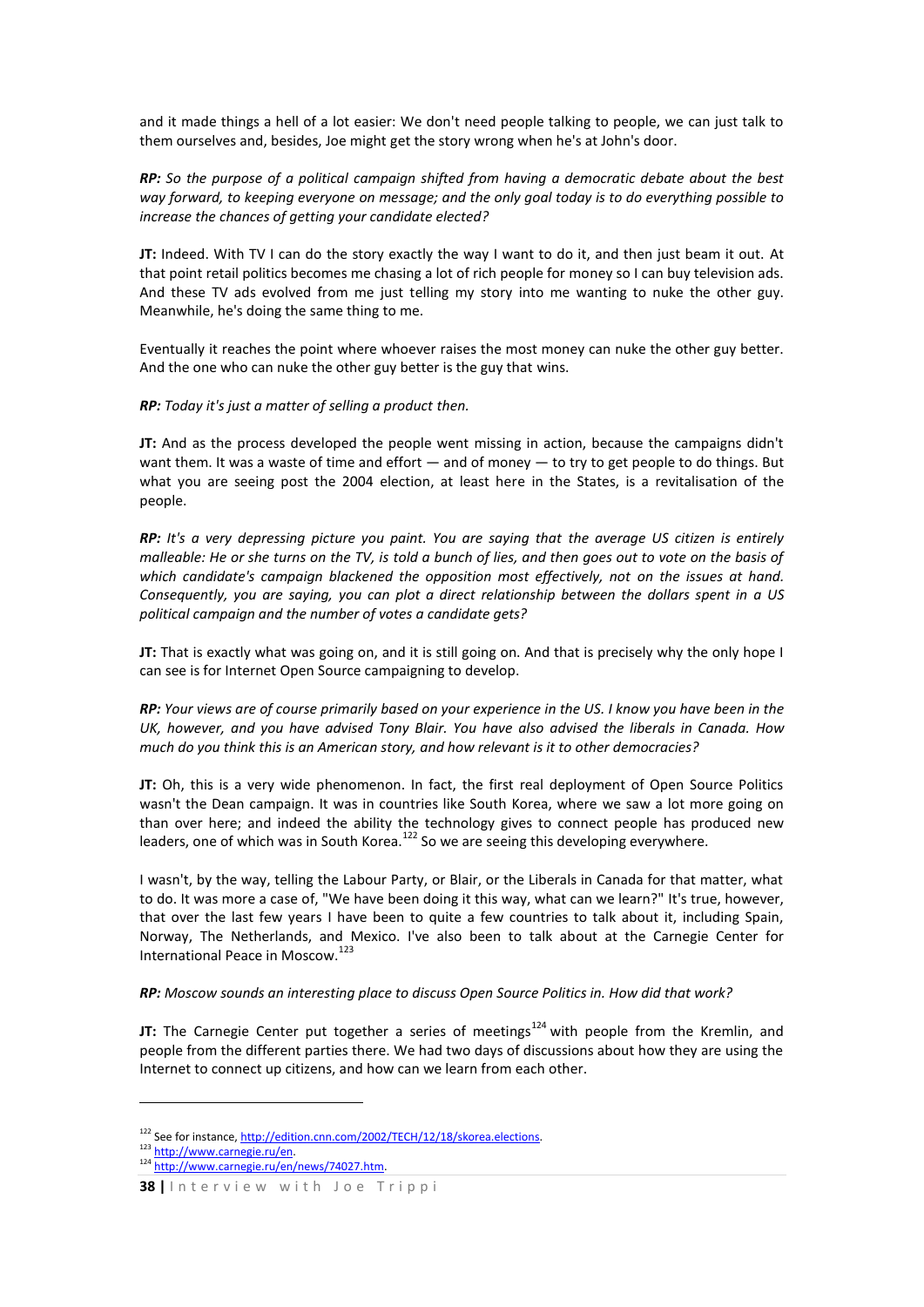So I see this everywhere. I can't think of a place that doesn't appear to have been impacted, or isn't trying to build civic action, and citizen movements around the technology.

## NOT INTERESTED IN PLAYING THE GAME

*RP: Let's finish up by turning back to Joe Trippi. You said you didn't go to Vermont to win. But I'm wondering: if Dean had won the nomination, and if he had gone on to become President, would you personally have ended up with a job in the White House<sup>125</sup>?* 

**JT:** I wouldn't have gone there for all the money in the world.

*RP: Why?*

**JT:** I'm like James Carville,<sup>126</sup> who said he wouldn't want to live in a country that would let him be part of the government! Besides, I'm just not interested in that side of things. I had a stint in government early on in my career  $-1$  was deputy chief of staff to the Lieutenant Governor of California for four months, and it was the most painful four months of my career.

*RP: Why?*

**JT:** The bureaucracy.

*RP: How do you mean?*

**JT:** If, for instance, I had a great idea about how to solve the State's energy resources, or thought I did, I would find that if somebody else wanted to kill it, it would just die in committee.

So after four months I quit. Maybe the White House has a little bit more power to get things done, but I doubt it: I can't imagine it being much different in the White House.

*RP: Did you not ever think of becoming a politician yourself? Do you perhaps harbour aspirations to stand?* 

**JT:** No, and I never did.

1

*RP: Because of the bureaucracy?* 

**JT:** Actually, it's twofold. First, I am simply not interested in playing the game. I don't go to Washington parties, for instance. I can't stand the "Hey, love ya baby," [laughs] while you hold a knife in the other hand.

Second, I feel there are better ways for me to make a difference than to run for office. So, no, I never thought of becoming a politician.

*RP: Why then are you on the planet? What is the job you feel you have to do?*

<sup>&</sup>lt;sup>125</sup> The White House is the official home and principal workplace of the President of the United States of America. http://en.wikipedia.org/wiki/White\_house.

 $^{126}$  James Carville is an American political consultant, commentator, media personality and pundit. Sometimes known as the Ragin' Cajun, Carville gained national attention for his work as the lead strategist of the successful 1992 presidential campaign of then-Arkansas governor Bill Clinton. Carville was the co-host of CNN's Crossfire until its final broadcast in June 2005. [http://en.wikipedia.org/wiki/James\\_Carville.](http://en.wikipedia.org/wiki/James_Carville)

**<sup>39</sup> |** I n t e r v i e w w i t h J o e T r i p p i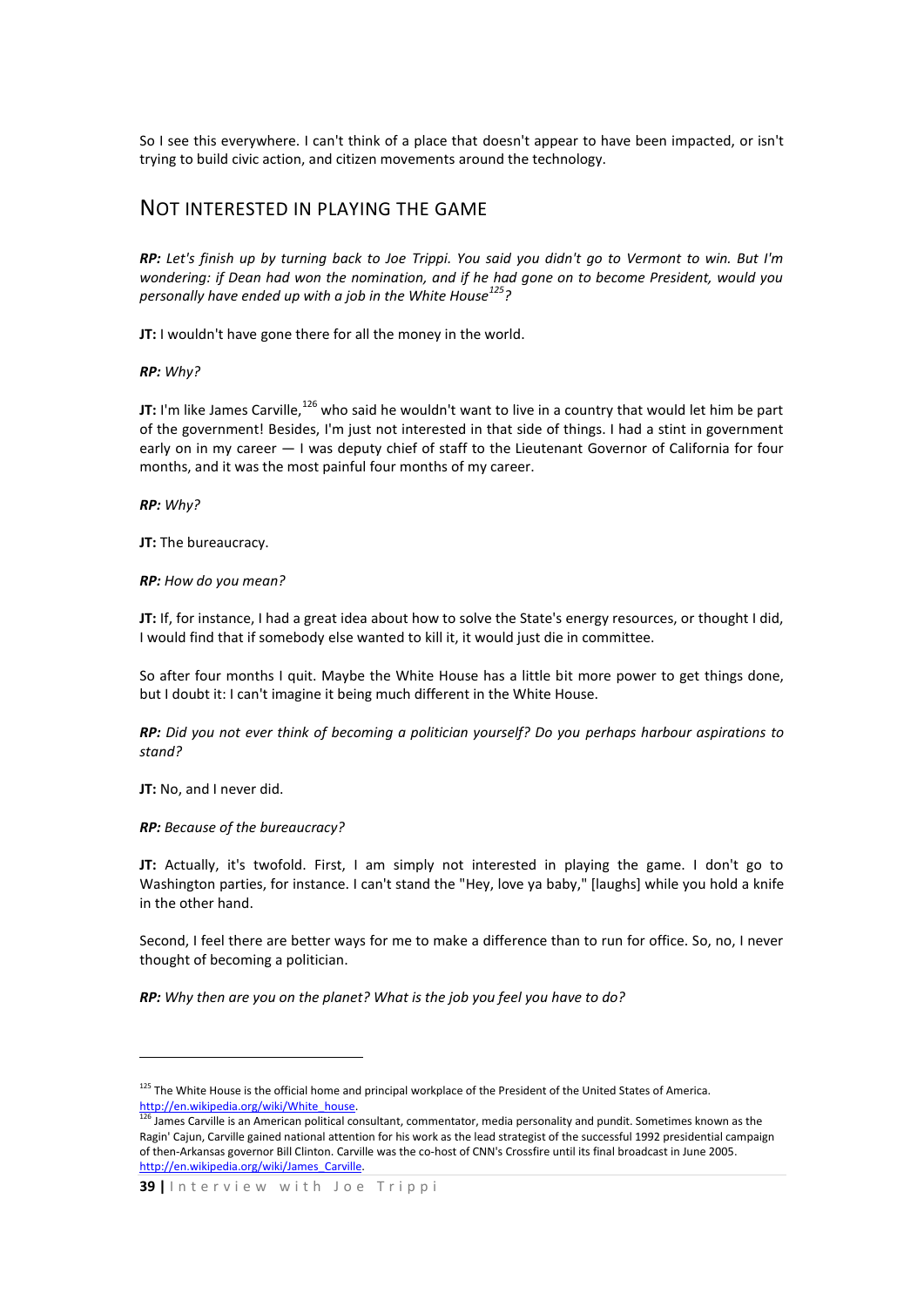**JT:** As I said when we started this conversation, I want to change the world. I tried to do that by running the Dean campaign; and I try to do that by helping the Chesapeake Bay Foundation.<sup>12</sup>

## *RP: What's the Chesapeake Bay Foundation?*

**JT:** It's an attempt to build a community to stop global warming. I am also helping Laurie David<sup>128</sup> the wife of Larry David.<sup>129</sup> Laurie has created stop global warming dot org;<sup>130</sup> we've built a membership of 300,000 in the last four months.<sup>131</sup> So I am doing different things like that.

*RP: This might seem a silly question, but I wonder how you would describe your politics.*

**JT:** Oh, I am much more of a reformer than people think. Because of the Dean campaign most think I am a whacked-out liberal. But I am not. I am definitely progressive, and I would say that I am a centreleft person. I am not driven by ideology at all: I am much more driven by the need to change this messed up system that we have got; to improve it. I also think politics has become really inauthentic.

#### *RP: Can you expand on that?*

**JT:** Sure. I mean, in every polling we have there is not a single really authentic word appears to come out of any of these politicians' mouths any more. So to attract me, a candidate needs to be authentic, and they need to want to reform or change the system. $^{132}$ 

That sort of candidate is much more appealing to me than, "Oh, who is the most liberal guy in the race?" kind of thing.

## BEST AND MOST HONEST DESCRIPTION

*RP: I suspect that people become active in politics for many different reasons. Once they have made the decision to become involved, of course, they generally then choose a party to support — which side of the political spectrum to stand on if you like. Was it inevitable that you would sit with the Democrats?* 

**JT:** Absolutely. It had to be the Democrats.

#### *RP: Why?*

**.** 

**JT:** When I was coming of age in the 1960s and 1970s the Republicans were clearly identified as the party of the rich, and the Democrats were clearly and very starkly identified as the party of the poor. Essentially, Bobby Kennedy and the Democrats were making the case for a war on poverty, and helping the poor; and the Republicans were sort of rebelling against that [laughs].

<sup>127</sup> http://www.cbf.org.

<sup>128</sup> Laurie David is a political activist concerned with environmental protection[, global warming,](http://en.wikipedia.org/wiki/Global_warming) and reduction in the use of fossil fuels. She is a trustee of th[e Natural Resources Defense Council](http://en.wikipedia.org/wiki/Natural_Resources_Defense_Council) and sits on the board of California's Children Nature [Institute.](http://en.wikipedia.org/w/index.php?title=California%27s_Children_Nature_Institute&action=edit) Since 2005, she has been a contributing blogger t[o The Huffington Post.](http://en.wikipedia.org/wiki/The_Huffington_Post)

Larry David is a[n Emmy-](http://en.wikipedia.org/wiki/Emmy)winning American actor, writer, comedian, producer, and film director born and raised in the [Sheepshead Bay](http://en.wikipedia.org/wiki/Sheepshead_Bay) section o[f Brooklyn,](http://en.wikipedia.org/wiki/Brooklyn%2C_New_York) [New York.](http://en.wikipedia.org/wiki/New_York_City) David was the co-creator, writer and executive producer for the television series *[Seinfeld](http://en.wikipedia.org/wiki/Seinfeld)*. In addition, he created and stars in th[e HBO](http://en.wikipedia.org/wiki/HBO) series *[Curb Your Enthusiasm](http://en.wikipedia.org/wiki/Curb_Your_Enthusiasm)*.

<sup>130</sup> [http://www.stopglobalwarming.org.](http://www.stopglobalwarming.org/) See[, http://joetrippi.com/?p=1557,](http://joetrippi.com/?p=1557) an[d http://joetrippi.com/blog/?p=2250.](http://joetrippi.com/blog/?p=2250)  $\frac{131}{h}$  The figure is now over 853,000.

<sup>&</sup>lt;sup>132</sup> In the NPR interview Trippi said, "We are about to enter a period where the more authentic a candidate is, the better they are going to be able to survive in the Internet new media world — because television let these guys be fake, but on the Internet, in this new medium, you have to be real." [http://www.npr.org/templates/story/story.php?storyId=6410264.](http://www.npr.org/templates/story/story.php?storyId=6410264)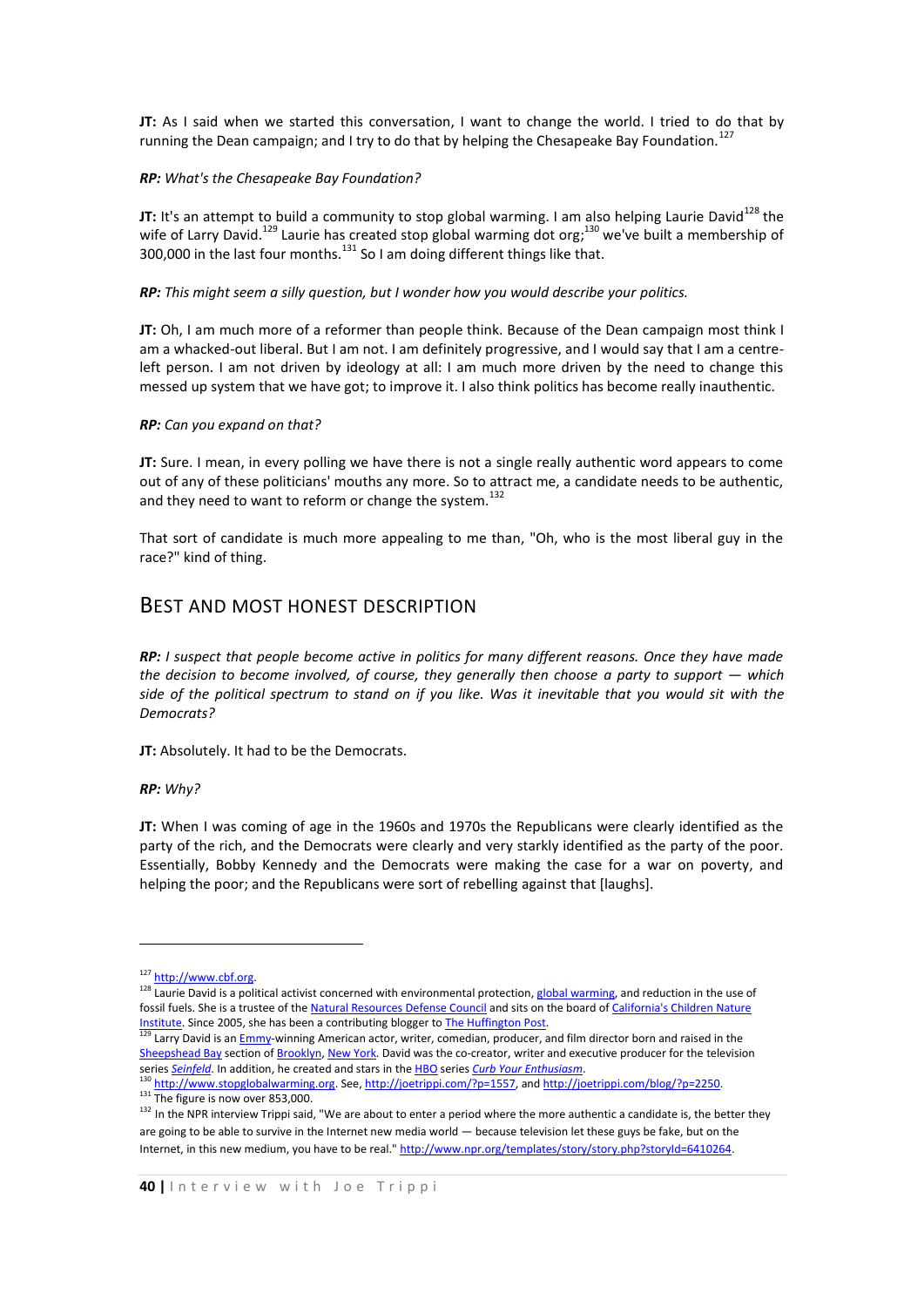So back then there was a stark difference between the two parties. Unfortunately that distinction has become somewhat blurred today [laughs].

## *RP: There's no difference between the Democrats and the Republicans?*

**JT:** Well, the Republicans still like to make tax cuts for the rich and so on; but the lines have become much more blurred. Back then if you asked any American which party represented the poor, 95% of people would say, "Oh that's the Democrats". If you asked which party looks out for the rich, everybody would have said the Republicans.

*RP: You were instinctively a Democrat because you had lived in poverty as a child: the Democrats supported your kind of people?* 

## **JT:** Exactly, yea.

*RP: I am curious about your motivation. Why have you devoted your whole life to trying to get politicians elected? I understand what you say about wanting to change the world, but in reading your book I was struck at the way you described campaigning — you used the analogy of a gambler for instance, and you talked about campaigning as an addiction. You are also widely viewed as a risk taker.<sup>133</sup> What is the buzz here? What is it about political campaigning that turns you on?* 

**JT:** I meant what I said about changing the world. I am one of those boomers who knew immediately that our generation was put here to change the world. That's the weird thing. And as I said, as I was growing up I couldn't figure out if you could change the world more through politics, or through technology.

And, by the way, I was right about the potential of technology: just consider the cell phone for instance. That has certainly changed the world. In fact, you could make the case that the cell phone, or the PC, or the laptop, has changed the world far more than any politician ever has.

### *RP: But politicians can change the world?*

**JT:** Absolutely. None of the technology could have done what Bobby Kennedy — and a bunch of people like him — did to improve civil rights; and in that way they fundamentally changed the world in a way that technology never did.

So I fundamentally understood inside myself that politics could change the world, and technology could change the world, but I never could figure out which one of the two was the one to go for. Whenever I had my doubts about politics, when I was run down and I decided that politics really couldn't change things, I would leave for ten years and go do the technology.

#### *RP: But politics always calls you back!*

1

**JT:** True, after a while I would go, "So cell phones changed the world; but so what?" [laughs]. Then finally with Howard Dean I found I could do both. I thought, "Wow, I never thought about what would happen if you put both of them together: Maybe you can change the world that way." And that is where I am now.

<sup>133</sup> See for instance the description of Trippi in a *New York Times* profile in December 2003. "He's a risk-taker, he's always been a risk-taker," said Pete Giangreco, a consultant who is married to Mr. Trippi's former wife's sister and is working for Senator John Edwards of North Carolina. "He's always in the middle of some tumultuous, sometimes disastrous, thing." [http://www.nytimes.com/2003/12/13/politics/campaigns/13TRIP.html?ex=1386651600&en=5d59d4b83db6df87&ei=5007&pa](http://www.nytimes.com/2003/12/13/politics/campaigns/13TRIP.html?ex=1386651600&en=5d59d4b83db6df87&ei=5007&partner=USERLAND) [rtner=USERLAND.](http://www.nytimes.com/2003/12/13/politics/campaigns/13TRIP.html?ex=1386651600&en=5d59d4b83db6df87&ei=5007&partner=USERLAND) Or the *US Today* piece, entitled "Dean Campaign's architect a risk taker" http://www.usatoday.com/news/politicselections/nation/2004-01-08-trippi-profile\_x.htm.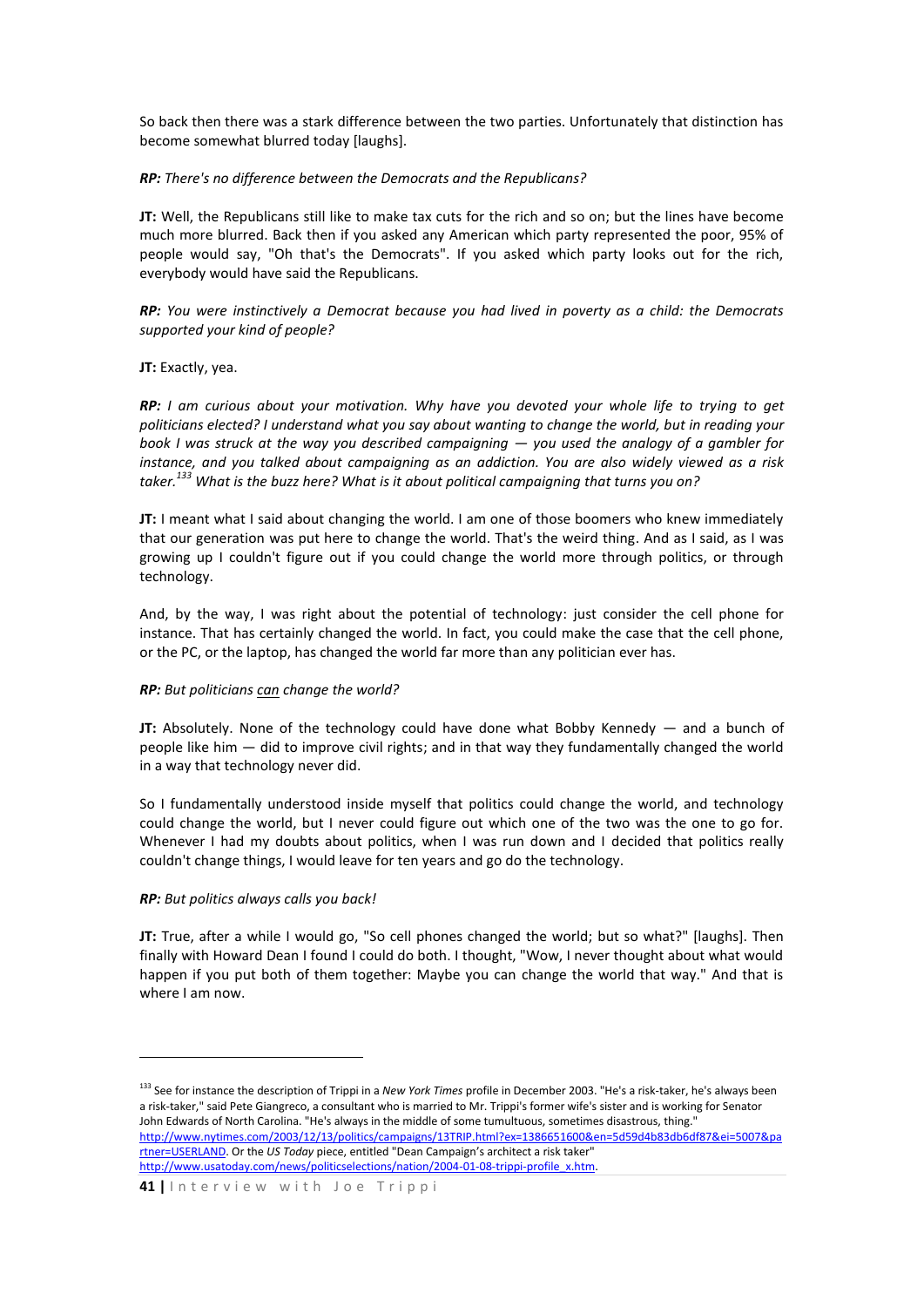So if you think of a boomer who thinks he's going to change the world, and then you think of a guy who is confused and can't figure out whether technology or politics is the right way to change it, and then spends his whole life drifting indecisively back and forth between these two worlds, then you have the best and most honest description I can give of myself to you.

## SO DRIVEN

*RP: Your obsession with politics has come at some personal cost hasn't it? During the Dean campaign, for instance, your diabetes got so bad that you lost your vision temporarily? 134*

**JT:** I am definitely a driven person. But being so driven isn't necessarily a good thing. In that sense I guess I have an addictive personality.

*RP: In your book you also imply that the failure of your first marriage was a consequence of being so driven?*

**JT:** I would say that's true. I do sometimes wonder what it would have been like to be somebody who didn't take so much on, and just worried about paying the bills. Certainly I have never been so good at worrying about bills — which is why I have a lot of trouble paying them [large laugh].

So I sometimes wonder about that. But I probably would have hated that kind of life, so I don't know. I certainly don't sit around sort of upset with myself for the life I have led.

*RP: Perhaps if you had devoted yourself to technology you might have made a lot of money, as many in Silicon Valley have done?*

**JT:** That's true; and there are days when I think about it. For instance Steve Westly, <sup>135</sup> who was a cofounder of eBay<sup>136</sup> — and like number eight employee of the company — is a very good friend of mine. We were close in our college days, and I remember once — I can't recall what presidential campaign it was — but I called him and said, "Hey, I'm going to go and work on a presidential campaign."

He said, "No Joe, don't do that, stay in the Valley. We are trying to get this little company off the ground. Come and join us."

I said, "What's the name of this company?" He replied, "Oh, we're thinking of calling it eBay."

But I decided to go do a presidential campaign, and not stay in Silicon Valley and do eBay. Do you think there are days when I don't think to myself: "What would \$400m in the bank feel like?" [laughs loud]

*RP: There's a great story in your book about how when you were working on the Walter Mondale<sup>137</sup> campaign in 1984 Mondale flew your father out to Philadelphia to be with you.*

**JT:** Yea.

1

<sup>134</sup> At one point during the Dean campaign Trippi temporarily lost his sight due to his diabetes. Trippi, s*upra,* p. 161. 135 [http://en.wikipedia.org/wiki/Steve\\_Westly.](http://en.wikipedia.org/wiki/Steve_Westly)

<sup>136</sup> http://en.wikipedia.org/wiki/EBay.

<sup>&</sup>lt;sup>137</sup> Walter Frederick "Fritz" Mondale is an American politician and member of the <u>Democratic-Farmer-Labor Party</u> (largely established by former Vice Presiden[t Hubert H. Humphrey\)](http://en.wikipedia.org/wiki/Hubert_H._Humphrey). He was the 42<sup>nd</sup> Vice President of the United States (1977-1981) under President [Jimmy Carter.](http://en.wikipedia.org/wiki/Jimmy_Carter) He was also a two-term United States Senator fro[m Minnesota](http://en.wikipedia.org/wiki/Minnesota) and the Democratic Party nominee fo[r president in 1984](http://en.wikipedia.org/wiki/U.S._presidential_election%2C_1984) against the incumbent[, Republican](http://en.wikipedia.org/wiki/Republican_Party_%28United_States%29) [Ronald Reagan.](http://en.wikipedia.org/wiki/Ronald_Reagan) Mondale suffered a crushing defeat as Reagan was re-elected in a landslide victory in which Mondale carried only his home state o[f Minnesota](http://en.wikipedia.org/wiki/Minnesota) and the District of [Columbia.](http://en.wikipedia.org/wiki/District_of_Columbia) [http://en.wikipedia.org/wiki/Walter\\_Mondale.](http://en.wikipedia.org/wiki/Walter_Mondale)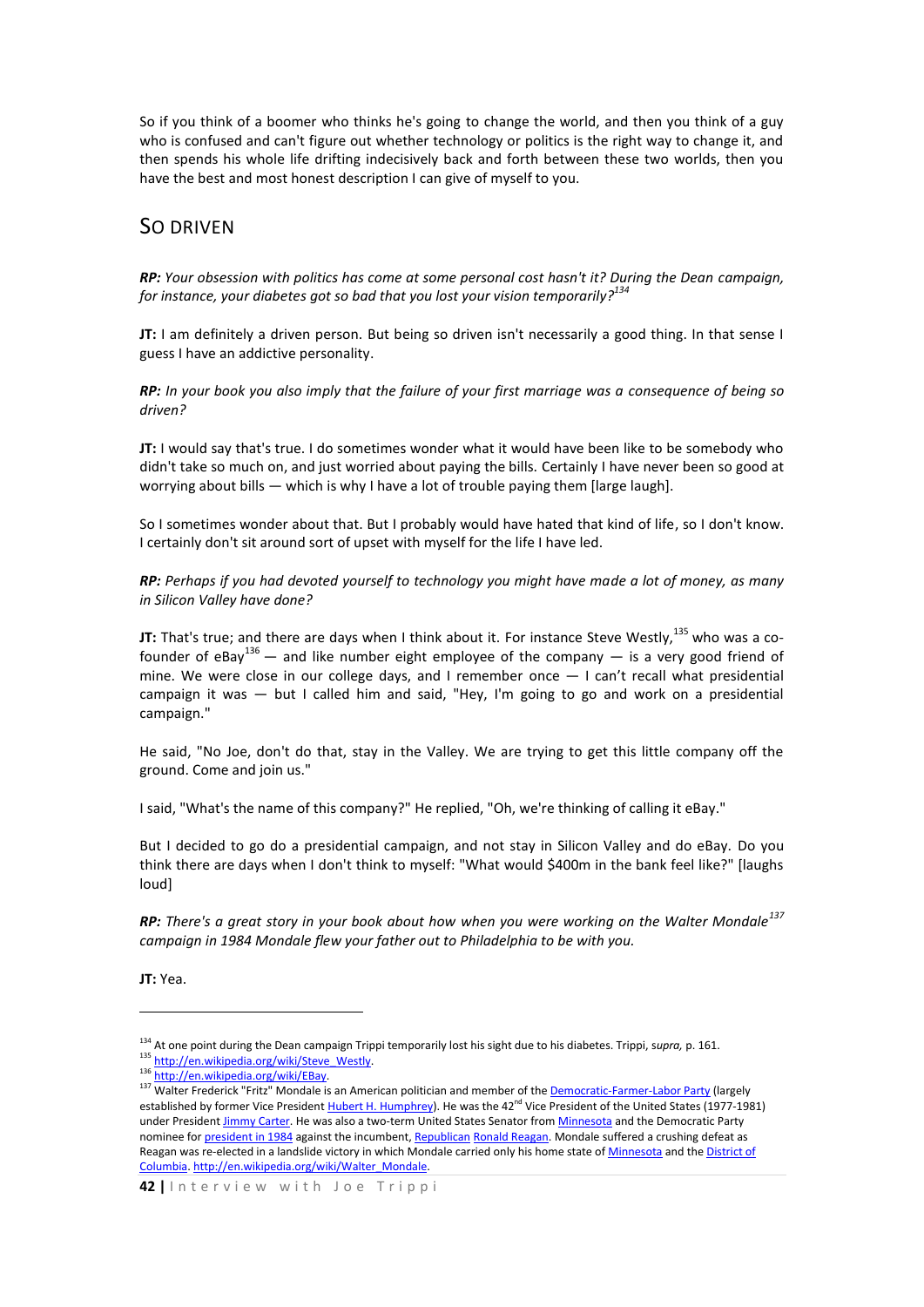*RP: A while later you made plans to take a trip to Sicily with your father, where he came from, but you got caught up running another campaign before you had a chance. During that campaign you got news that your father died. Is it a big regret for you that you never managed to take that trip?* 

**JT:** Oh, sure, a big regret. But one wonderful thing that happened during the Dean campaign was that my kids were old enough to be on the plane with us for most of the summer — so they finally got to see what their dad did [laughs] after all those days when I was missing in action. So that was good.

But no, politics is not an easy business, and your personal relationships are a disaster. I regret all that.

#### *RP: You said you had four siblings. What do they do today?*

**JT:** Oh, one brother is an art dealer and lives in Tokyo. The other one drives 18-wheeled trucks back and forth across the country.

#### *RP: And your sisters?*

**JT:** One is a home maker, raising kids; and the other is — what do you call it — a casting person in Hollywood.

#### *RP: Do you see them often?*

**JT:** No. We live all over the place, and when you are running a presidential campaign it's particularly difficult to meet up: I am never in any one place, and pretty constantly on the road.

I used to see my brother in Tokyo occasionally: When I was doing business in Morocco, he would sometimes fly from Japan to Morocco to have dinner with me. It was easier to do that than for me to fly out to Japan from here, or for him to fly to the States!

As for my brother Jeff, the truck driver, I'll usually call him when I am in his town, or when I am going to be near his town, and suggest we get together. But often when I do he'll call me back from, say, Florida, and tell me he's taking a load from Florida to New Orleans, and so won't be anywhere near where he lives [laughs].

Basically, we're all nomads!

1

*RP: I guess relationships can be difficult with your colleagues too. On one campaign you might be working in the same team, but next time in opposing camps?*

**JT:** Absolutely. I often think of the friends I have lost along the way  $-$  Jack Corrigan,<sup>138</sup> for instance, who had to be one of my best friends in the Kennedy campaign, and who was my boss. But in 1988 he ended up working for Mike Dukakis for President<sup>139</sup> while I was working for Dick Gephardt.<sup>140</sup>

*RP: And you fell out as a result of working on opposite teams?*

 $138$  Jack Corrigan is a long time "poll" who Trippi first worked with on the Ted Kennedy campaign in Iowa in 1979. p. 18. 139 Michael Stanley Dukakis is an American Democratic politician, former Governor of Massachusetts, and the Democratic [presidential nominee in 1988.](http://en.wikipedia.org/wiki/U.S._presidential_election%2C_1988) He was born t[o Greek-i](http://en.wikipedia.org/wiki/Greece)mmigrant parents i[n Brookline,](http://en.wikipedia.org/wiki/Brookline%2C_Massachusetts) [Massachusetts](http://en.wikipedia.org/wiki/Massachusetts) and was the longest serving governor in Massachusetts' history. http://en.wikipedia.org/wiki/Michael\_Dukakis.

<sup>&</sup>lt;sup>140</sup> Richard Andrew "Dick" Gephardt is senior counsel at the global law firm <u>DLA Piper</u> and a former prominent American politician of the Democratic Party. Gephardt served as a US Representative fro[m Missouri](http://en.wikipedia.org/wiki/Missouri) from January 3, 1977, until January 3, 2005, and Minority Leader of the U.S. House of Representatives from 1995 to 2003. He was an unsuccessful candidate for the Democratic nomination in the 1988 presidential election and then again in th[e 2004 presidential election.](http://en.wikipedia.org/wiki/U.S._presidential_election%2C_2004)  [http://en.wikipedia.org/wiki/Dick\\_Gephardt.](http://en.wikipedia.org/wiki/Dick_Gephardt)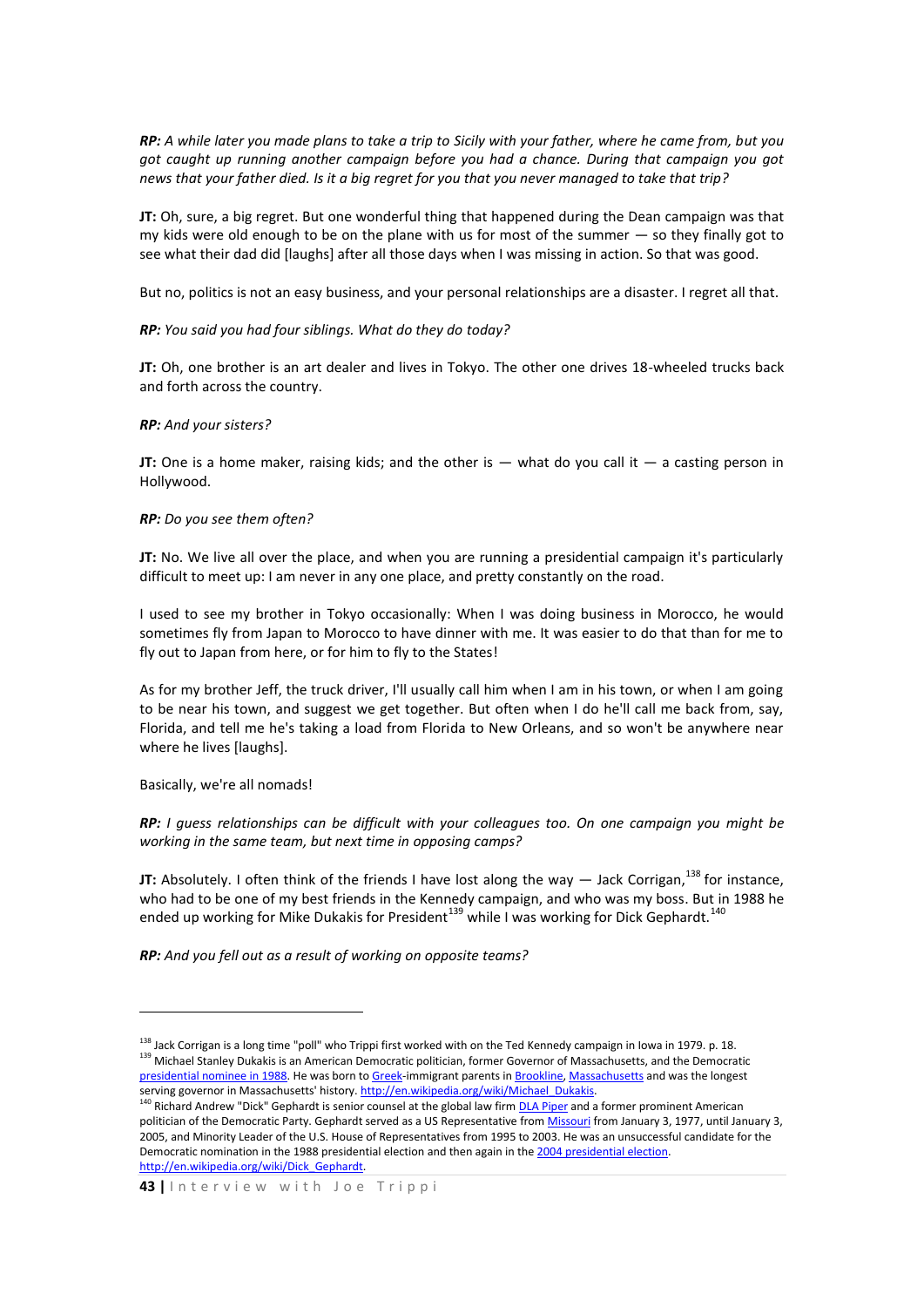**JT:** Yes. The race became really heated, and while we're cordial these days, frankly our relationship has never been the same again, just because we ran on different sides of a Presidential campaign. So it's not just the family, it's all kinds of things [voice drops].

*RP: You agree that you are driven. What else would you say about yourself, and your personality?* 

**JT:** I don't know. That's a tough one.

*RP: I came across a colourful description of you by Joe Drymala<sup>141</sup> in an interview he did with*  Broadway World*. He said "If anyone created a character like Trippi, no one would believe it: he's a guy who, every day, drinks 40 Diet Pepsis and dips an entire can of Cherry Skoal;<sup>142</sup> one minute he's crumpling up your latest speech into a ball and ruthlessly pelting it at you, and the next minute he's on the verge of tears as he ruminates on the power and moral righteousness of Jeffersonian democracy."<sup>143</sup> That's quite a graphic picture he paints. Is it accurate?*

**JT:** Pretty much.

## *RP: So you are a very emotional person?*

**JT:** Well, I am Italian right [laughs]. But also, you know, politics is a really tough thing. You have got to be tough enough to keep the ball rolling in the right direction. And I am not one of those who just does it. I never became one of those mercenaries. I care about what I am doing. And so I really have to care about a candidate's campaign, or I wouldn't work for them; I don't go work for anybody."

*RP: For you it's never a sort of professional "I am your lawyer" relationship" then?*

**JT:** Hell, no. That is one of the reasons the campaigns I run tend to have passion in them.

The fact is that everybody who did the Dean campaign believed in the Dean campaign. Nobody went up there thinking they were going to win, or get rich, or be famous. Nobody went up there thinking, "Oh, I want to go work for the guy who's going to win."

## *RP: Because, as you said, Dean was an asterisk at the start?*

**JT:** That's right. If you wanted to make sure you got paid you didn't go to Dean, you went to work for John Kerry or John Edwards or Dick Gephardt. If you thought, "I am going to go be a winner, and go work in the White House, and be famous, and get on CNN," you would go work for John Kerry.

Howard Dean was not the guy you went to do that for. You went to work for Dean because you thought, "Hey there is a bunch of people up there who can't put two nickels together, but I believe in what they are doing."

*RP: You said you sometimes think about how it might have been to have joined eBay and make loads of money. You have done OK though: You have a farmhouse on the Eastern shore of Maryland; you got married again; you are never short of work. Life is good isn't it?*

**JT:** No, no, no, I didn't mean it that way: I just meant that if you get so driven in one direction then just once in a while you wonder like, shit [laughs], what am I doing. You particularly feel this about a month before Election Day [laughs] when you are getting nuked, and when your candidate is getting attacked every which way [laughs again]!

1

<sup>&</sup>lt;sup>141</sup> Joe Drymala was a speech writer on the Dean campaign. http://boston.broadwayworld.com/viewcolumn.cfm?colid=9152. 142 [http://www.sky.cz/bonec\\_sports/obrazky/skoal.jpg.](http://www.sky.cz/bonec_sports/obrazky/skoal.jpg) 143 [http://www.broadwayworld.com/viewcolumn.cfm?colid=9152.](http://www.broadwayworld.com/viewcolumn.cfm?colid=9152)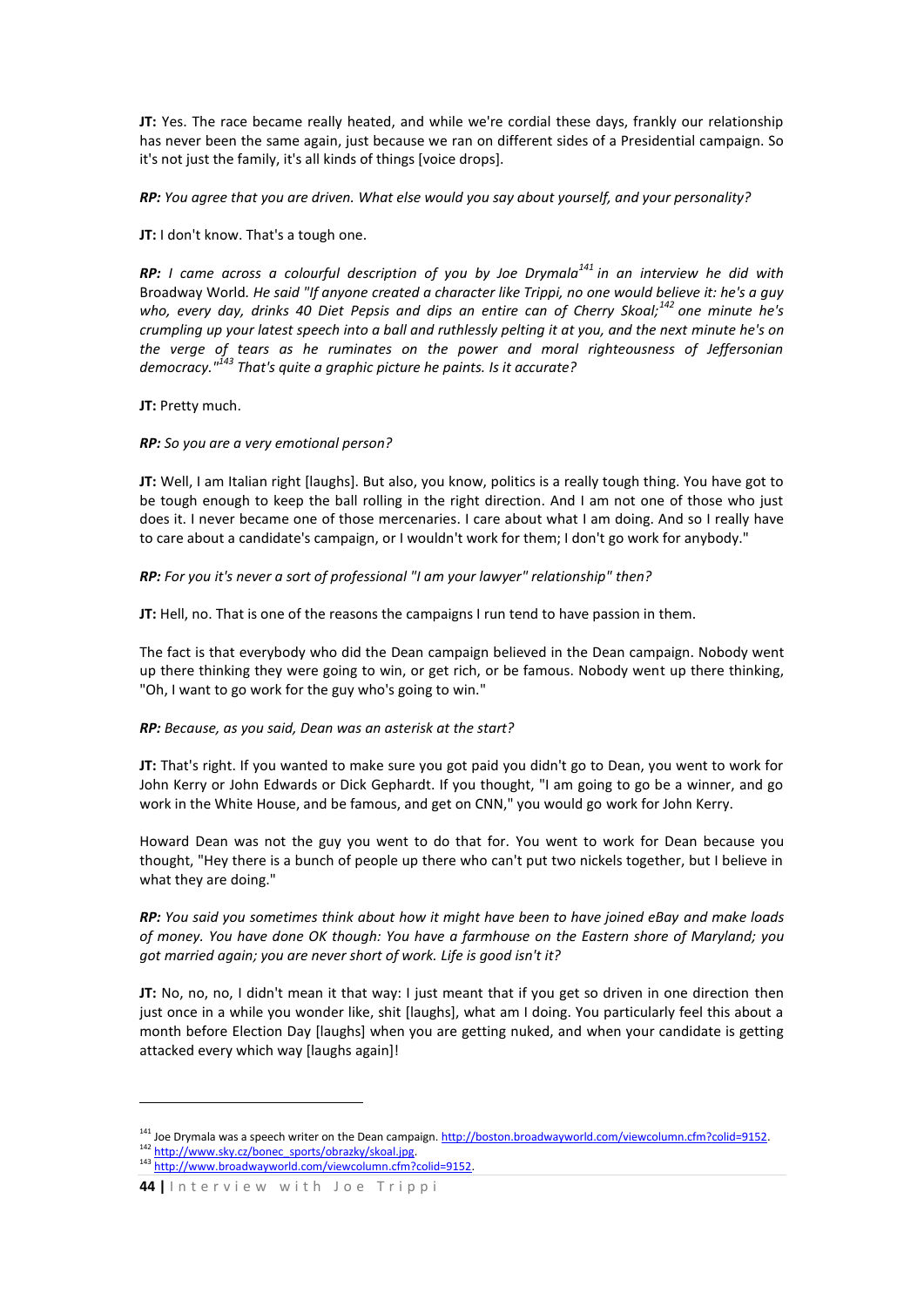*RP: Can you remember a particular time on the Dean campaign when you felt like that?*

**JT:** The time we found out about the robocalls<sup>144</sup> that Kerry was doing for instance.

### *RP: What was that?*

**JT:** I woke up one day and found out that the Kerry campaign was using a robocall system to call every one of our supporters 16 or 17 times a day. They would answer and the machine would just hang up on them when they answered, which they programmed it to do. Then later, when we called, we would be like the  $18<sup>th</sup>$  call that person had received that day, and they would just scream, "I hate the Howard Dean campaign. How could you be calling me this way," and then they'd pull their phone out of the wall.

That day, when someone came in and said the robocalls had started calling all our supporters every frickin' hour, I thought to myself, "Why the hell wasn't I in technology for the last 10 years, and not in politics!"

*RP: Looking back, what changed for you personally as a result of the Dean campaign?* 

**JT:** Well, in a lot of ways I wish it hadn't changed at all. Before Dean I was just someone who was dedicated to politics — and technology of course. As such I was sort of inconspicuous. People would know who I was, but I didn't seem to represent anything in particular.

## *RP: That changed after the Dean campaign?*

**JT:** It did. And it's strange, because for every person who comes up to me at an airport, pats me on the back, and says: "Hey, thank you for helping me to change things", I get one or two other guys who will say: "You are the guy who blew the Howard Dean campaign. He would have been president if it hadn't been for you."

And for some reason the negative voices still get to me [laughs] more than the positive ones do.

#### *RP: But you wouldn't turn back the clock and choose not to work for Dean?*

**JT:** No. I don't regret doing it: I just wish I could have done it in a way where I could be the guy I was before. You know what I am saying? To be unremarkable again. It's a crummy business where there's all kinds of people who would like to kick me a few times, whether it was because they were with Kerry, or somebody else. But I guess that's just politics.

## A KEY MOMENT?

<u>.</u>

*RP: You said you believed that the Dean campaign made a difference. Do you think that when the history books are written it will be seen as having been a key moment in American politics?* 

**JT:** I think so. If we had won it would probably be seen as having been comparable to the John Kennedy campaign — in so far as Kennedy was the first President to use television effectively; he was the first television candidate.

*RP: Where Dean was the first Internet candidate?*

<sup>&</sup>lt;sup>144</sup> A telephone call made using a computer that plays a voice recording, used in election campaigning and telemarketing [http://encarta.msn.com/dictionary\\_701709482/robocall.html.](http://encarta.msn.com/dictionary_701709482/robocall.html)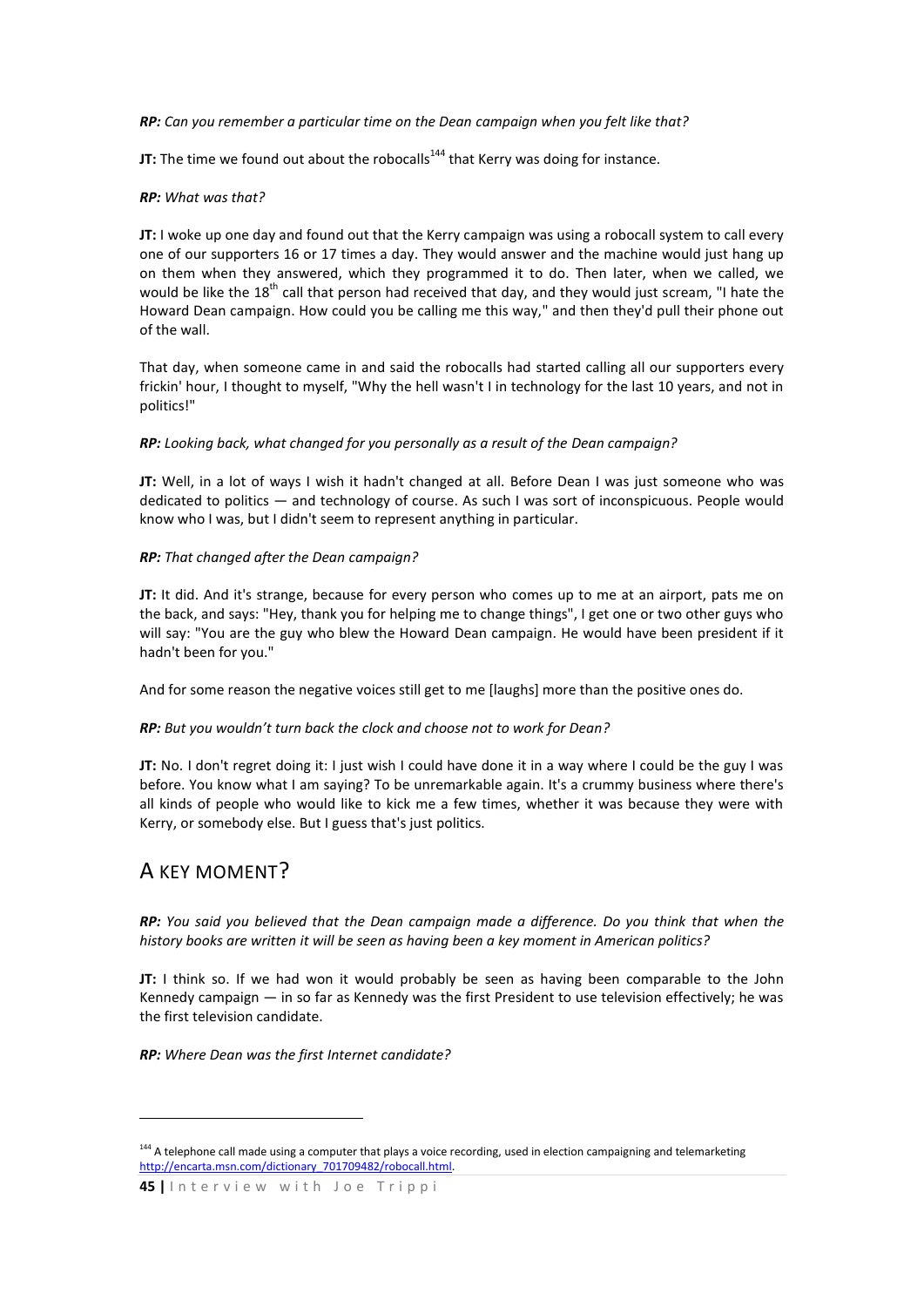**JT:** Right. Here I am not talking about greatness; I'm not comparing ourselves to Kennedy as a candidate, but in terms of our too having been the first to use a new medium as part of a sea change in the political universe.

In that sense if we had won, then years later people would have looked back at Howard Dean's presidency in a similar way, not in the way they look at Kennedy as a President, but at the way both campaigns used a new medium effectively. It would have been seen as a similar push forward.

However, since we lost I guess our campaign will be seen as more like that of McGovern's.

## *RP: Why McGovern's?*

**JT:** Because the McGovern campaign was the first campaign to really implement direct mail.<sup>145</sup> And they did it amazingly well: McGovern raised more money using direct mail than anyone had done before. But McGovern lost, and so the Democrats viewed direct mail as a fad, believing that it had only worked for McGovern.

The Republicans, by contrast, said: "We don't care where he was on the War $146$  – that stuff works. So we are going to learn more about it than anybody else, and we are going to develop it better than anybody else."

Today as a consequence, over thirty years later, the Republicans just kick our rear end on direct mail, where we just walked away from it.

#### *RP: So there's a lesson to be learned here for the Democrats?*

**JT:** Certainly. When we look back on the Dean campaign in the future the question will be: Was it another instance where a Democratic Party campaign pushed the envelope but the Democrats didn't follow it up? Instead they reacted as they did with George McGovern, and said, "Oh he was antiwar.<sup>148</sup> It was a fad. We are not going to put much into it". And in the meantime Republicans like Karl Rove and Mehlman<sup>149</sup> systematically began putting millions of dollars into developing the online medium.

If that does happen then we will likely end up in the same place 30 or 40 years from now saying, "Well, boy, those working in the Dean campaign were the innovators, but the Republicans are the ones that now own the medium."

#### *RP: Is that likely?*

**.** 

**JT:** Well, if you look at every medium before — at everything, from cable television to radio to direct mail — you will see that it has been the Republicans that have put the resources in, and become the experts at it, while the Democrats and the progressives sat on the side-lines poo pooing it.

[http://en.wikipedia.org/wiki/Ken\\_Mehlman.](http://en.wikipedia.org/wiki/Ken_Mehlman)

<sup>&</sup>lt;sup>145</sup> As we saw in the introduction, the Progressive Policy Institute's Will Marshall also saw a parallel between the Dean campaign and George McGovern's campaign. Both, he said, appealed to what he called "the postgraduate proletariat, on the two coasts, plus a dollop of Hollywood liberals."

<sup>&</sup>lt;sup>146</sup> McGovern ran on a platform that advocated unilateral withdrawal from the Vietnam War in exchange for the return of American prisoners of war and amnesty for draft evaders who had left the country, an "anti-war" platform that was presaged in 1970 by McGovern's sponsorship of the McGovern-Hatfield amendment, seeking to end US participation in the war by Congressional action.

<sup>147 &</sup>quot;The Republican Party, agree Armstrong and Moulitsas, "built its financial dominance on the strength of a successful directmail operation that netted hundreds of millions in small-dollar donations." Trippi, *supra.*, p. 134/5

<sup>&</sup>lt;sup>148</sup> During his presidential campaign Dean opposed the war with Iraq. Trippi is not the only person to compare him with McGovern. Dean, however, was criticised by fellow candidate Dennis Kucinich for not supporting an immediate withdrawal of US troops from Iraq and cuts to the Pentagon budget[. http://dir.salon.com/story/news/feature/2003/07/11/dean/index.html.](http://dir.salon.com/story/news/feature/2003/07/11/dean/index.html) <sup>149</sup> Kenneth Mehlman is s an American attorney who was chairman of the Republican National Committee from 2005 to 2007. He served as the campaign manager for George W. Bush's 2004 re-election campaign.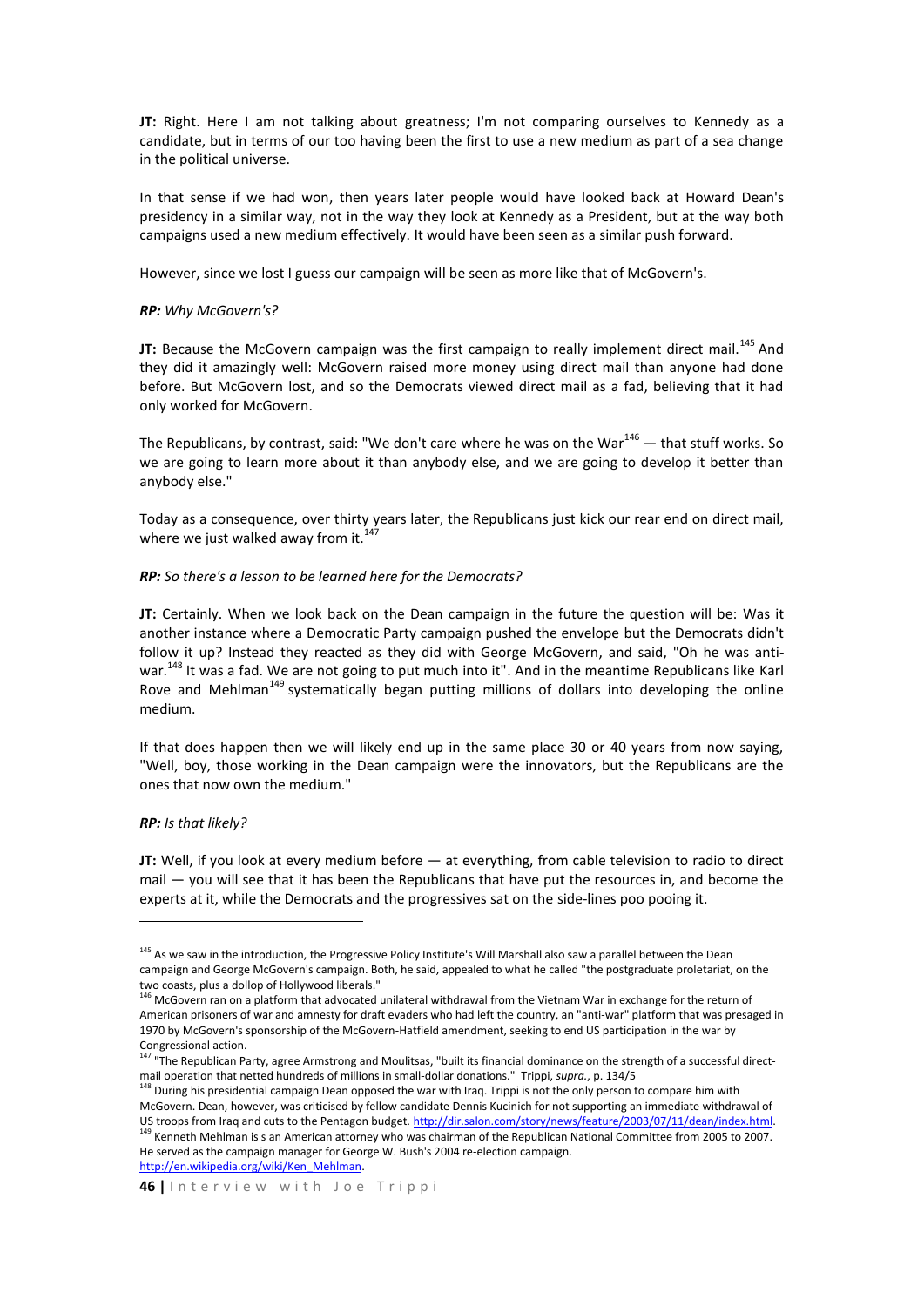*RP: It would certainly be an interesting outcome if the Republicans were to take ownership of the Internet as a campaign tool — because it seems to run counter to everything implied in our conversation: that the technology is a progressive and democratic force. Here you are saying that the Internet could become a tool for conservatism?* 

**JT:** Exactly. My biggest concern about the Dean campaign is that we could end up being the Japanese at Pearl Harbour — where we made a sneak attack that woke up the sleeping giant that is the Republican Party.<sup>150</sup>

*RP: But if we agree that Internet technology encourages and enables a bottom-up approach, should we not conclude that that is very unlikely?* 

**JT:** In theory.

*RP: Because while we agreed that the Democratic Party also instinctively operates on a top-down basis, if the Internet is inherently democratic then it shouldn't favour the Republicans should it?*

**JT:** It shouldn't favour any ideology. But my fear is that if the Republicans pour more money into hiring more people who blog more, and we ignore that and don't cultivate the Web, but continue to think bloggers are weird, then we have started to create our own mess.

*RP: My final question then: How does the future look for Joe Trippi. I know you were very active in the November elections, consulting for a number of candidates, and you are working for people like Tom Knox.<sup>151</sup> But what about the future: Are you going to dedicate yourself to politics again, or are you going to take some time out to sit with your technology twin?*

**JT:** I am sort of doing both. I am doing a lot of technology and corporate stuff, and I'm doing some politics too. I guess I still haven't figured out what I am going to do when I grow up!

*RP: What about the Presidential race in 2008?* 

**JT:** I get asked that frequently. I usually say I am crazy enough to do it again. But I'm not sure anybody is crazy enough to hire me.

#### *RP: You'd take a call from Hillary Clinton I bet?*

**JT:** Oh sure. In fact, I think we have got a number of good Democrats out there I'd be happy to work with. But Hillary has got her team all put together.<sup>152</sup> Anyway, we'll see what happens. I am not ruling out getting involved. When I was done with the Dean campaign I said never again, but I always say that  $\ldots$ <sup>153</sup>

*RP: OK, a good note to end on. Thanks for your time.*

**JT:** Thanks then.

**.** 

<sup>&</sup>lt;sup>150</sup> As we saw in the introduction, it seems that the Democrats retain a clear lead in the use of the Internet for campaigning. See also Matt Stoller on this issue: http://www.mydd.com/story/2007/4/8/1243/35299.

<sup>&</sup>lt;sup>151</sup> Tom Knox is a millionaire candidate in the 2007 Democratic primary for mayor of Philadelphia. [http://www.knoxforphilly.com.](http://www.knoxforphilly.com/) As we saw in the introduction,

 $152$  Hillary Clinton declared herself for the 2008 presidential race on 20<sup>th</sup> January 2007. Amongst those signed up as advisers are Karen Hicks, who served as New Hampshire director for Howard Dean in 2004[. http://en.wikipedia.org/wiki/Karen\\_Hicks.](http://en.wikipedia.org/wiki/Karen_Hicks) <sup>153</sup> On April 19<sup>th</sup> 2007 it was announced that Trippi was joining the John Edwards campaign, as senior adviser and a member of the media team[. http://johnedwards.com/news/press-releases/200700419-trippi.](http://johnedwards.com/news/press-releases/200700419-trippi)